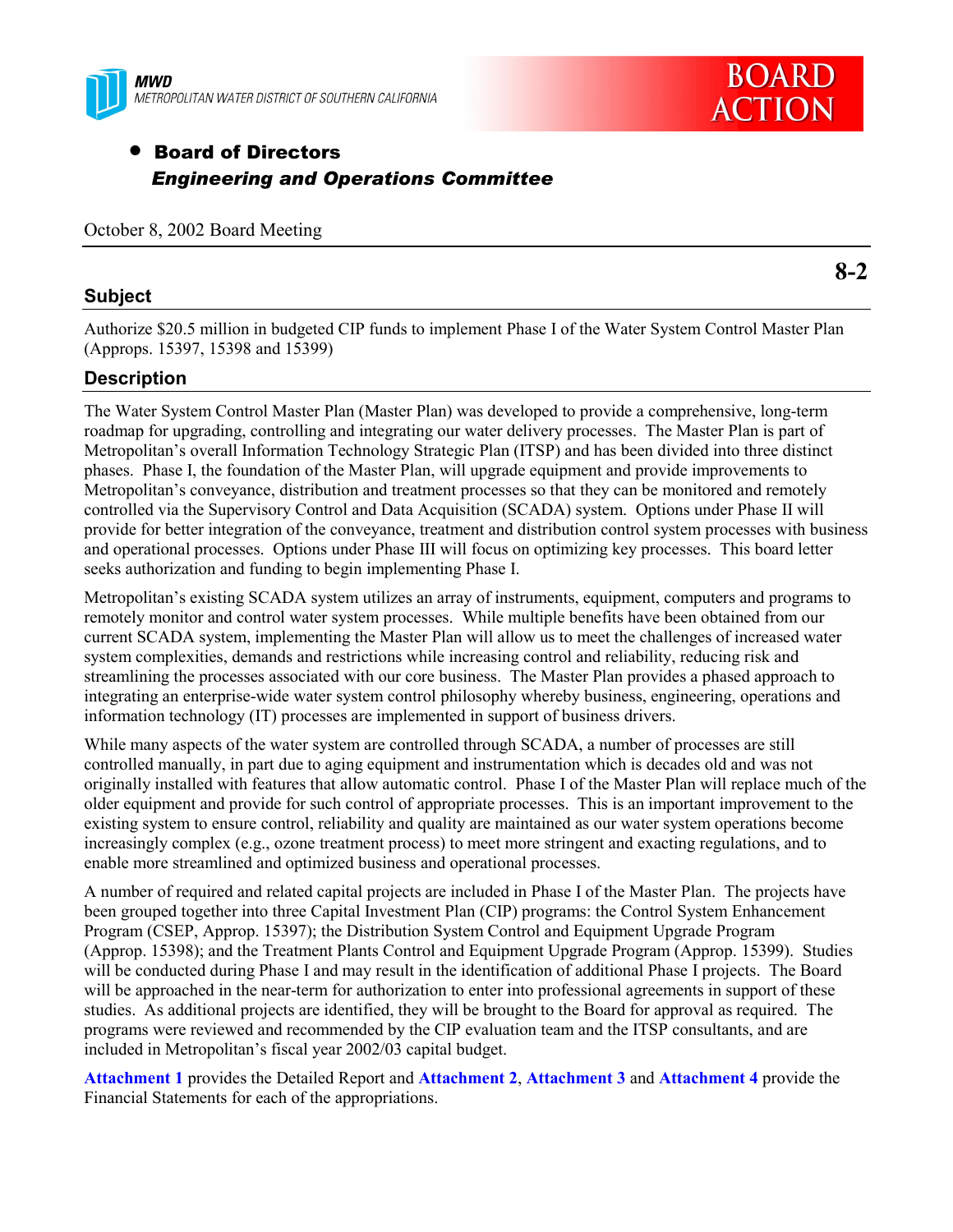## **Policy**

Metropolitan Water District Administrative Code ß 5108: Capital Project Appropriation

## **California Environmental Quality Act (CEQA)**

CEQA determination for Option #1:

The proposed action is categorically exempt under the provisions of CEQA. The proposed action involves the funding to implement Phase I of the Master Plan, i.e., the carrying out of minor modifications to existing public facilities with no expansion of use and no possibility of significantly impacting the physical environment. In addition, the proposed action will consist of basic data collection and resource evaluation activities, which do not result in a serious or major disturbance to an environmental resource. This may be strictly for information gathering purposes, or as part of a study leading to an action which a public agency has not yet approved, adopted, or funded. As such, the proposed action qualifies for both Class 1 and Class 6 Categorical Exemptions (Sections 15301 and 15306 of the State CEQA Guidelines).

The CEQA determination is: Determine that pursuant to CEQA, the proposed action qualifies for both Class 1 and Class 6 Categorical Exemptions (Sections 15301 and 15306 of the State CEQA Guidelines).

CEQA determination for Option #2:

None required

## **Board Options/Fiscal Impacts**

## **Option #1**

Adopt the CEQA determination and authorize funds in the amount of \$11.0 million for the Control System Enhancement Program (Approp. 15397), \$8.10 million for the Distribution System Control and Equipment Upgrade Program (Approp. 15398) and \$1.40 million for the Treatment Plants Control and Equipment Upgrade Program (Approp. 15399).

**Fiscal Impact:** \$20.5 million of budgeted CIP funds under Approps. 15397, 15398 and 15399, as originally included as part of the capital budget estimate (CIP indices 01223-I, 02306-S and 02307-W, respectively).

### **Option #2**

Do not authorize funds to upgrade equipment and provide for system control of water operation processes. **Fiscal Impact**: Do not realize benefits of technology, while increasing risk of equipment and process failures and associated ability to meet regulations and business requirements.

## **Staff Recommendation**

Option #1

L Walte *Roy L. Wolfe*

*Manager, Corporate Resources*

9/20/2002 *Date*

su

9/22/2002 *Date*

*Ronald R. Gastelum Chief Executive Officer*

**Attachment 1 - Detailed Report** 

**Attachment 2 – Financial Statement – Appropriation No. 15397** 

**Attachment 3 – Financial Statement – Appropriation No. 15398** 

**Attachment 4 – Financial Statement – Appropriation No. 15399**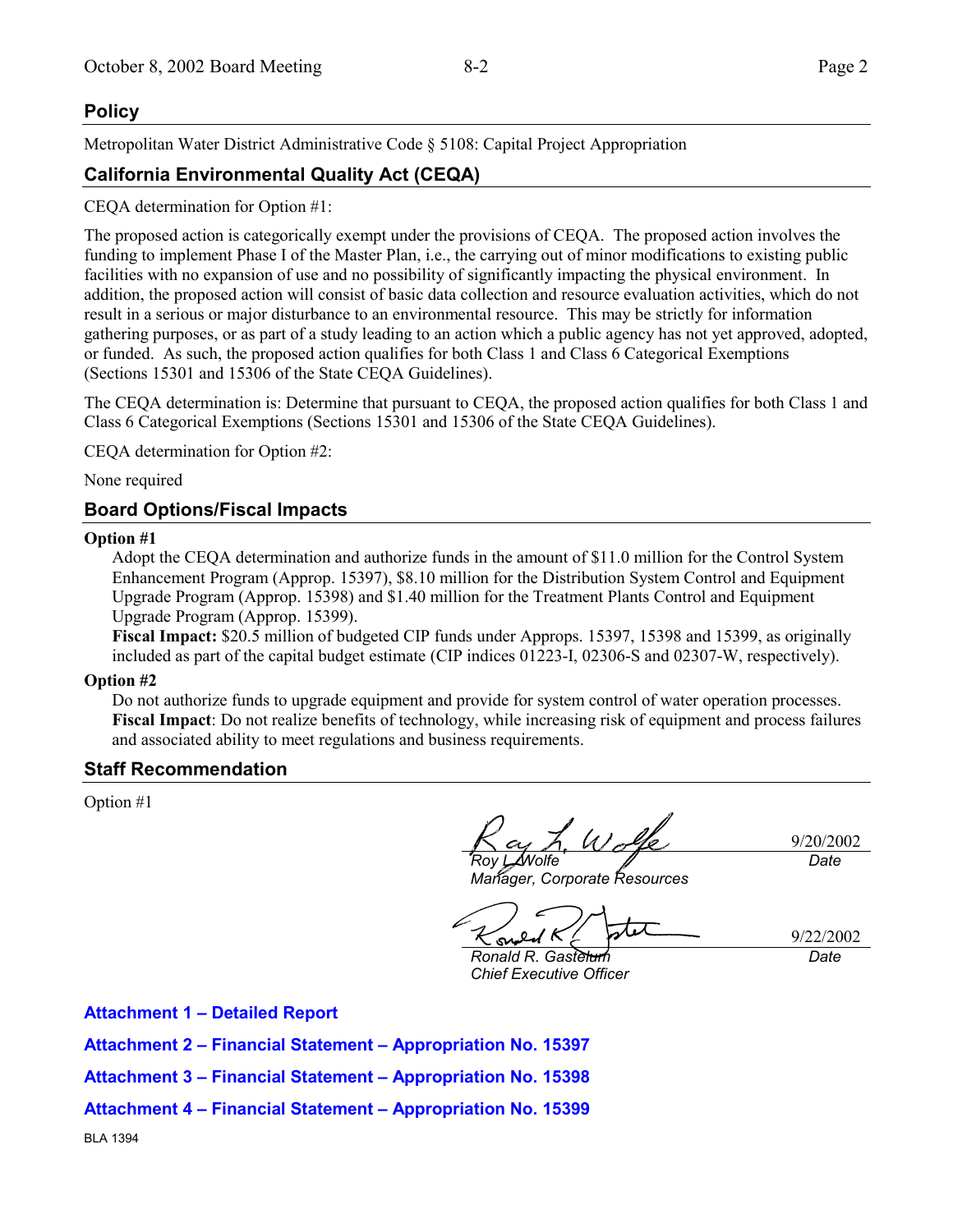### **Detailed Report**

### **Background**

This board action seeks authorization and funding to begin implementing Phase I of the Water System Control Master Plan (Master Plan). The Master Plan was developed to provide a comprehensive, long-term roadmap for upgrading control, integration and optimization of our water delivery processes. Under this plan, a number of projects were identified and grouped into three related Phase I CIP programs: the Control System Enhancement Program (CSEP, Approp. 15397): the Distribution System Control and Equipment Upgrade Program (Approp. 15398); and the Treatment Plants Control and Equipment Upgrade Program (Approp. 15399).

The Supervisory Control and Data Acquisition (SCADA) system is a combination of field instruments and equipment, computers, and software that allows for instantaneous monitoring of water system status; remote control of equipment; automated control of processes (e.g., chemical feed process for water treatment); and networking of multiple processes/systems. It also archives vital information used by Planning, Operations, Accounting, Finance, and Conservation to perform water scheduling and billing, power scheduling, water quality analyses, etc.

In 1995, a contract was awarded to Systems Integrated, Inc., to provide one enterprise-wide SCADA system. Deployment of this SCADA infrastructure was completed in 1998. Benefits of this original implementation include: elimination of 39 separate control systems from three different vendors and the resulting implementation of one single enterprise-wide SCADA system; implementation of the Automatic Meter Reading System and the Water Information System, allowing for improved water billing and data accessibility for member agencies; implementation of several water quality, operational and regulatory reporting tools. The current infrastructure has also provided control and data retrieval for numerous water system processes, the ability to automate those not yet addressed and the ability to view and manage the distribution system from one central location, as well as other benefits. Activities that remain to be implemented include: completion of process control development, networking of processes, and development of a data warehouse and interface that makes SCADA system data available for business functions and process optimization.

In a number of instances, significant equipment replacements are required prior to control implementation. Much of this existing equipment is more than 25 years old and cannot be readily adapted for remote operation, monitoring, and data retrieval. Consequently, the equipment will first need to be replaced before computerized control functions can be implemented. Initial studies indicate that equipment improvements are needed throughout the water system.

Phase I work will upgrade processes and equipment and provide improvements to Metropolitan's convevance. distribution and treatment processes so that they can be monitored and remotely controlled via the SCADA system. Phase I objectives include: upgrade of distribution system and treatment plant equipment and systems; implementation and integration of control system programs for the distribution system, Colorado River Aqueduct (CRA) system and treatment plants; improved SCADA communications reliability and security; and improved reporting capabilities to support streamlined business practices. Along with the project during Phase I, staff and consultants will also conduct studies to determine remaining requirement details and solutions to be implemented as final projects in Phase I, as well as projects in Phases II and III.

These Phase I projects will provide increased control of our core business; increased reliability and standardization, which will result in reduced maintenance; reduced risk through redundancy and system improvements; and increased emergency response abilities through information accessibility, monitoring and increased decision making resources. Phase I projects also allow us to address the increasing complexities, demands and restrictions in water acquisition, conveyance, treatment, distribution and energy management, while preparing for integration with business applications and the optimization of these systems from a business perspective. An example of this is supplying scheduled maintenance/equipment outage data to the SCADA and scheduling system in order to plan for optimal water distribution and power recovery. Ultimately, an enterprisewide approach to process engineering, information technology applications, and operations practices in support of a global business vision will be implemented.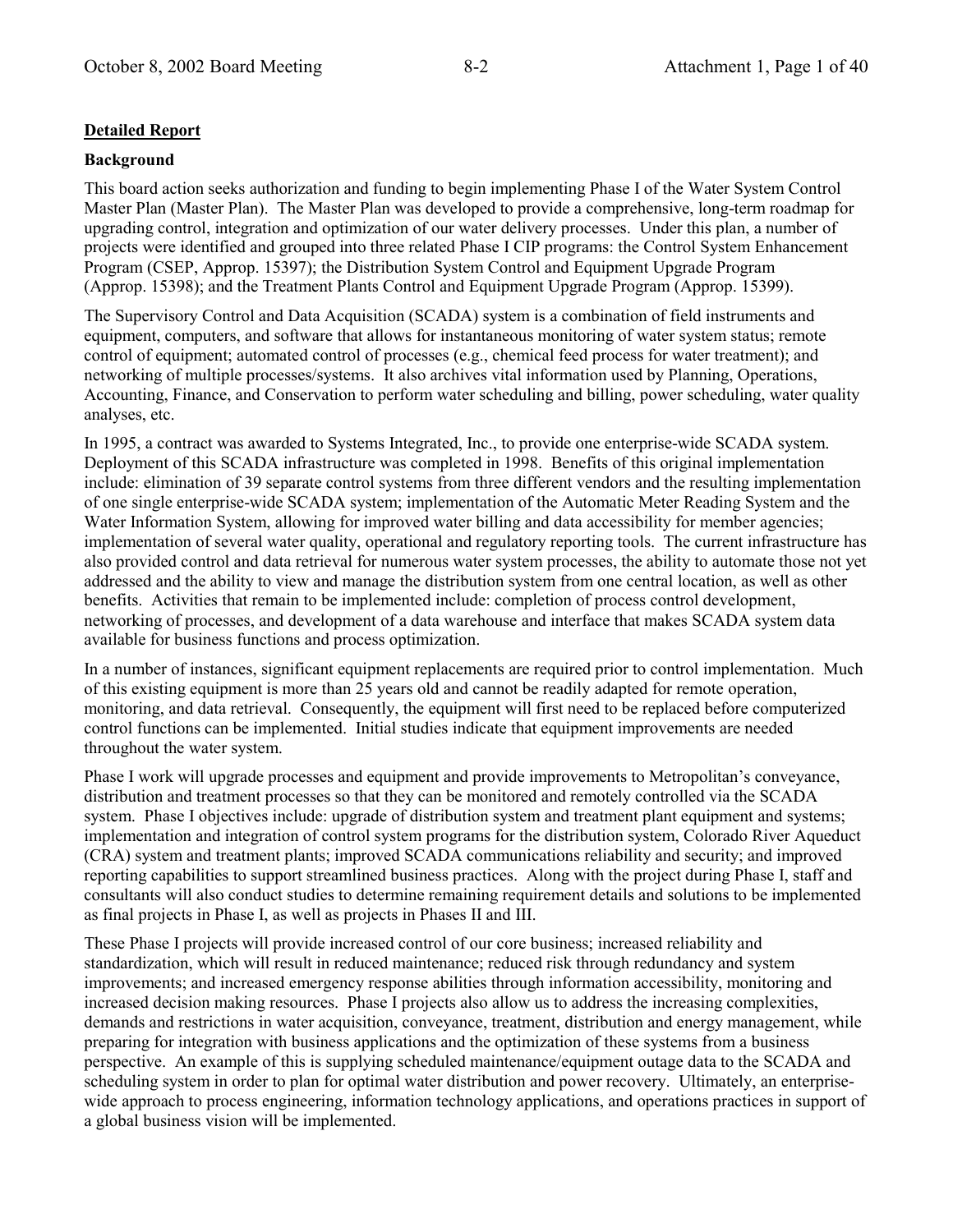### **Scope**

The Master Plan covers efforts in three new programs and incorporates several existing capital programs. These new programs consist of the Control System Enhancement Program (CSEP), the Distribution System Control and Equipment Upgrade Program and the Treatment Plants Control and Equipment Upgrade Program. The CSEP focuses on control system and IT issues, while the latter two programs cover necessary upgrades to equipment and instrumentation required to support computer-based control, data acquisition, integration and optimization. Funding for these issues related to the CRA is being addressed under the existing CRA, Conveyance Reliability Program. The following tables present the projects for each of the programs proposed in this board letter.

Under the CSEP, 11 projects have been identified to date and are outlined below. Additional projects may be identified as a result of studies to be conducted as part of Phase I. Details on the following projects are contained in the Master Plan.

| No.            | Project Title                                                               | Description                                                                                                                                                                                                                                            | Estimated<br><b>Budget</b> |
|----------------|-----------------------------------------------------------------------------|--------------------------------------------------------------------------------------------------------------------------------------------------------------------------------------------------------------------------------------------------------|----------------------------|
| $\mathbf{1}$   | Control System Data Storage<br>and Reporting                                | Storage/archival of SCADA data in a data warehouse.<br>Includes reporting capability. Will handle the existing<br>and future data.                                                                                                                     | \$335,000                  |
| $\overline{2}$ | Real Time Operation<br>Modeling                                             | An array of water system models used to statically, and<br>potentially dynamically, simulate the water delivery<br>system. Used for control system design and testing,<br>simulations and scenarios, training, disaster recovery,<br>etc.              | \$3,422,000                |
| $\overline{3}$ | Plant Influent Redundant Flow<br>Metering and Splitting                     | Enhance existing control methods to accommodate<br>redundant flow measurement, as flow readings are the<br>primary driver in most water system automation.                                                                                             | \$167,000                  |
| $\overline{4}$ | <b>Enhanced Distribution System</b><br>Control Project                      | This project provides the SCADA programming that<br>will unify distribution system processes together to be<br>controlled as one comprehensive system.                                                                                                 | \$176,000                  |
| 5              | <b>CRA</b> Control Integration                                              | Upon completion of the pump station upgrades, as part<br>of the Colorado River Aqueduct (CRA) reliability<br>program, this project will tie together the pump plants<br>and allow the CRA to be controlled as one system.                              | \$344,000                  |
| 6              | <b>Oxidation Demonstration Plant</b><br>(ODP) Control System<br>Replacement | The existing Oxidation Demonstration Plant (ODP)<br>control system needs to be replaced to allow for further<br>research to be done more efficiently and for information<br>to be collected and shared as part of the enterprise-wide<br>SCADA system. | \$733,000                  |
| $\tau$         | <b>Control Communications</b><br>Frame Relay Conversion                     | To eliminate the risk and reliability issues associated<br>with leased telephone line communications, the remote<br>SCADA field communications system will be replaced<br>with one that is owned and maintained by Metropolitan.                       | \$496,000                  |
| 8              | <b>Power Management Systems</b>                                             | To investigate, select and install hydroelectric plant<br>power management systems as part of the enterprise-<br>wide SCADA system.                                                                                                                    | \$608,000                  |

Table 1. Control System Enhancement Program (CSEP), Project Detail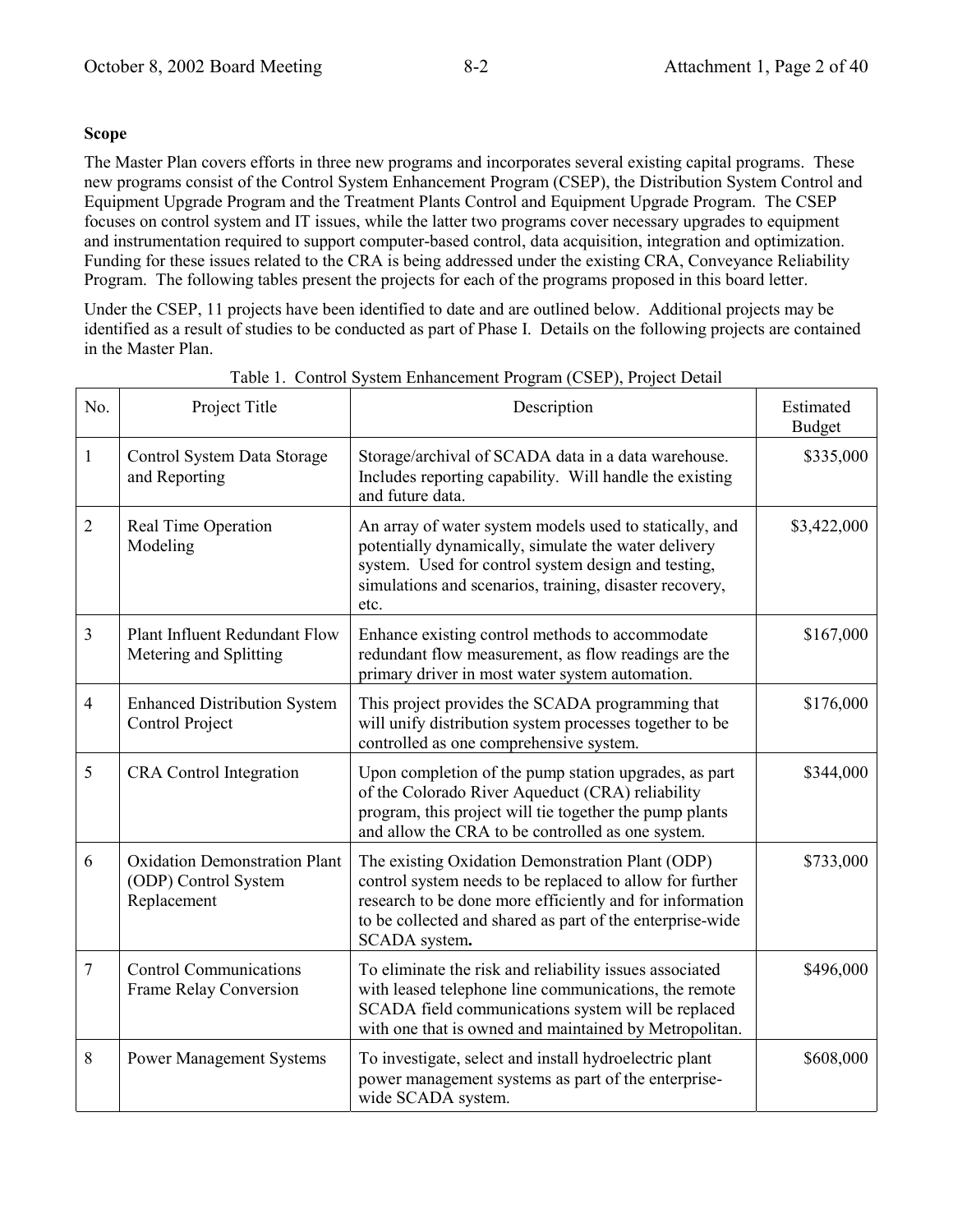| No. | Project Title                                                                                      | Description                                                                                                                                                                                                                                                                                                                                                                  | Estimated<br><b>Budget</b> |
|-----|----------------------------------------------------------------------------------------------------|------------------------------------------------------------------------------------------------------------------------------------------------------------------------------------------------------------------------------------------------------------------------------------------------------------------------------------------------------------------------------|----------------------------|
| 9   | Programmable Logic<br>Controller (PLC)<br>standardization                                          | Metropolitan currently has 100 installations of PLCs<br>controlling various areas of the water system. These<br>installations are comprised of 18 different models and<br>10 different manufacturers. Many of these are no longer<br>supported. This project will standardize PLC<br>installations, programming and security.                                                | \$713,000                  |
| 10  | <b>Automatic Meter Reading</b><br>(AMR) Remote Terminal Unit<br>(RTU) Upgrade Project,<br>Phase II | Phase II is the second of two projects and will replace<br>the remaining approximately 350 AMR RTU units with<br>current, supported technology. These units provide<br>distribution system and billing meter flow readings.<br>Present units are no longer manufactured and are<br>running on outdated analog communications technology<br>that the industry is phasing out. | \$2,607,000                |
| 11  | <b>CSEP</b> Implementation                                                                         | An oversight project that will house program<br>management activities, a number of studies and<br>implementation efforts, designed to coordinate<br>implementation of the existing projects with those<br>mentioned above, as well as provide direction and<br>preparation for Phases II and III of the Master Plan.                                                         | \$1,399,000                |
|     | Total                                                                                              |                                                                                                                                                                                                                                                                                                                                                                              | \$11,000,000               |

The Distribution System Control and Equipment Upgrade Program presently contains the following projects:

| No.                         | Project Title                                                                  | Description                                                                                                                                                                                                                                       | Estimated<br><b>Budget</b> |
|-----------------------------|--------------------------------------------------------------------------------|---------------------------------------------------------------------------------------------------------------------------------------------------------------------------------------------------------------------------------------------------|----------------------------|
|                             | <b>Distribution System</b><br>Equipment and<br><b>Instrumentation Upgrades</b> | Study to determine appropriate distribution system<br>requirements with respect to equipment, instrumentation<br>and standardization. Includes upgrade and/or<br>installation of equipment and instruments, and SCADA<br>programming as required. | \$5,800,000                |
| $\mathcal{D}_{\mathcal{L}}$ | <b>Enhanced Distribution System</b><br>Control, Phase I                        | Upgrade selected distribution system processes and<br>equipment and integrate with the SCADA system. This<br>project is a precursor to the Enhanced Distribution<br>System Control project under the CSEP (Table 1,<br>Item $4$ ).                | \$2,300,000                |
|                             | Total                                                                          |                                                                                                                                                                                                                                                   | \$8,100,000                |

Table 2. Distribution System Control and Equipment Upgrade Program, Project Detail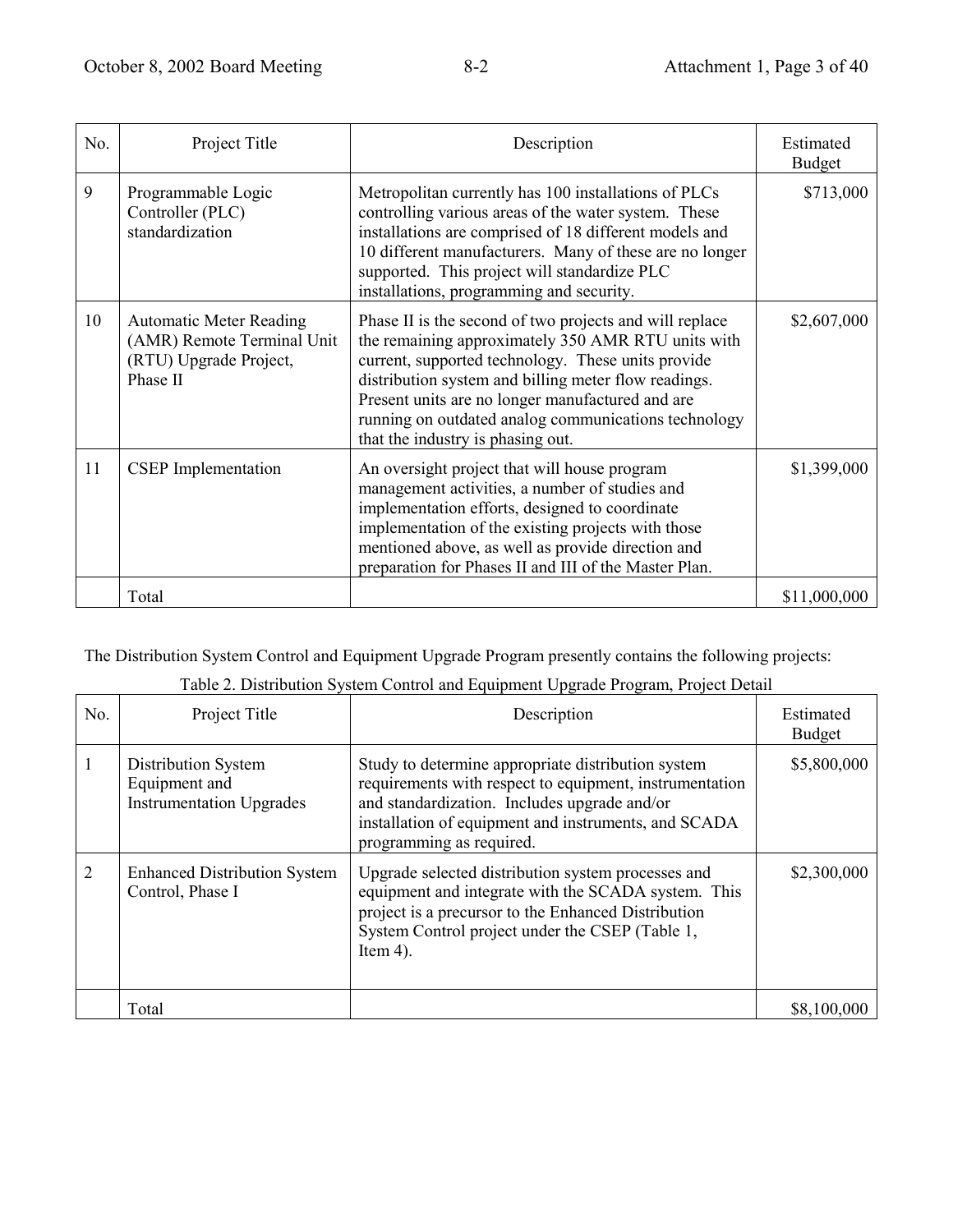The Treatment Plants Control and Equipment Upgrade Program presently contains the following projects:

| No.            | Project Title                                                                  | Description                                                                                                                                                                                                                                                                                                                                                                                                                   | Estimated<br><b>Budget</b> |
|----------------|--------------------------------------------------------------------------------|-------------------------------------------------------------------------------------------------------------------------------------------------------------------------------------------------------------------------------------------------------------------------------------------------------------------------------------------------------------------------------------------------------------------------------|----------------------------|
| 1              | <b>Treatment Process</b><br>Assessments                                        | Study to determine the appropriate level of<br>standardization for treatment processes, equipment and<br>instrumentation. Will result in project<br>recommendations.                                                                                                                                                                                                                                                          | \$250,000                  |
| $\overline{2}$ | <b>Treatment Plant Chemical</b><br>Feed System Standardization<br>and Controls | Study to determine the appropriate level of<br>standardization for the chemical feed systems at all five<br>treatment plants. Will result in project<br>recommendations.                                                                                                                                                                                                                                                      | \$250,000                  |
| 3              | <b>Replace Outdated</b><br>Instrumentation and<br><b>Investigate Upgrades</b>  | Current SCADA control and monitoring is hampered by<br>outdated instrumentation. This project will replace<br>outdated water quality monitoring instruments at all five<br>treatment plants. This project will also investigate<br>standardization, improved procurement (such as life-<br>cycle costing) and systematic upgrade requirements for<br>Water Quality instrumentation. May result in project<br>recommendations. | \$400,000                  |
| $\overline{4}$ | Instrumentation/Control<br><b>System Changes for Treatment</b><br>Plants       | Evaluation to determine the appropriate level of<br>standardization and upgrades of the control system at<br>the five treatment plants. This project is primarily for<br>the programming related to the instrumentation and<br>control upgrades.                                                                                                                                                                              | \$500,000                  |
|                | Total                                                                          |                                                                                                                                                                                                                                                                                                                                                                                                                               | \$1,400,000                |

Table 3. Treatment Plants Control and Equipment Upgrade, Project Detail

The projects derived from the plan have been reviewed and recommended by the ITSP consultant and the CIP Review Team and are included as part of the fiscal year 2002/03 budget. Initial studies and preliminary design efforts will allow us to refine the scope for Phase I and subsequent Phases II and III. As initial studies are concluded, project scopes and associated budgets will be adjusted accordingly.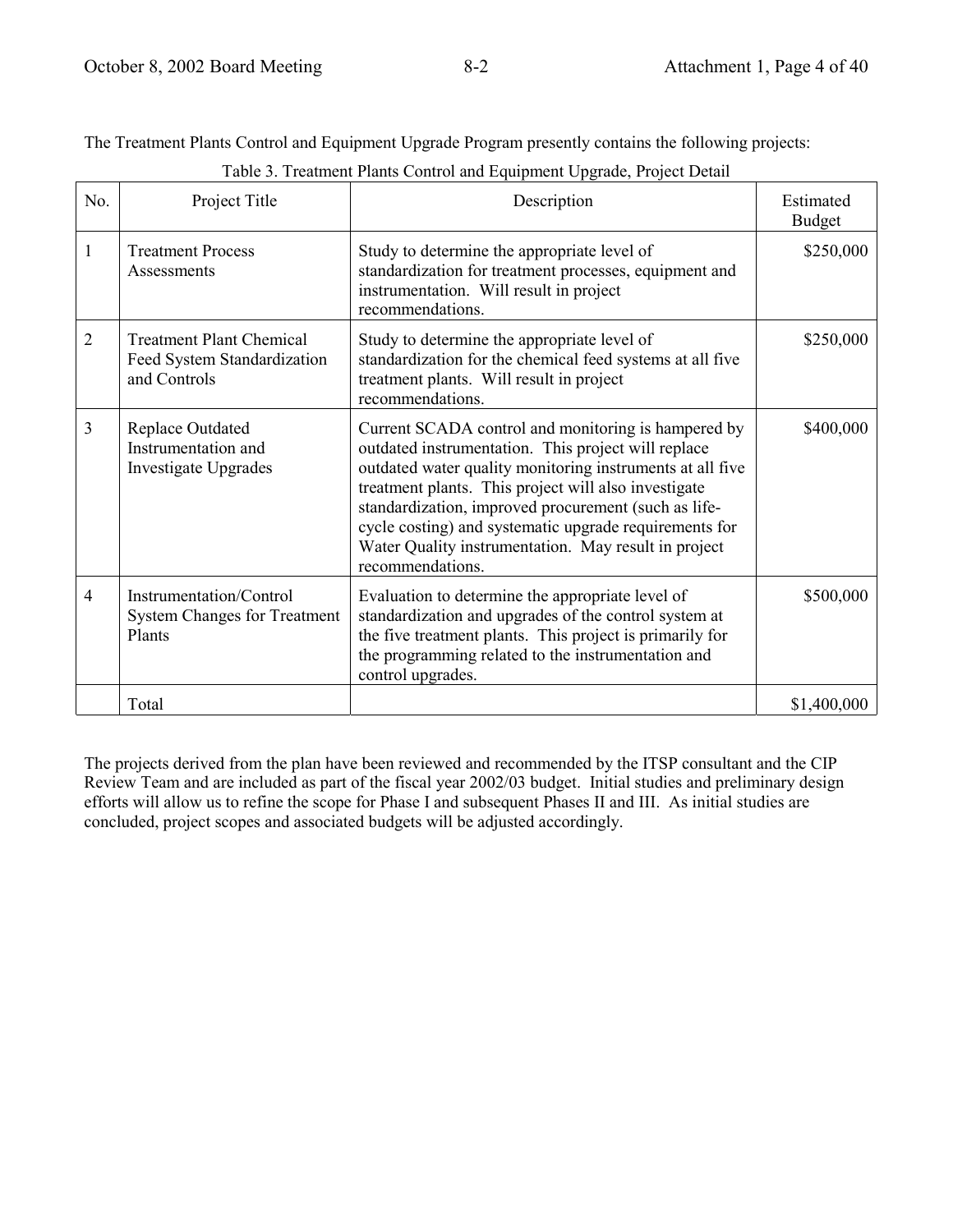The following table provides a cost summary estimate for Phase I broken down by program: Control System Enhancement Program, Distribution System Control and Equipment Upgrade, and the Treatment Plants Control and Equipment Upgrade Program.

Table 4. Cost summary estimate for Control System Enhancement Program, Distribution System Control and Equipment Upgrade, and Treatment Plants Control and Equipment Upgrade Program

| Category      | Control System | Distribution           | <b>Treatment Plants</b> | Total     |
|---------------|----------------|------------------------|-------------------------|-----------|
|               | Enhancement    | <b>System Control</b>  | Control and             |           |
|               | Program        | and Equipment          | Equipment               |           |
|               |                | <b>Upgrade Program</b> | <b>Upgrade Program</b>  |           |
| Study         | \$<br>350      | 70<br>S                | 444                     | \$<br>864 |
| Design        | 880            | 643                    | 172                     | 1,695     |
| Equipment     | 4,201          | 2,737                  | 262                     | 7,200     |
| Software      | 2,415          | 1,265                  | 135                     | 3,815     |
| Installation  | 1,706          | 2,562                  | 239                     | 4,507     |
| Remaining     | 1,448          | 823                    | 148                     | 2,419     |
| <b>Budget</b> |                |                        |                         |           |
| <b>Total</b>  | \$11,000       | \$8,100                | \$1,400                 | \$20,500  |

In Thousands of dollars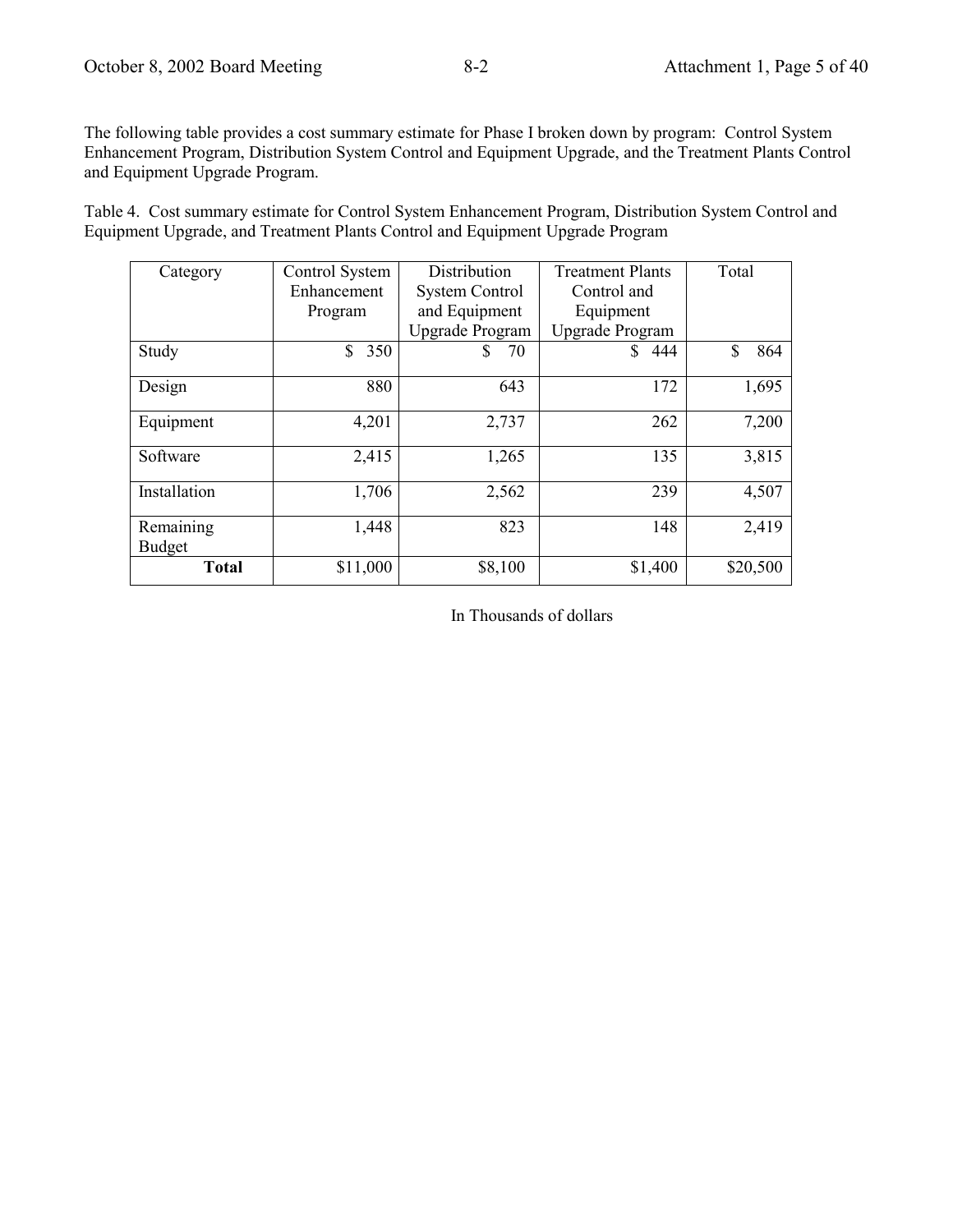

| š<br>ł                                                              |
|---------------------------------------------------------------------|
| $\overline{a}$                                                      |
| <b>Lage</b><br>ſ                                                    |
|                                                                     |
| $\begin{bmatrix} 1 \\ 1 \\ 1 \\ 1 \end{bmatrix}$<br>s<br>S<br>rann. |

| $\mathbb{C}^3$<br>$\tilde{c}$<br>$\overline{\mathrm{o}}$<br>$\beta$<br>$\frac{3}{2}$<br>$\overline{a}$<br>$\overline{c}$<br>$\beta$<br>$\mathfrak{S}$<br>$\mathcal{S}$<br>$\overline{\mathrm{o}}$<br>$\overline{a}$<br>$\overline{a}$<br>(Study Phase)<br>Auto. Meter Reading / Remote Terminal Unit Upgrade Project, Phase II<br>Oxidation Demonstration Plant (ODP) Control System Replacement<br>Instrumentation / Control System Changes for Treatment Plants<br>Distribution System Control and Equipment Upgrade Program<br>Distribution System Equipment and Instrumentation Upgrades<br>Treatment Plant Chemical Feed System Stand. and Controls<br>Treatment Plants Control and Equipment Upgrade Program<br>Replace Faulty Instrumentation and Investigate Upgrades<br>Programmable Logic Controller (PLC) Standardization<br>Plant Influent Redundant Flow Metering and Splitting<br>Control Communications Frame Relay Conversion<br>Enhanced Distribution System Control - Phase 1<br>Treatment Process Assessments (Study Phase)<br>Enhanced Distribution System Control Project<br>Control System Data Storage and Reporting<br>SCADA Phase II Feasibility Study<br><b>Control System Enhancement Program</b><br>CSEP Implementation Study<br>Real Time Operation Modeling<br>Power Management Systems<br>CRA Control Integration<br>CSEP Implementation<br>Task Name<br>$\frac{4}{7}$<br>$\overline{a}$<br>9<br>$\tilde{c}$<br>స<br>91<br>$\frac{6}{5}$<br>$\frac{8}{3}$<br>$\approx$<br>$\tilde{t}$<br>$\overline{0}$<br>$\overline{2}$<br>17<br>$\supseteq$<br>Ν<br>ω<br>4<br>Ю<br>ဖ<br>∞<br>თ<br>$\overline{\phantom{0}}$ | 2006<br>2005                                                                                 |
|----------------------------------------------------------------------------------------------------------------------------------------------------------------------------------------------------------------------------------------------------------------------------------------------------------------------------------------------------------------------------------------------------------------------------------------------------------------------------------------------------------------------------------------------------------------------------------------------------------------------------------------------------------------------------------------------------------------------------------------------------------------------------------------------------------------------------------------------------------------------------------------------------------------------------------------------------------------------------------------------------------------------------------------------------------------------------------------------------------------------------------------------------------------------------------------------------------------------------------------------------------------------------------------------------------------------------------------------------------------------------------------------------------------------------------------------------------------------------------------------------------------------------------------------------------------------------------------------------------------------------------------------|----------------------------------------------------------------------------------------------|
|                                                                                                                                                                                                                                                                                                                                                                                                                                                                                                                                                                                                                                                                                                                                                                                                                                                                                                                                                                                                                                                                                                                                                                                                                                                                                                                                                                                                                                                                                                                                                                                                                                              | $\overline{G}$<br>Ğ<br>$\frac{3}{2}$<br>$\alpha$<br>$\overline{\mathrm{o}}$<br>$\mathcal{L}$ |
|                                                                                                                                                                                                                                                                                                                                                                                                                                                                                                                                                                                                                                                                                                                                                                                                                                                                                                                                                                                                                                                                                                                                                                                                                                                                                                                                                                                                                                                                                                                                                                                                                                              |                                                                                              |
|                                                                                                                                                                                                                                                                                                                                                                                                                                                                                                                                                                                                                                                                                                                                                                                                                                                                                                                                                                                                                                                                                                                                                                                                                                                                                                                                                                                                                                                                                                                                                                                                                                              |                                                                                              |
|                                                                                                                                                                                                                                                                                                                                                                                                                                                                                                                                                                                                                                                                                                                                                                                                                                                                                                                                                                                                                                                                                                                                                                                                                                                                                                                                                                                                                                                                                                                                                                                                                                              |                                                                                              |
|                                                                                                                                                                                                                                                                                                                                                                                                                                                                                                                                                                                                                                                                                                                                                                                                                                                                                                                                                                                                                                                                                                                                                                                                                                                                                                                                                                                                                                                                                                                                                                                                                                              |                                                                                              |
|                                                                                                                                                                                                                                                                                                                                                                                                                                                                                                                                                                                                                                                                                                                                                                                                                                                                                                                                                                                                                                                                                                                                                                                                                                                                                                                                                                                                                                                                                                                                                                                                                                              |                                                                                              |
|                                                                                                                                                                                                                                                                                                                                                                                                                                                                                                                                                                                                                                                                                                                                                                                                                                                                                                                                                                                                                                                                                                                                                                                                                                                                                                                                                                                                                                                                                                                                                                                                                                              |                                                                                              |
|                                                                                                                                                                                                                                                                                                                                                                                                                                                                                                                                                                                                                                                                                                                                                                                                                                                                                                                                                                                                                                                                                                                                                                                                                                                                                                                                                                                                                                                                                                                                                                                                                                              |                                                                                              |
|                                                                                                                                                                                                                                                                                                                                                                                                                                                                                                                                                                                                                                                                                                                                                                                                                                                                                                                                                                                                                                                                                                                                                                                                                                                                                                                                                                                                                                                                                                                                                                                                                                              |                                                                                              |
|                                                                                                                                                                                                                                                                                                                                                                                                                                                                                                                                                                                                                                                                                                                                                                                                                                                                                                                                                                                                                                                                                                                                                                                                                                                                                                                                                                                                                                                                                                                                                                                                                                              |                                                                                              |
|                                                                                                                                                                                                                                                                                                                                                                                                                                                                                                                                                                                                                                                                                                                                                                                                                                                                                                                                                                                                                                                                                                                                                                                                                                                                                                                                                                                                                                                                                                                                                                                                                                              |                                                                                              |
|                                                                                                                                                                                                                                                                                                                                                                                                                                                                                                                                                                                                                                                                                                                                                                                                                                                                                                                                                                                                                                                                                                                                                                                                                                                                                                                                                                                                                                                                                                                                                                                                                                              |                                                                                              |
|                                                                                                                                                                                                                                                                                                                                                                                                                                                                                                                                                                                                                                                                                                                                                                                                                                                                                                                                                                                                                                                                                                                                                                                                                                                                                                                                                                                                                                                                                                                                                                                                                                              |                                                                                              |
|                                                                                                                                                                                                                                                                                                                                                                                                                                                                                                                                                                                                                                                                                                                                                                                                                                                                                                                                                                                                                                                                                                                                                                                                                                                                                                                                                                                                                                                                                                                                                                                                                                              |                                                                                              |
|                                                                                                                                                                                                                                                                                                                                                                                                                                                                                                                                                                                                                                                                                                                                                                                                                                                                                                                                                                                                                                                                                                                                                                                                                                                                                                                                                                                                                                                                                                                                                                                                                                              |                                                                                              |
|                                                                                                                                                                                                                                                                                                                                                                                                                                                                                                                                                                                                                                                                                                                                                                                                                                                                                                                                                                                                                                                                                                                                                                                                                                                                                                                                                                                                                                                                                                                                                                                                                                              |                                                                                              |
|                                                                                                                                                                                                                                                                                                                                                                                                                                                                                                                                                                                                                                                                                                                                                                                                                                                                                                                                                                                                                                                                                                                                                                                                                                                                                                                                                                                                                                                                                                                                                                                                                                              |                                                                                              |
|                                                                                                                                                                                                                                                                                                                                                                                                                                                                                                                                                                                                                                                                                                                                                                                                                                                                                                                                                                                                                                                                                                                                                                                                                                                                                                                                                                                                                                                                                                                                                                                                                                              |                                                                                              |
|                                                                                                                                                                                                                                                                                                                                                                                                                                                                                                                                                                                                                                                                                                                                                                                                                                                                                                                                                                                                                                                                                                                                                                                                                                                                                                                                                                                                                                                                                                                                                                                                                                              |                                                                                              |
|                                                                                                                                                                                                                                                                                                                                                                                                                                                                                                                                                                                                                                                                                                                                                                                                                                                                                                                                                                                                                                                                                                                                                                                                                                                                                                                                                                                                                                                                                                                                                                                                                                              |                                                                                              |
|                                                                                                                                                                                                                                                                                                                                                                                                                                                                                                                                                                                                                                                                                                                                                                                                                                                                                                                                                                                                                                                                                                                                                                                                                                                                                                                                                                                                                                                                                                                                                                                                                                              |                                                                                              |
|                                                                                                                                                                                                                                                                                                                                                                                                                                                                                                                                                                                                                                                                                                                                                                                                                                                                                                                                                                                                                                                                                                                                                                                                                                                                                                                                                                                                                                                                                                                                                                                                                                              |                                                                                              |
|                                                                                                                                                                                                                                                                                                                                                                                                                                                                                                                                                                                                                                                                                                                                                                                                                                                                                                                                                                                                                                                                                                                                                                                                                                                                                                                                                                                                                                                                                                                                                                                                                                              |                                                                                              |

 $8 - 2$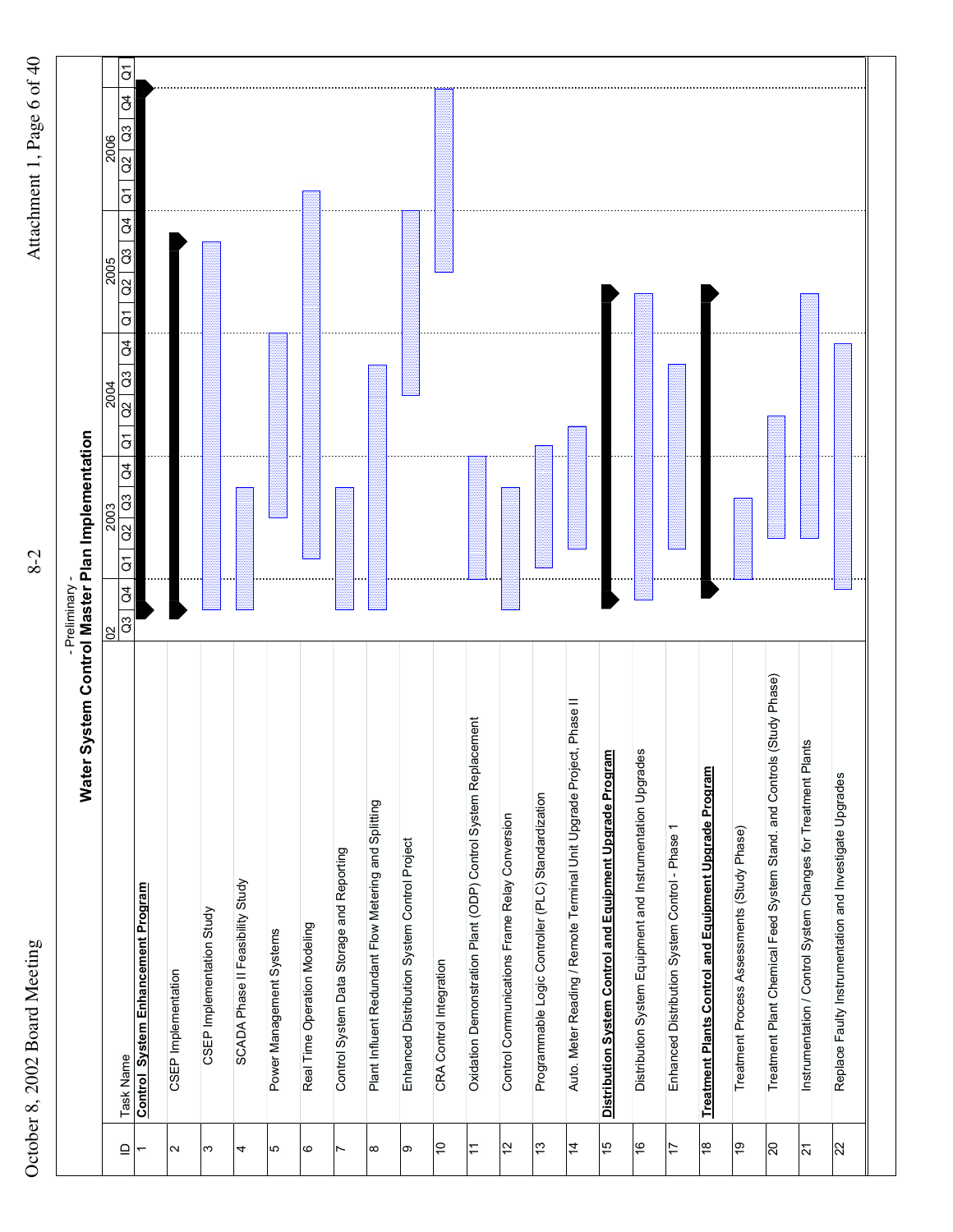Tables 5 through 21 provide a detailed description of each project identified in Phase I.

### **Project Description - Phase I**

Table 5. Control System Data Storage and Reporting

| <b>Project Summary</b>                                                 |                                                          |  |
|------------------------------------------------------------------------|----------------------------------------------------------|--|
| <b>Program Title:</b>                                                  | Control System Enhancement Program (CSEP, Approp. 15397) |  |
| Control System Data Storage and Reporting<br><b>Project Title:</b>     |                                                          |  |
| \$335,000<br><b>Total Project Estimate:</b>                            |                                                          |  |
| Reliability, Customer Service, Regulatory<br><b>Project Driver(s):</b> |                                                          |  |
|                                                                        |                                                          |  |

### **Project Description**

Determine control system data, storage and reporting needs and deploy the tools to provide storage, retrieval, standard and ad hoc reports for control system data customers. Customers include Water Systems Operations, Water Quality, Information Technology, Engineering, Finance, Conservation, and potentially Member Agencies and Regulators. This project is also a necessary precursor to future water system operation optimization, and the expansion of the Real Time Operations Modeling work.

Upon completion of an initial study, we will deploy a "data warehouse," a commercial off-theshelf product that can store large volumes of data, and provides a standardized interface for other applications to access the data. Later phases may include purchase or development of new applications for exploitation of the historical operational data made available by this project.

#### **Background**

The SCADA servers currently store water system operation data in a vendor-proprietary form, not readily accessible outside the SCADA network. Older data is copied to magnetic tape on a weekly basis. If this archived data is later required, SCADA staff must manually locate the appropriate tape and retrieve its contents. This current data storage method is inefficient and makes it difficult to perform analysis of historical data.

Currently a limited amount of historical data is stored in the system, primarily water quality plant data. New regulations such as the Interim Enhanced Surface Water Treatment Rule require the capture and analysis of large volumes of data. Advances in technology and the reduction of disk storage costs now enable large-scale data warehouses, capable of storing large amounts of data captured by the SCADA system. Such data warehouses provide a centralized repository and standardized access for enterprise-wide applications to exploit the data, replacing the existing vendor-proprietary storage. This permits simple, reliable access to the data for existing and future applications, including reporting, billing, modeling and forecasting. It also allows storage of large volumes of data needed to comply with future more stringent regulations. In addition, it improves the operational decision-making.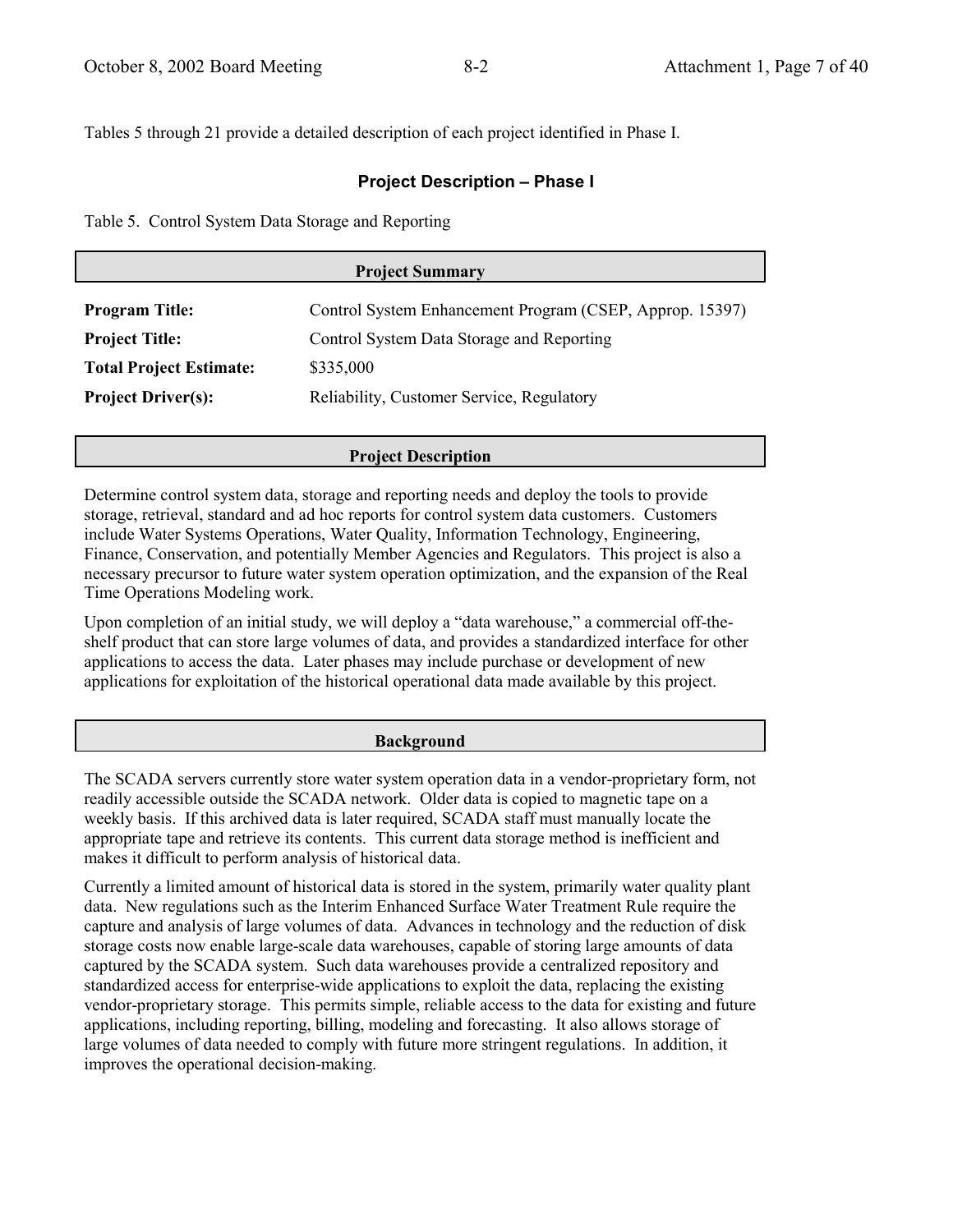| Category                | <b>Total</b> |
|-------------------------|--------------|
| Study                   | \$20,000     |
| Design                  | 42,000       |
| Equipment               | 110,000      |
| Software                | 69,000       |
| Installation            | 36,000       |
| <b>Remaining Budget</b> | 58,000       |
| <b>Project Total</b>    | \$335,000    |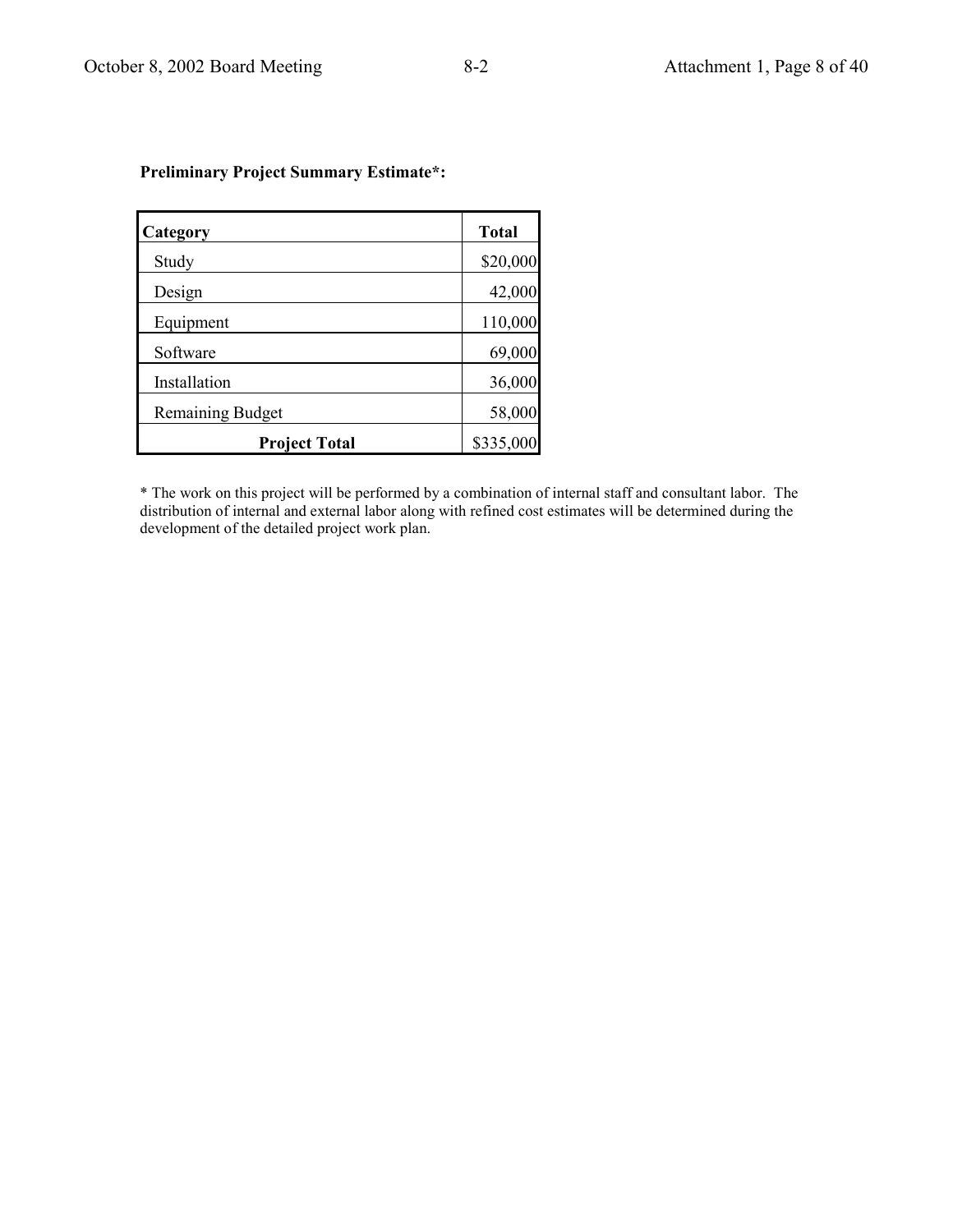Table 6. Real Time Operations Modeling

| <b>Project Summary</b>                                    |                                                          |  |
|-----------------------------------------------------------|----------------------------------------------------------|--|
| <b>Program Title:</b>                                     | Control System Enhancement Program (CSEP, Approp. 15397) |  |
| Real Time Operations Modeling<br><b>Project Title:</b>    |                                                          |  |
| <b>Total Project Estimate:</b><br>\$3,422,000             |                                                          |  |
| Cost Efficiency, Reliability<br><b>Project Driver(s):</b> |                                                          |  |
|                                                           |                                                          |  |

### **Project Description**

This project will develop a set of interacting software applications to simulate the water delivery system using dynamic modeling and static hydraulic modeling. The models will be capable of starting model runs from preset conditions or by loading real-time conditions (e.g., flow and hydraulic grade from the SCADA system). Other models will be developed to maximize power generation, integrate Diamond Valley Lake into the distribution system, and adjust the delivery of State project water.

The real-time operations models to be developed will comprise a series of databases used by the hydraulic analysis software, pre- and post-processing to generate user-friendly screens and reports. The models will employ links to the SCADA system to acquire real-time data, and to the data warehouse for historical operational data.

The initial effort will be a study to determine requirements. Subsequent modeling software and programming effort are needed to implement the real time operation models.

### **Background**

Water System Operations currently models mass-balance spreadsheets to perform short-term planning. These steady-state models provide precision on a weekly and monthly time basis. They can, for example, estimate the blend percentage within the Central Pool and Lake Skinner area, the number of CRA pumps necessary to meet demands, the storage volumes in Lake Mathews and Lake Skinner, the amount of State project water to be brought in on the East and West Branches, and to track demand.

Recent changes in the power industry new water management programs and conveyance facilities create a need to understand and analyze the distribution of water on a weekly, daily, and hourly basis. These changes dramatically increase the complexity of short-term planning and operations, and drive the need for more precise time resolution of the required models.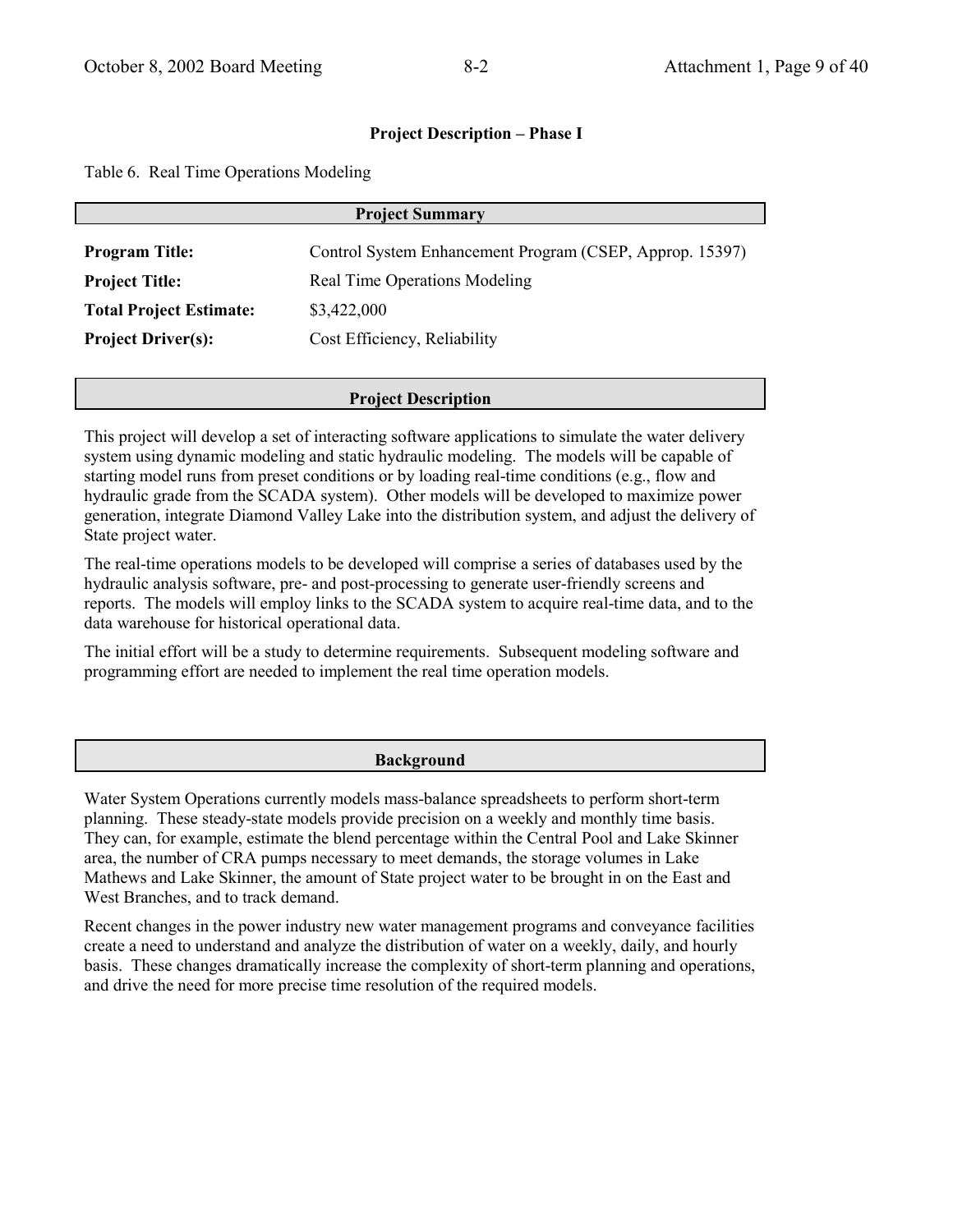| Category                | <b>Total</b> |
|-------------------------|--------------|
| Study                   | \$50,000     |
| Design                  | 370,000      |
| Equipment               | 700,000      |
| Software                | 940,000      |
| Installation            | 757,000      |
| <b>Remaining Budget</b> | 605,000      |
| <b>Project Total</b>    | \$3,422,000  |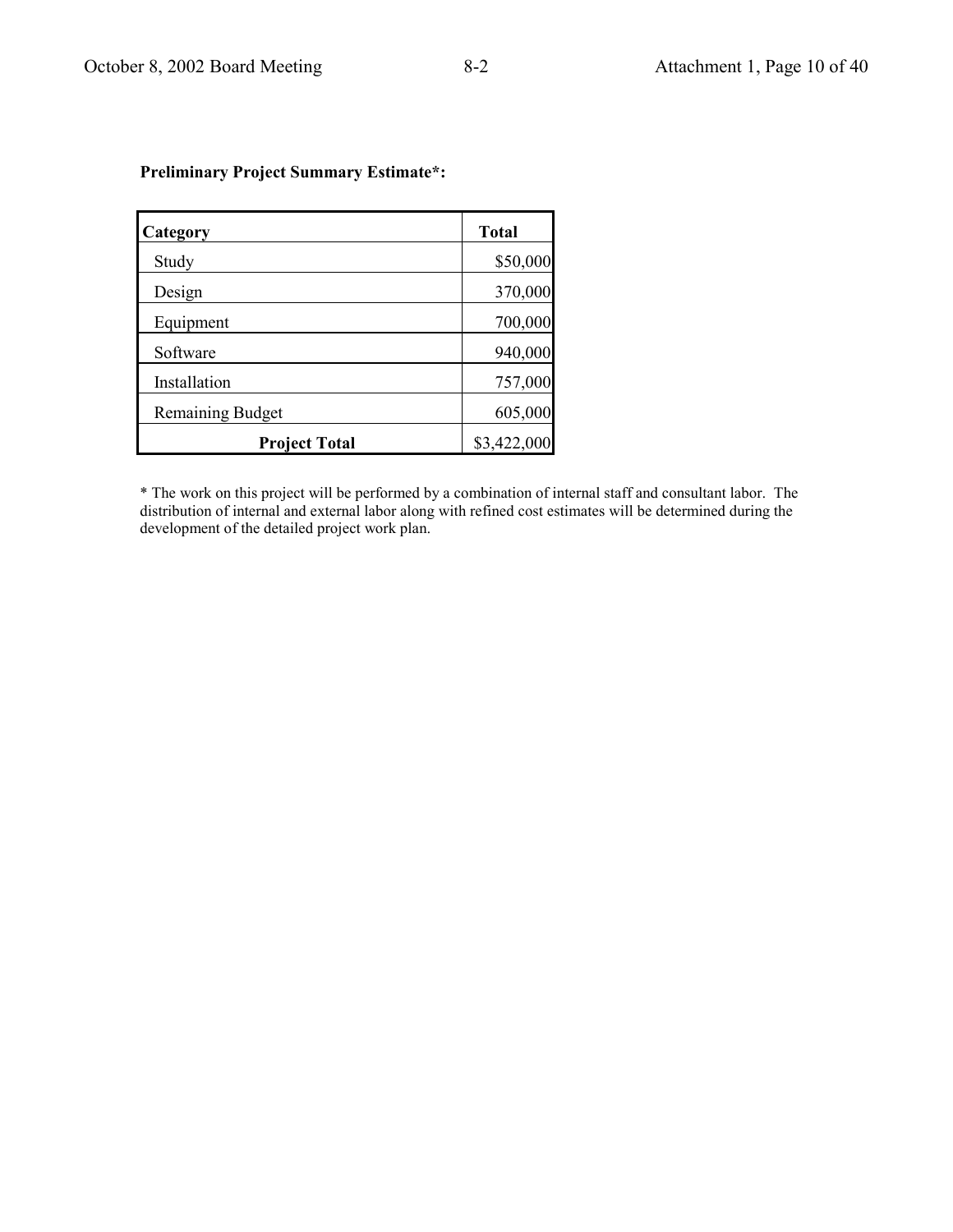Table 7. Plant Influent Redundant Flow Metering and Splitting

| <b>Project Summary</b>         |                                                          |  |
|--------------------------------|----------------------------------------------------------|--|
| <b>Program Title:</b>          | Control System Enhancement Program (CSEP, Approp. 15397) |  |
| <b>Project Title:</b>          | Plant Influent Redundant Flow Metering and Splitting     |  |
| <b>Total Project Estimate:</b> | \$167,000                                                |  |
| <b>Project Driver(s):</b>      | <b>Customer Service, Regulatory</b>                      |  |

### **Project Description**

This project will provide two benefits to the Treatment Plants. First, it will provide redundant plant influent flow calculation, based on meters other than the primary influent flow meter(s). This will allow for a fallback flow reading for the many chemical feed and water quality processes that currently rely on a single flow signal through the Control System. The second aspect of this project is to provide the computer controls to utilize secondary flow meters that may be installed at the treatment plants, where applicable. The scope of this project includes the necessary programming effort.

#### **Background**

Most of the primary treatment plant chemical feed processes are based on the plant influent flow rate. This flow value is determined by flow meter and is transmitted to the SCADA system via a single transmitter, electronic circuit, communications circuit, and control computer (Remote Terminal Unit). Some plants have more than one meter/transmitter tied to specific parts of the plants but do not individually serve the whole plant. In essence, the water treatment process and thus water quality are tied to this single line element. If the transmitter, or any other component in the sequence fails, the chemical feed processes fail to control as intended.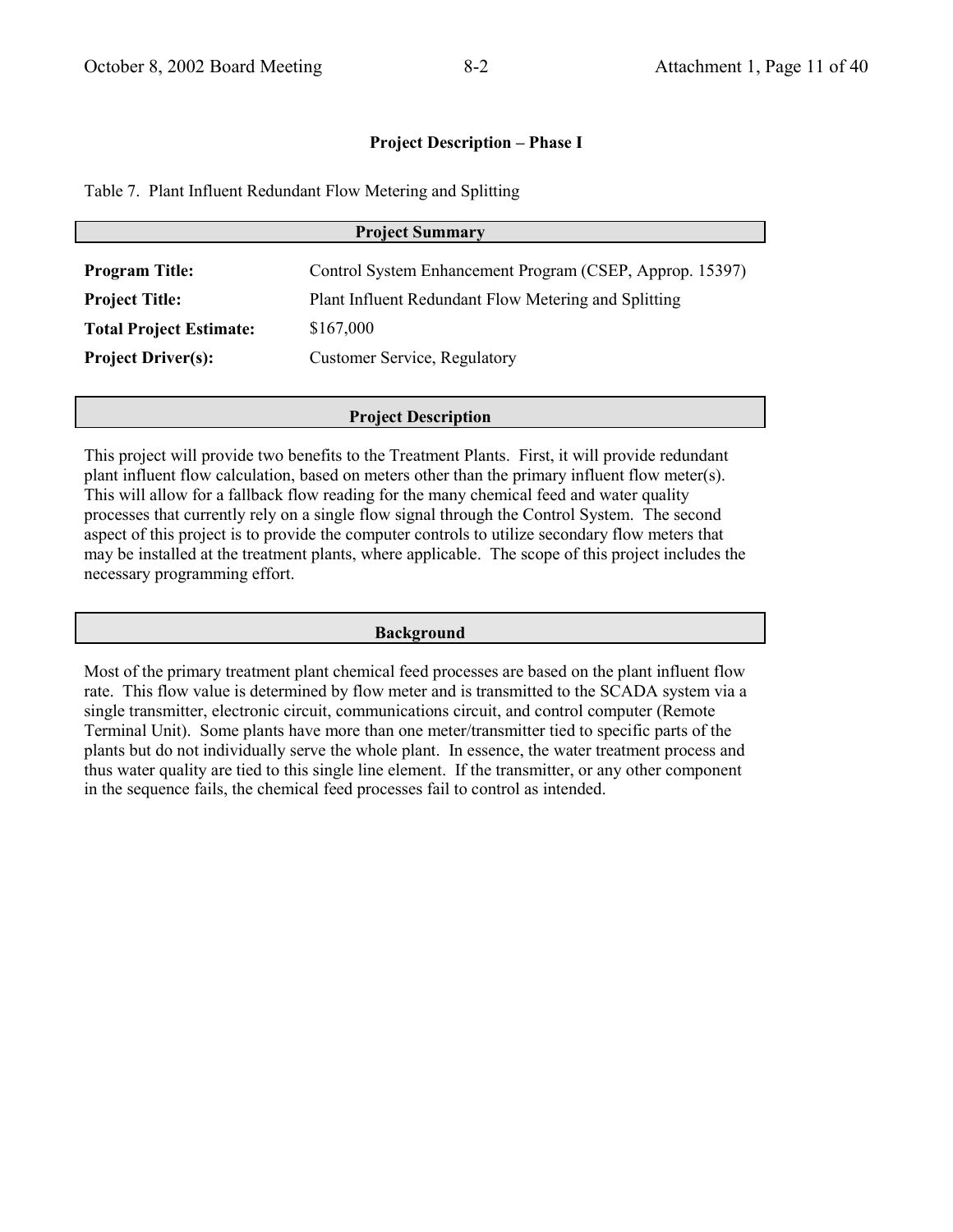| Category                | <b>Total</b> |
|-------------------------|--------------|
| Study                   | S            |
| Design                  | 13,000       |
| Equipment               | 5,000        |
| Software                | 112,000      |
| Installation            | 12,000       |
| <b>Remaining Budget</b> | 25,000       |
| <b>Project Total</b>    | \$167,000    |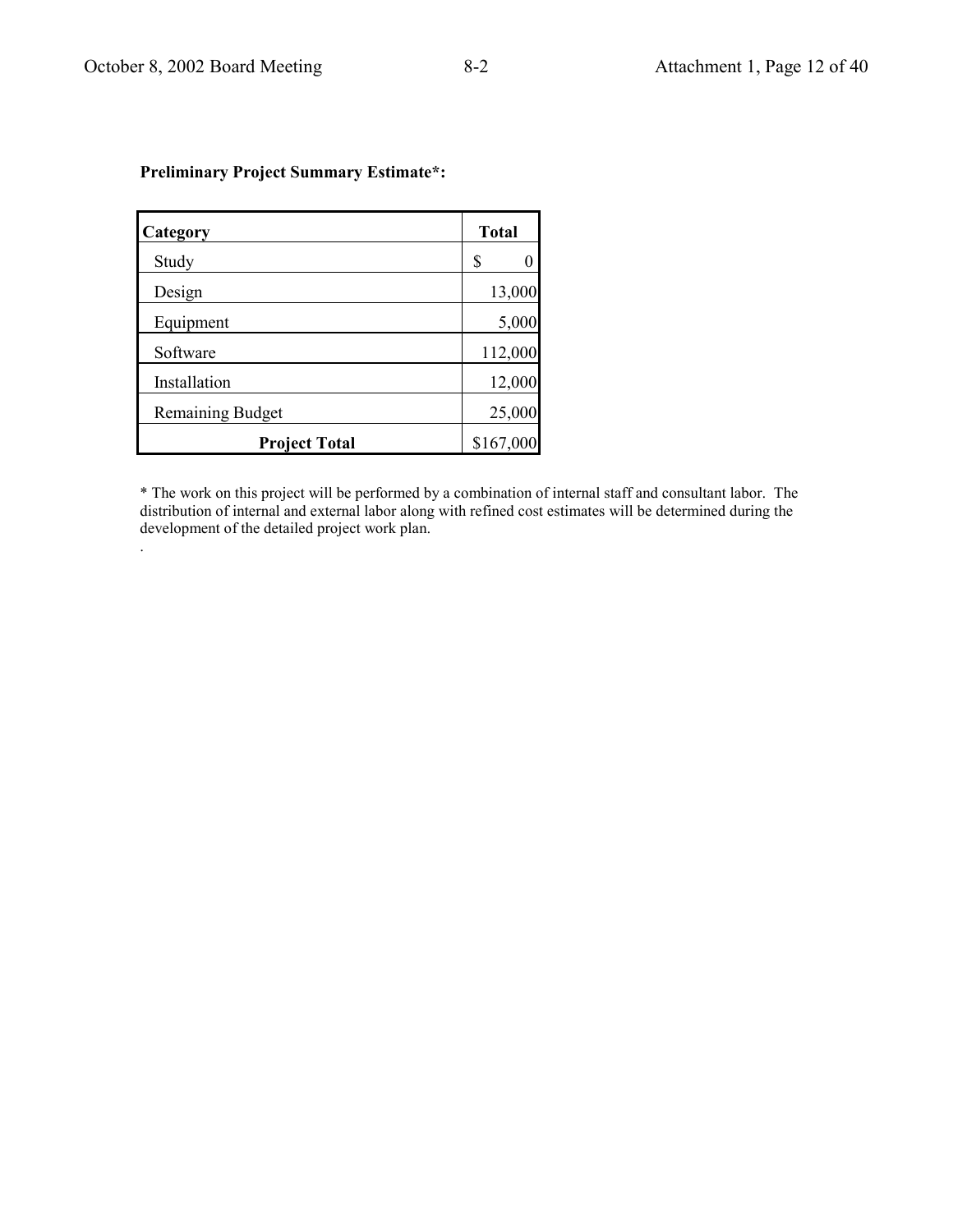Table 8. Enhanced Distribution System Control Project

| <b>Project Summary</b>         |                                                          |  |
|--------------------------------|----------------------------------------------------------|--|
| <b>Program Title:</b>          | Control System Enhancement Program (CSEP, Approp. 15397) |  |
| <b>Project Title:</b>          | <b>Enhanced Distribution System Control Project</b>      |  |
| <b>Total Project Estimate:</b> | \$176,000                                                |  |
| <b>Project Driver(s):</b>      | Reliability                                              |  |

### **Project Description**

Provide networked distribution system automation, as identified in the Water System Control Master Plan (WSCMP). Aspects include development of distribution system sub-system logic, function descriptions, network control programming and transfer of control to the Operations Control Center.

This project provides the SCADA programming that will unify distribution system processes together to be controlled as one comprehensive system.

### **Background**

As conceived, the original Distribution System Automation Project was to provide a basic level of monitoring and control. Now that the WSCMP has more fully documented Water System Operations requirements, it is apparent that additional automation is warranted. This project will provide SCADA programming necessary to bring the distribution system to the level of automation and uniformity of control specified in the WSCMP.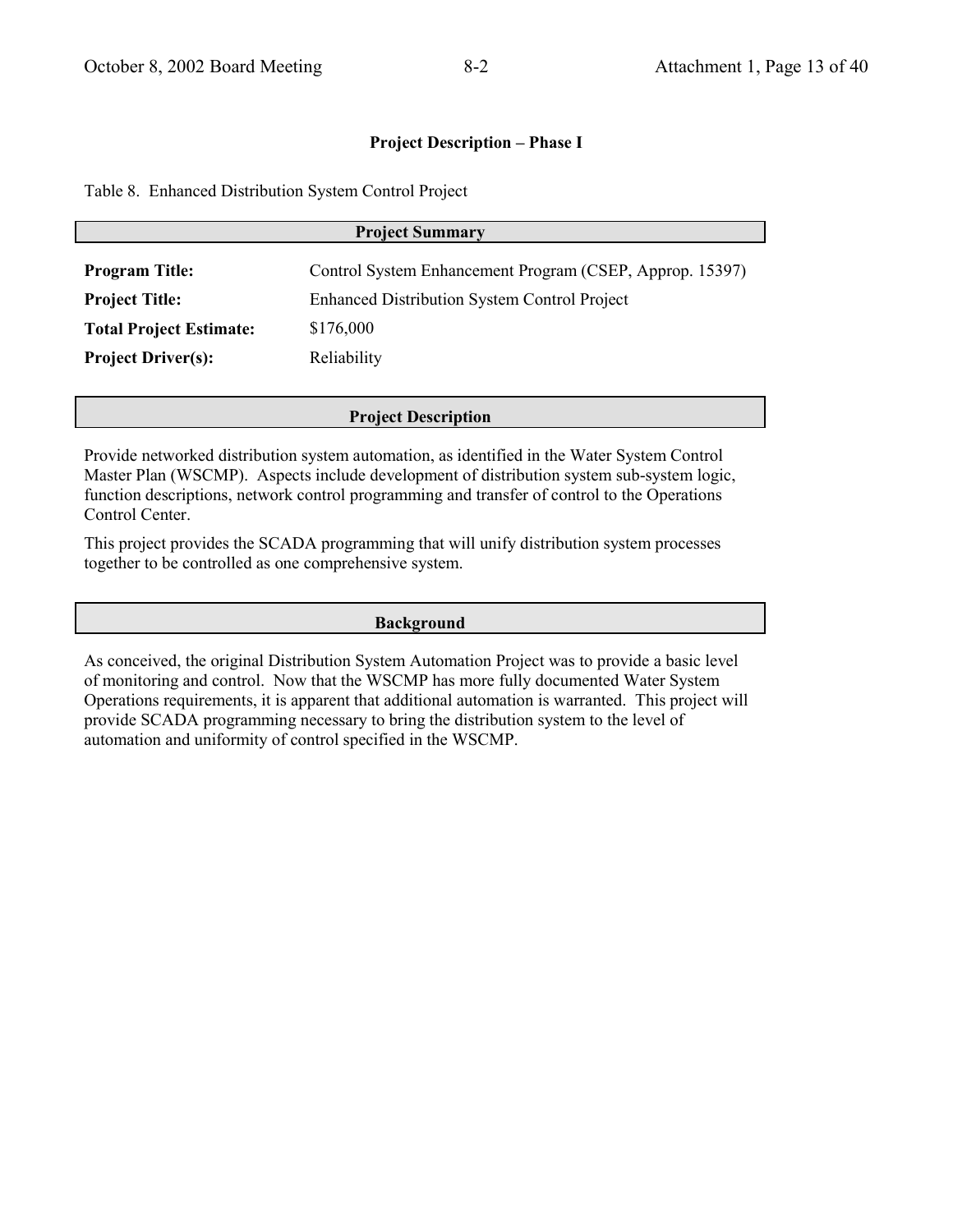| Category                | <b>Total</b> |
|-------------------------|--------------|
| Study                   | \$<br>0      |
| Design                  | 10,000       |
| Equipment               | 10,000       |
| Software                | 128,000      |
| Installation            | 5,000        |
| <b>Remaining Budget</b> | 23,000       |
| <b>Project Total</b>    | \$176,000    |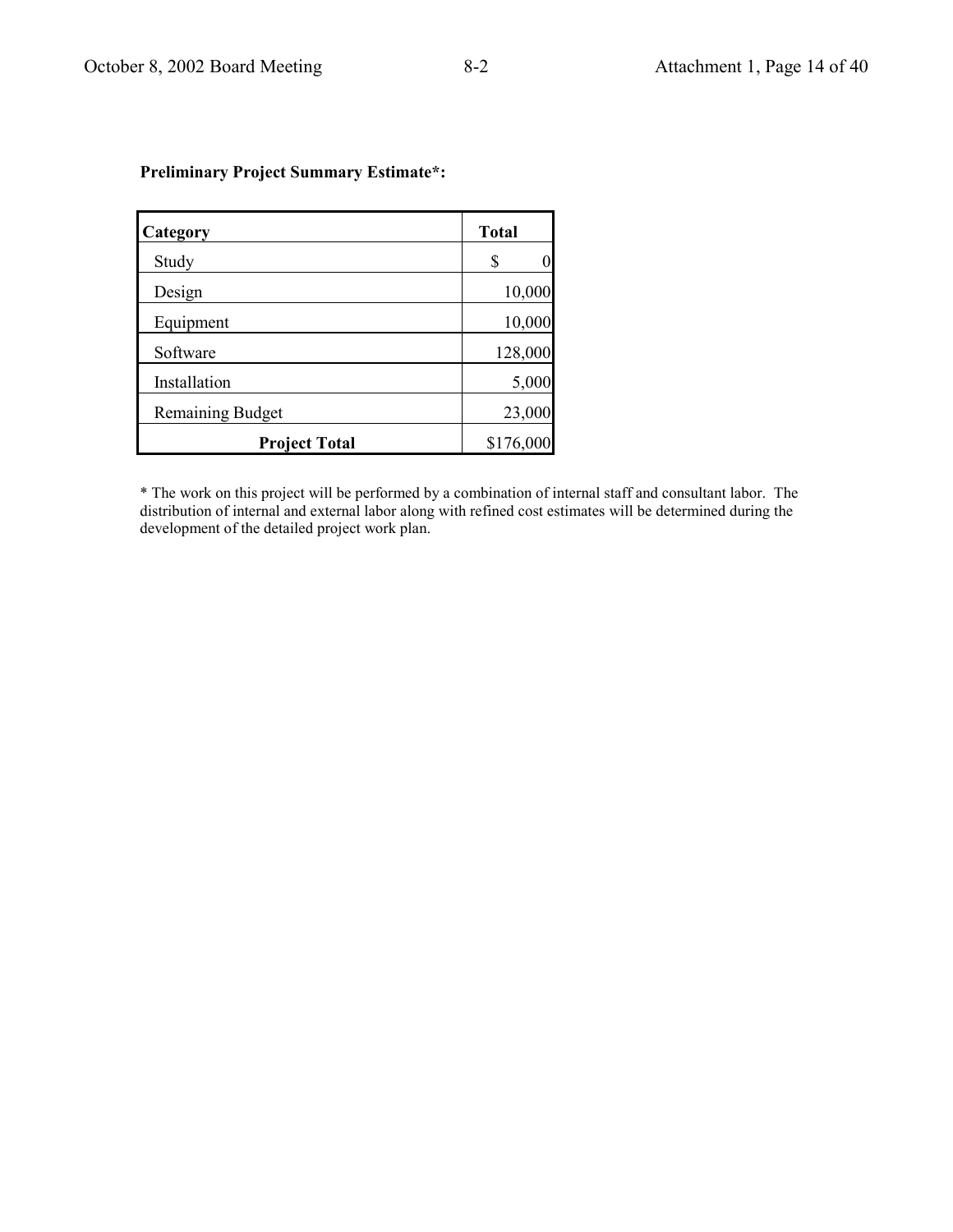Table 9. CRA Control Integration

| <b>Project Summary</b>         |                                                          |  |
|--------------------------------|----------------------------------------------------------|--|
| <b>Program Title:</b>          | Control System Enhancement Program (CSEP, Approp. 15397) |  |
| <b>Project Title:</b>          | <b>CRA</b> Control Integration                           |  |
| <b>Total Project Estimate:</b> | \$344,000                                                |  |
| <b>Project Driver(s):</b>      | <b>Customer Service, Regulatory</b>                      |  |
|                                |                                                          |  |

### **Project Description**

Individual plants will be automated to provide plant-wide, standalone automation as part of the Colorado River Aqueduct (CRA) reliability program and the included retrofit activities. Once plants are individually automated, this project will link operation of all five pumping plants together to allow operation as a system. Aspects include development of integrated CRA system logic, function descriptions, network control programming and providing ability to transfer control to the Operations Control Center (OCC). The objective is to keep the CRA at maximum capacity by utilizing automation to manage system dynamics.

The initial effort will be to study the automation requirements of a typical CRA plant, as the plant is automated during the CRA Retrofit project. Information gained from this phase will determine the capacity of network connections required to support the monitoring and control of processes within the plant and others like it. As the CRA Retrofit project completes plant automation, this project will network the plants with each other, and with OCC to permit centralized control.

#### **Background**

Current operation of the CRA system requires that pumping plant operations be manually sequenced among the plants. This results in lower capacity and efficiency than is possible were the processes to be fully automated. Further, the present level of semi-automation makes it difficult to transfer CRA operations to OCC for centralized control.

The proposed functions are necessary to improve the CRA system to the level of automation and uniformity of control specified in the Water System Control Master Plan. This project will tie the pump plants together through computer networking, and allow the OCC to centrally control CRA as one system.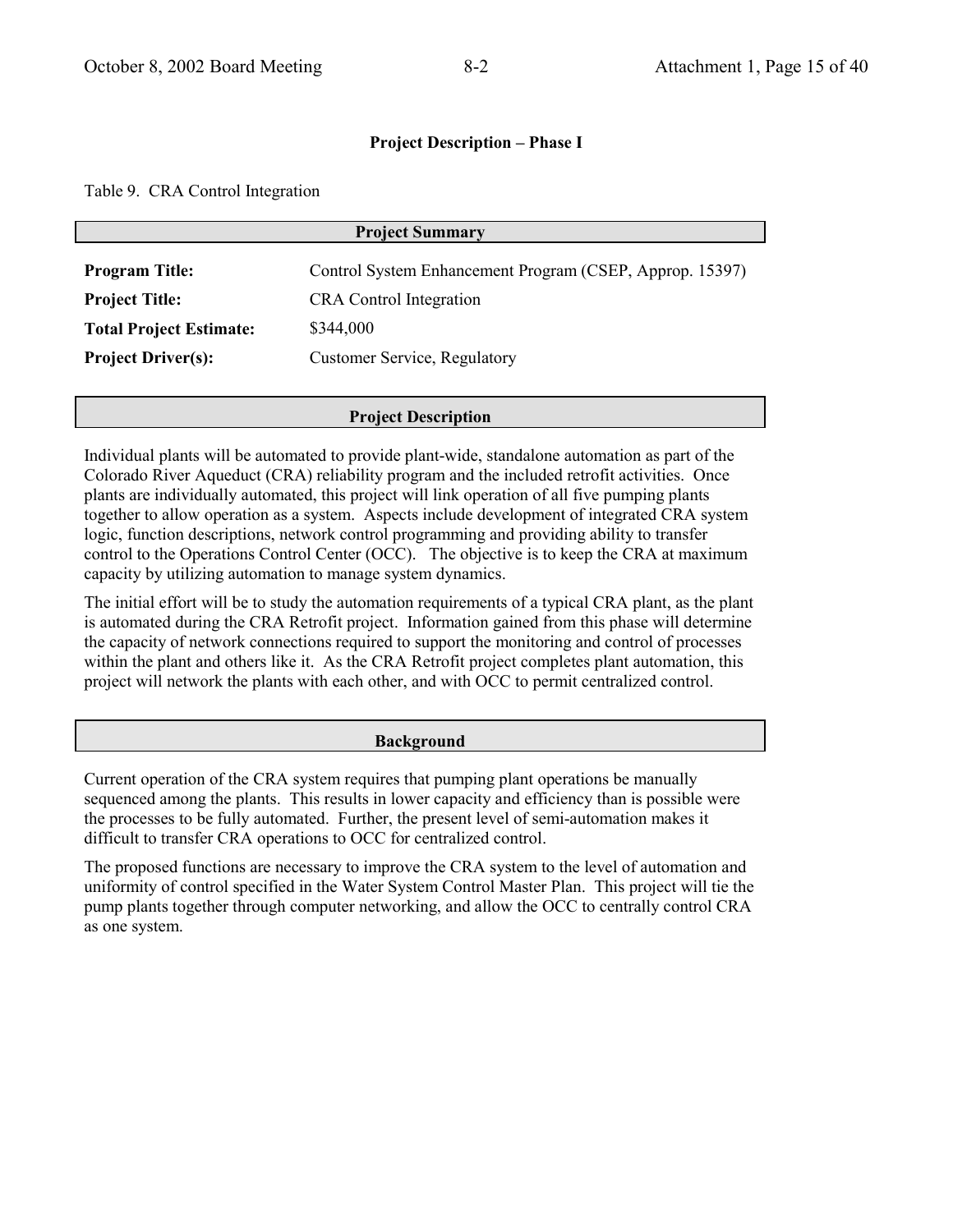| Category                | <b>Total</b> |
|-------------------------|--------------|
| Study                   | 10,000<br>\$ |
| Design                  | 35,000       |
| Equipment               | 35,000       |
| Software                | 170,000      |
| Installation            | 44,000       |
| <b>Remaining Budget</b> | 50,000       |
| <b>Project Total</b>    | \$344,000    |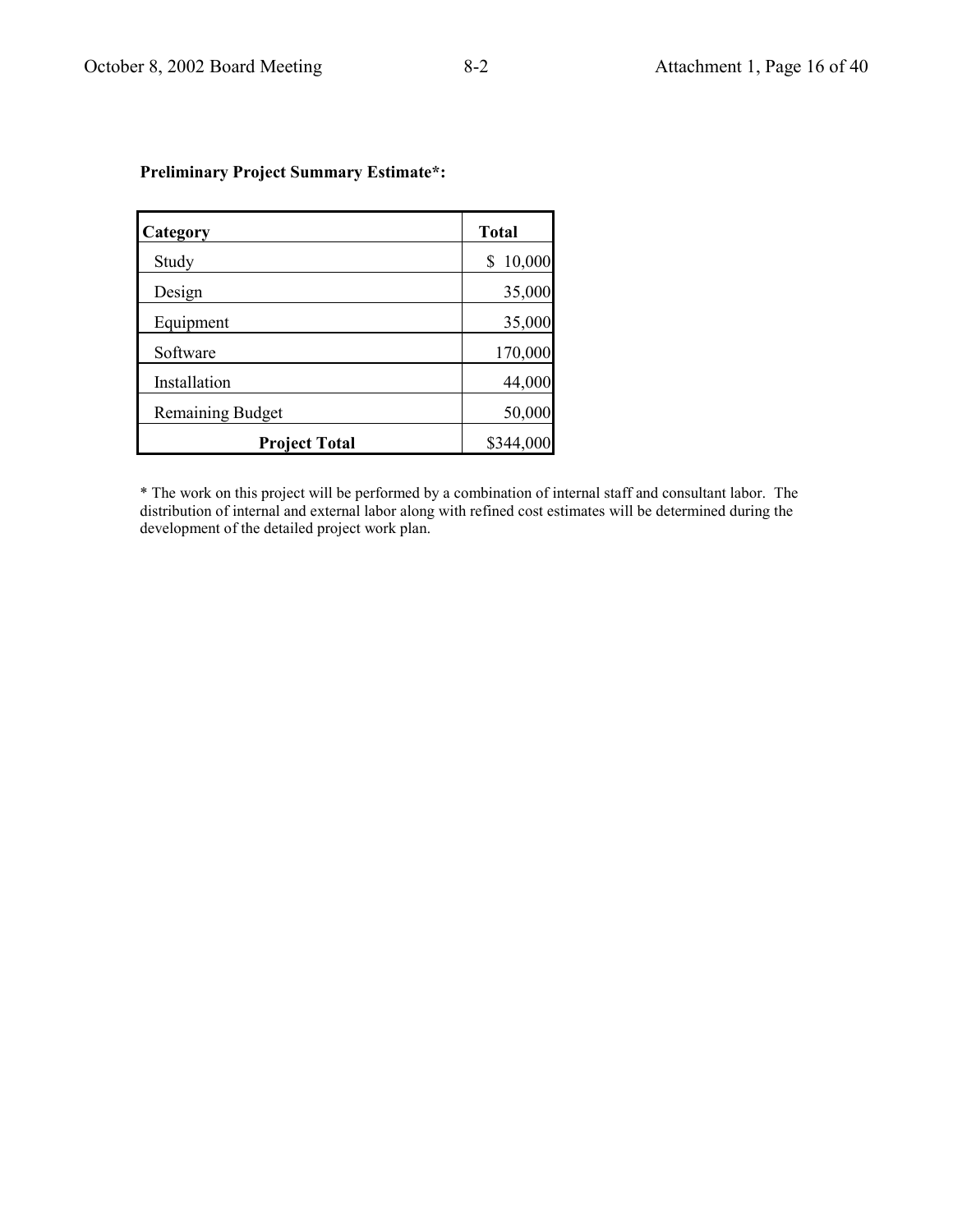Table 10. Oxidation Demonstration Plant (ODP) Control System Replacement

| <b>Project Summary</b>         |                                                                   |  |
|--------------------------------|-------------------------------------------------------------------|--|
| <b>Program Title:</b>          | Control System Enhancement Program (CSEP, Approp. 15397)          |  |
| <b>Project Title:</b>          | Oxidation Demonstration Plant (ODP) Control System<br>Replacement |  |
| <b>Total Project Estimate:</b> | \$733,000                                                         |  |
| <b>Project Driver(s):</b>      | <b>Customer Service, Regulatory</b>                               |  |

### **Project Description**

The Oxidation Demonstration Plant (ODP) has been operating since 1991. The original Westinghouse Distributed Control System (DCS) has been the primary control system since that time. Over the last 12 years, the ODP has seen several regulatory and other research projects installed and tested, including ozone and Peroxone, UV, micro-filtration, bio-filtration, enhanced coagulation, corrosion testing and a host of smaller studies.

Each time a new project is installed, the control system must be altered to accommodate the new project requirement. The Westinghouse DCS has reached the end of its life cycle. Parts and service are becoming difficult to find, and the ability to make system changes is limited. Additionally, the DCS does not tie into Metropolitan's standard control system, so collection of data is initially constrained to the ODP. It is proposed that the existing DCS at the ODP be replaced. Subsequent to an initial study, we would retrofit hardware, software and programming.

This project will replace the existing ODP DCS with Metropolitan's new SCADA platform and integrate ODP operations into the District as a whole. This could include integration of existing programmable logic controllers on a case-by-case basis, with the SCADA system acting as an interface for monitoring and control. The effort will require a retrofit of hardware, software and programming.

#### **Background**

The ODP is Metropolitan's primary research facility and is used to test emerging technologies and improve the District's ability to meet upcoming water quality regulations. In several instances, research performed at the ODP has actually changed the direction and language of pending regulations and compliance methods at both the federal and state levels. As regulations, compliance technologies and the methods of testing become more complex, a modern integrated control and data acquisition system has become crucial for ODP.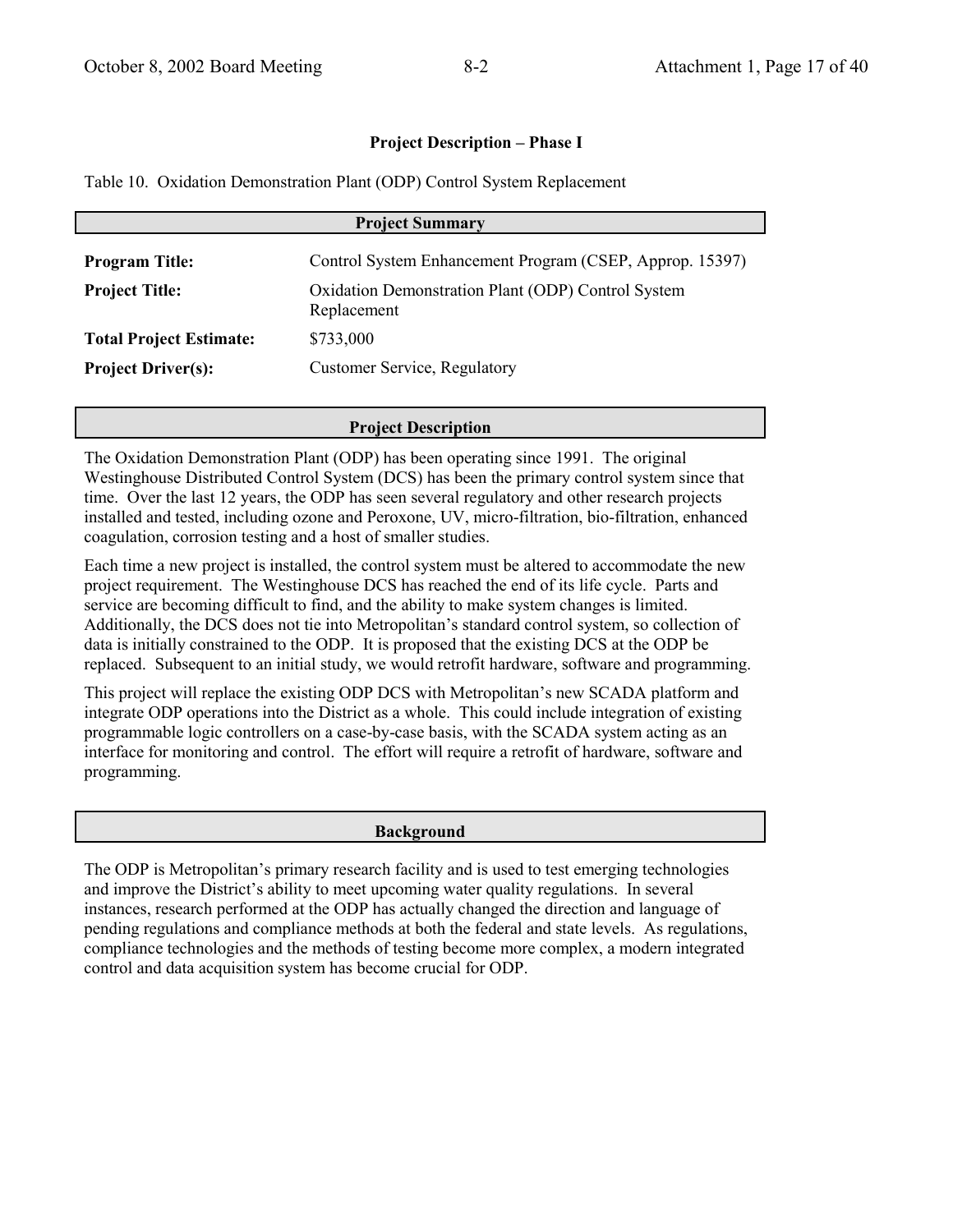| Category                | <b>Total</b> |
|-------------------------|--------------|
| Study                   | 30,000<br>S  |
| Design                  | 42,000       |
| Equipment               | 265,000      |
| Software                | 221,000      |
| Installation            | 74,000       |
| <b>Remaining Budget</b> | 101,000      |
| <b>Project Total</b>    | \$733,000    |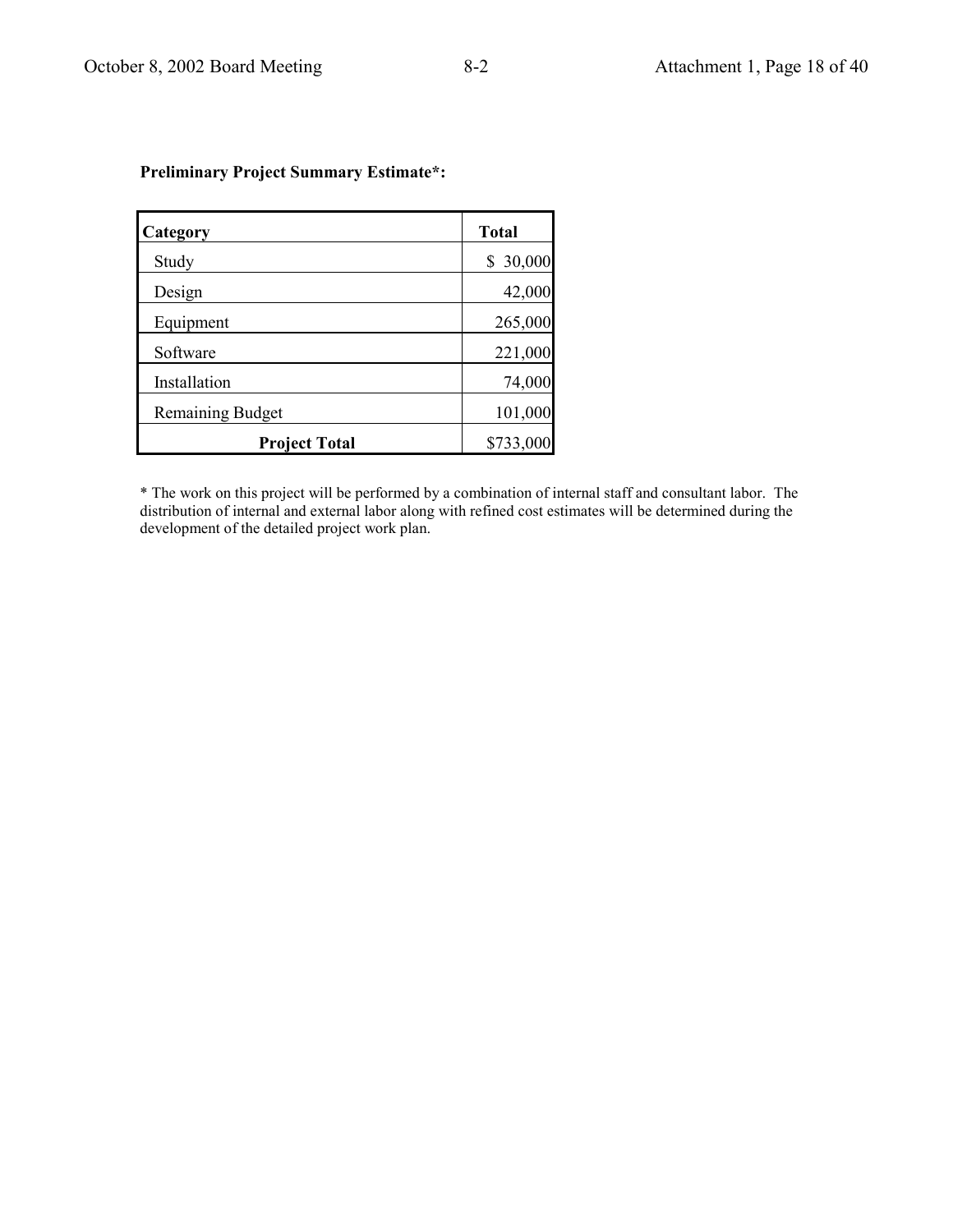Table 11. Control Communications Frame Relay Conversion

| <b>Project Summary</b>         |                                                          |  |
|--------------------------------|----------------------------------------------------------|--|
| <b>Program Title:</b>          | Control System Enhancement Program (CSEP, Approp. 15397) |  |
| <b>Project Title:</b>          | <b>Control Communications Frame Relay Conversion</b>     |  |
| <b>Total Project Estimate:</b> | \$496,000                                                |  |
| <b>Project Driver(s):</b>      | Customer Service, Regulatory, Reliability                |  |

## **Project Description**

Our current control system communications is mostly based on public telephone frame-relay circuits. The digital microwave backbone system project currently underway will interconnect major sites such as the Operations Control Center (OCC), pump plants, treatment plants, and Union Station. Individual structures, such as pressure control structures, hydroelectric generation facilities, will remain on the public frame-relay system. This condition makes our ability to control and monitor our system reliant on outside vendors and their contractors.

Upon completion of a short study, this project will install a two-way, one-watt unlicensed radio system to interconnect facilities currently serviced by the frame-relay system. Present estimates indicate that approximately 150 radios (including repeaters) will be required for distribution and conveyance RTUs. Security issues will be addressed and integration with the AMR RTU radio system will be investigated.

## **Background**

In remote areas, service of frame-relay circuits is often subleased to third- and fourth-tier providers who have no knowledge of the importance of communications over these circuits. Lacking an understanding of their criticality, the providers may take these circuits out of service with no prior notification to the District. The resulting communication failures can lead to loss of monitoring and control, especially for unmanned facilities such as flow control structures and hydroelectric plants.

It is well recognized that privately owned circuits are more reliable than those operated over public communications systems. The two-way radios planned for use in this project are a proven solution to the communication problems intrinsic with publicly owned systems. They offer security and reliability, with the additional advantage of low operating cost.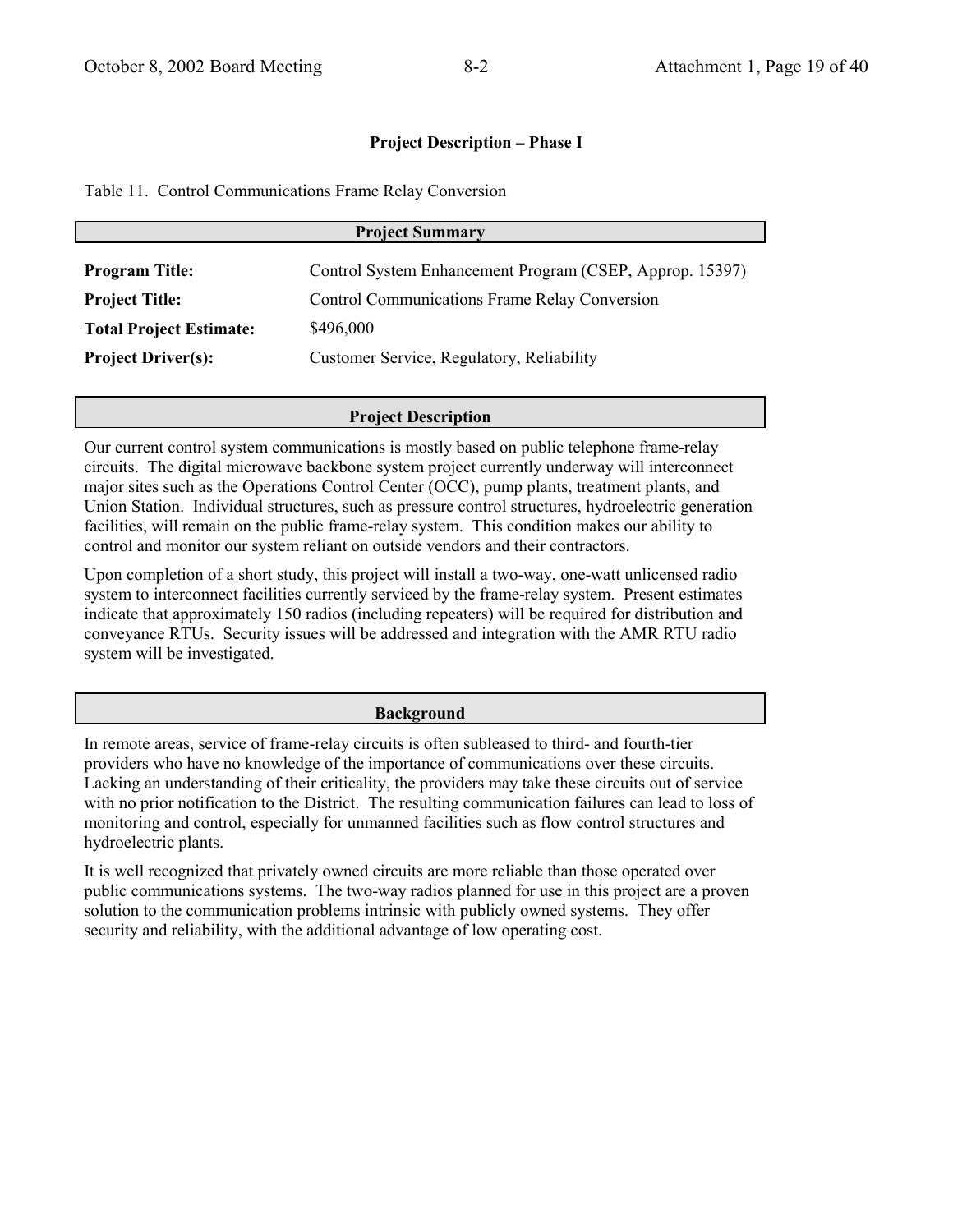| Category                | <b>Total</b> |
|-------------------------|--------------|
| Study                   | 10,000<br>\$ |
| Design                  | 20,000       |
| Equipment               | 271,000      |
| Software                | 20,000       |
| Installation            | 102,000      |
| <b>Remaining Budget</b> | 73,000       |
| <b>Project Total</b>    | \$496,000    |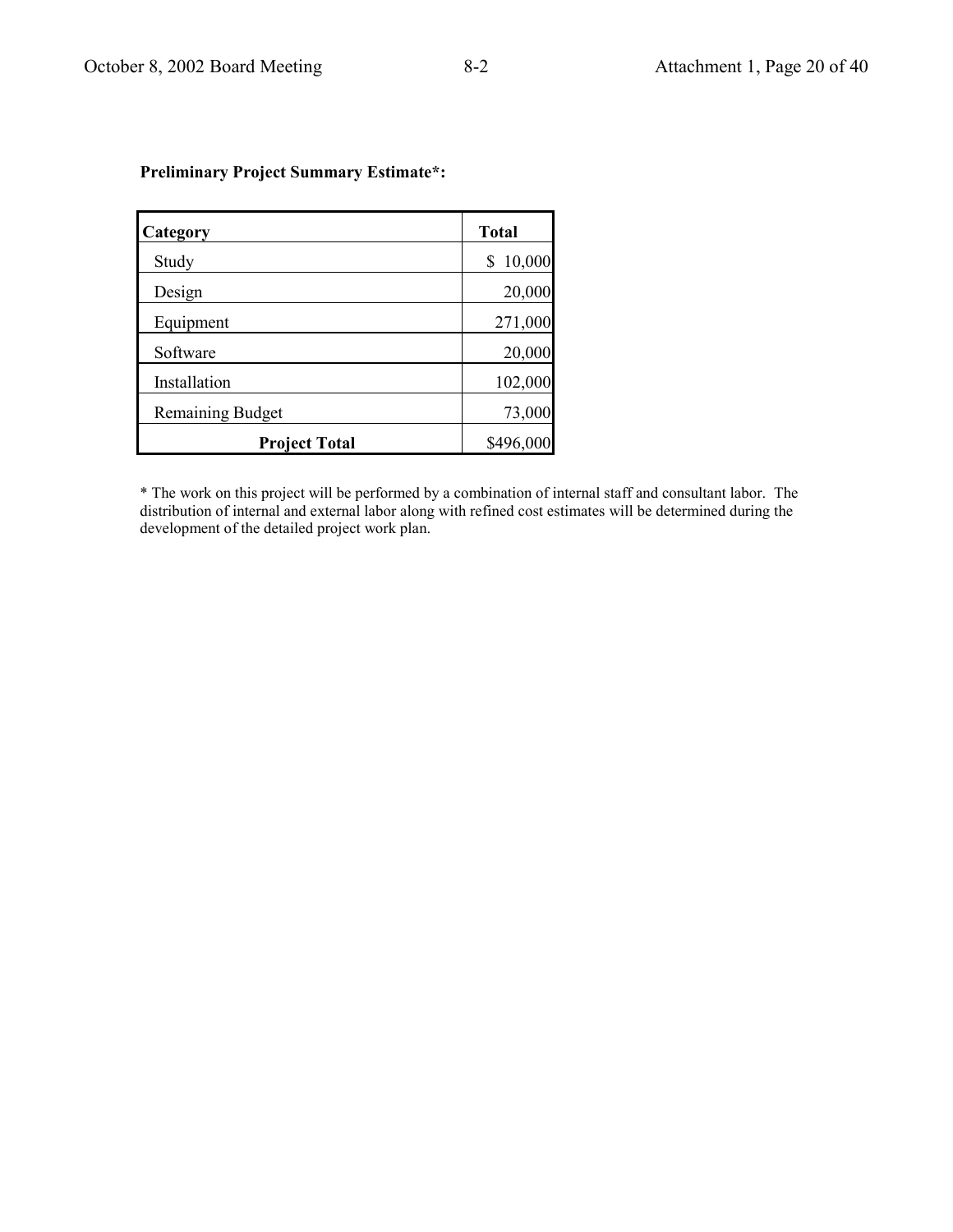Table 12. Power Management Systems

| <b>Project Summary</b>                         |                                                                                             |  |
|------------------------------------------------|---------------------------------------------------------------------------------------------|--|
| <b>Program Title:</b><br><b>Project Title:</b> | Control System Enhancement Program (CSEP, Approp. 15397)<br><b>Power Management Systems</b> |  |
| <b>Total Project Estimate:</b>                 | \$608,000                                                                                   |  |
| <b>Project Driver(s):</b>                      | Customer Service, Reliability, Cost Efficiency/ Productivity                                |  |

### **Project Description**

Metropolitan presently derives approximately \$20,000,000 in annual income (2% of total income) through electrical power generation. Though this level of generation is larger than many power plants in the US, Metropolitan lacks the sophisticated and dedicated control and management systems these smaller facilities employ. Metropolitan can make significant gains in efficiency, cost recovery, control and planning through the use of more complete instrumentation, and the sophisticated control, management and interface tools now available.

This project will first investigate the commercial off-the-shelf power management systems available in the marketplace, and review their performance at facilities comparable to Metropolitan. It is anticipated that Metropolitan will seek consultant help to identify and rank the alternatives.

Once the most cost-effective power management system has been identified, the project will purchase and integrate the tool into Metropolitan's enterprise-wide SCADA system.

### **Background**

Coordination of water delivery based on variable electricity rates for both power purchase and power recovery from hydroelectric plants could provide significant savings to Metropolitan and potentially its member agencies. Power Management tools at Metropolitan are currently based on manual input into spreadsheets. The equipment used to monitor and control our power generation systems is antiquated and leads to inefficiencies. Data on these systems is collected manually in the field. Evaluation of how power management and data retrieval can be integrated with our planned power billing system can also be evaluated.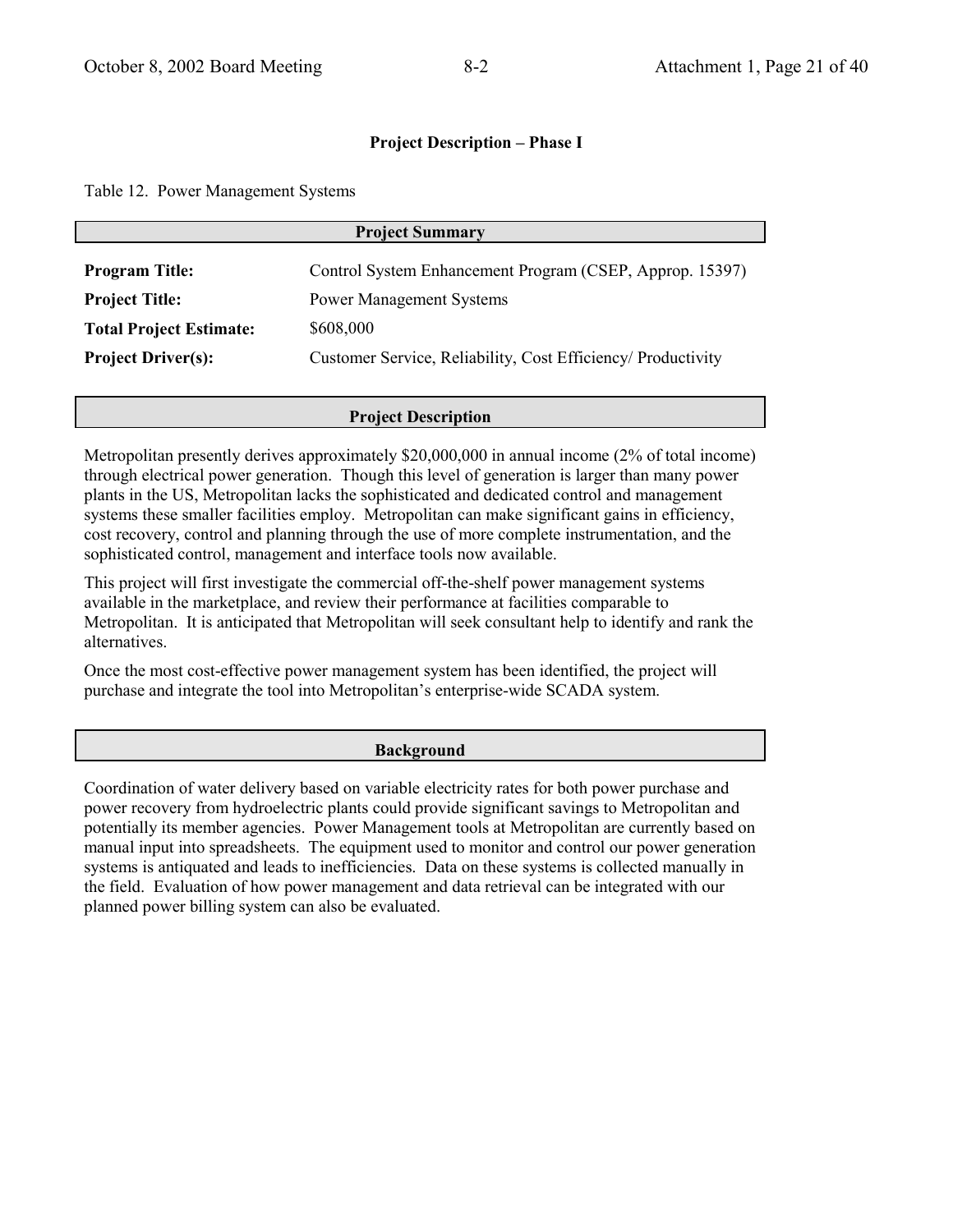| Category                | <b>Total</b> |
|-------------------------|--------------|
| Study                   | 20,000<br>\$ |
| Design                  | 20,000       |
| Equipment               | 315,000      |
| Software                | 30,000       |
| Installation            | 143,000      |
| <b>Remaining Budget</b> | 80,000       |
| <b>Project Total</b>    | \$608,000    |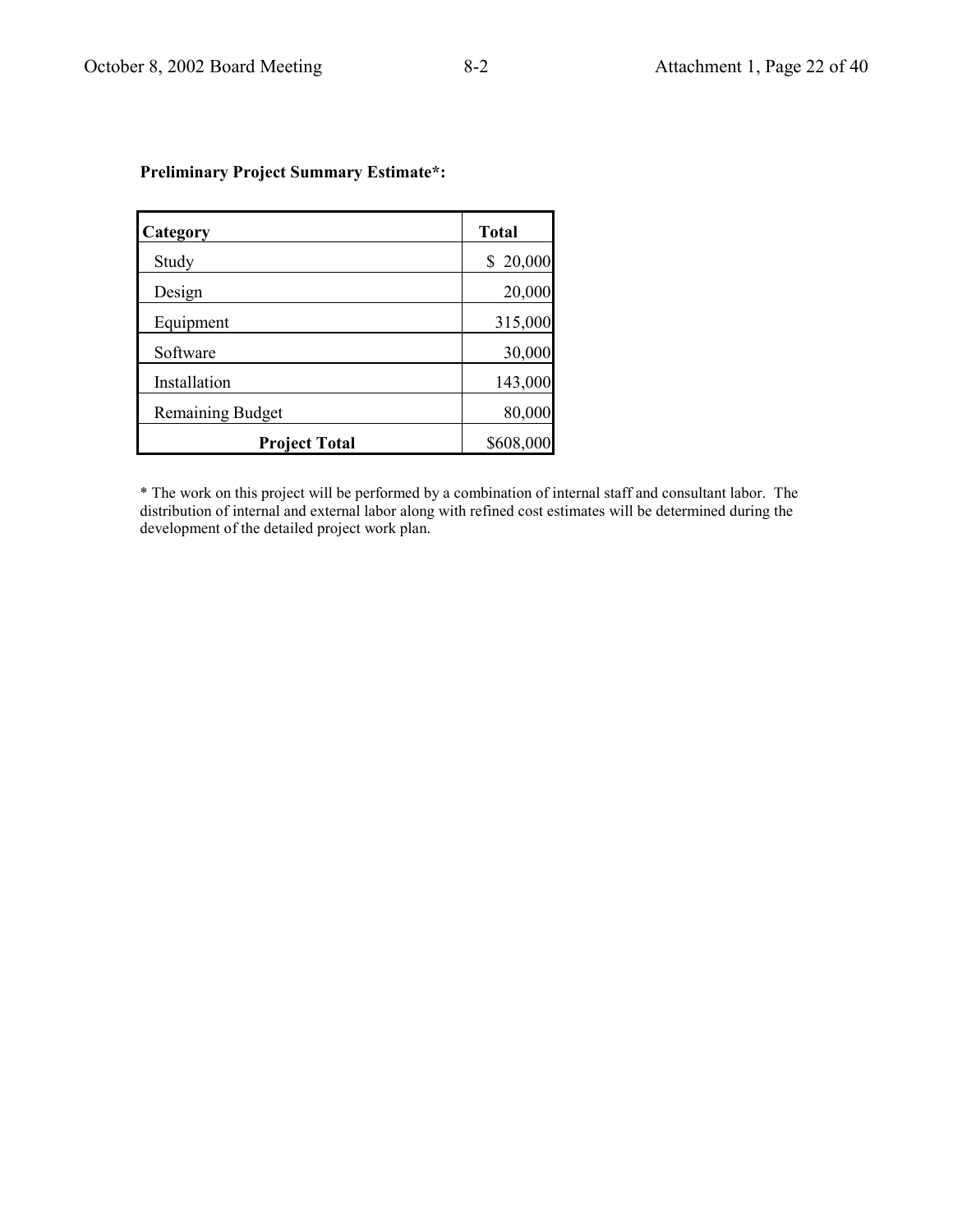Table 13. Programmable Logic Controller (PLC) Standardization

| <b>Project Summary</b>         |                                                          |  |
|--------------------------------|----------------------------------------------------------|--|
| <b>Program Title:</b>          | Control System Enhancement Program (CSEP, Approp. 15397) |  |
| <b>Project Title:</b>          | Programmable Logic Controller (PLC) Standardization      |  |
| <b>Total Project Estimate:</b> | \$713,000                                                |  |
| <b>Project Driver(s):</b>      | Customer Service, Reliability                            |  |

### **Project Description**

Metropolitan currently employs 100 installations of programmable logic controllers (PLCs), which control various aspects of the water system. These devices are well suited for local control of processes, and tend to be highly reliable, though they are less flexible than the SCADA system Metropolitan uses for overall control. These PLCs have been installed over the course of many years, and many predate the present SCADA system.

This project will first survey the PLC marketplace and standardize on one or two models that are currently manufactured and supported by reputable and well-established manufacturers. In parallel with this survey, the project will review PLCs now in place at Metropolitan to determine (or recreate, if necessary) their requirements and programming.

On a case-by-case basis, the PLCs will be upgraded or their functionality re-implemented in the existing SCADA system. Given the confined scope and limited duration of this project, it is a likely candidate for outsourcing.

#### **Background**

The existing PLC installations comprise 18 different models from ten different manufacturers. Each PLC model requires a specific control system interface to permit communication with the SCADA system. Due to their age, in many cases the units and their operating software are no longer built or supported by their manufacturers. The degree of documentation available on these units and their programming varies; some have none at all.

Many of these units control critical processes, such as hydroelectric plants, emergency generators, treatment plant flocculation systems and desert drinking water systems. In one situation, it took several months to track down the operating software for an outdated PLC that required repair. This project seeks to reduce the risk of unexpected failure of the PLCs.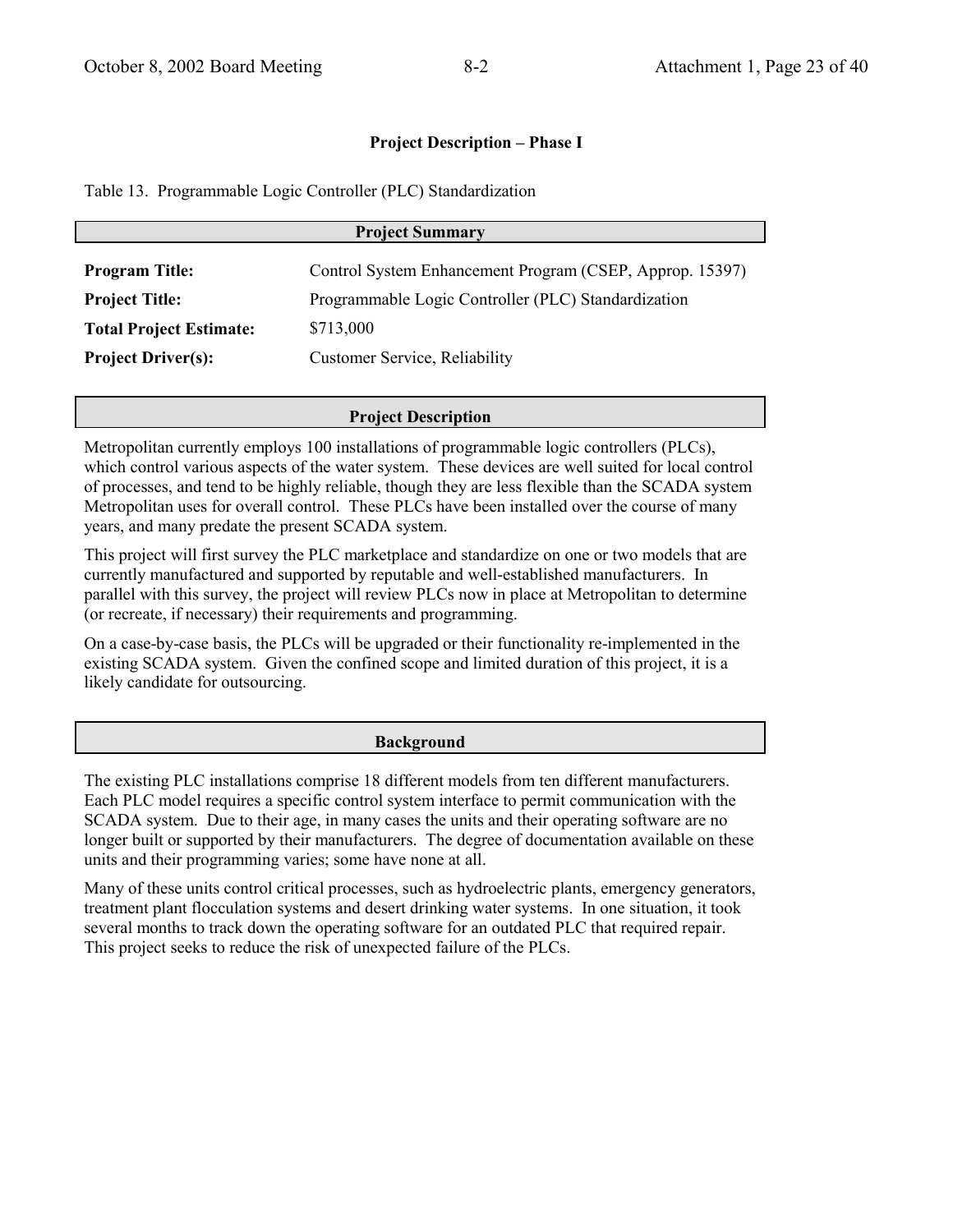| Category                | <b>Total</b> |
|-------------------------|--------------|
| Study                   | S<br>ſ       |
| Design                  | 45,000       |
| Equipment               | 360,000      |
| Software                | 110,000      |
| Installation            | 104,000      |
| <b>Remaining Budget</b> | 94,000       |
| <b>Project Total</b>    | \$713,000    |

\* The work on this project primarily performed by external labor. The distribution of internal and external labor along with refined cost estimates will be determined during the development of the detailed project work plan.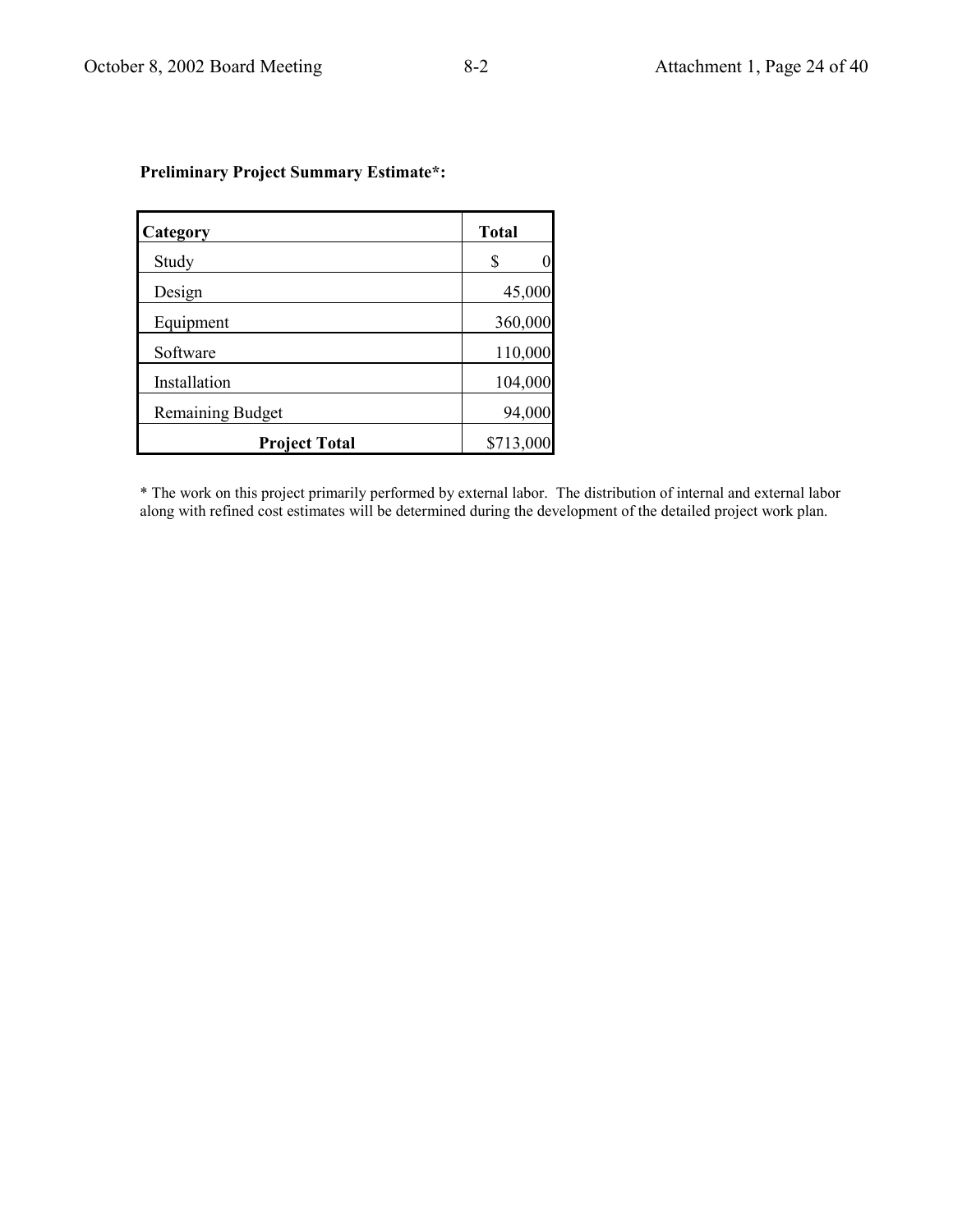Table 14. Automatic Meter Reading (AMR) Remote Terminal Unit (RTU) Upgrade Project

| <b>Project Summary</b>                                                             |  |  |
|------------------------------------------------------------------------------------|--|--|
| Control System Enhancement Program (CSEP, Approp. 15397)                           |  |  |
| Automatic Meter Reading (AMR) Remote Terminal Unit (RTU)<br><b>Upgrade Project</b> |  |  |
| \$2,607,000                                                                        |  |  |
| Reliability                                                                        |  |  |
|                                                                                    |  |  |

### **Project Description**

The Automatic Meter Reading (AMR) Remote Terminal Unit (RTU) Upgrade project is the second phase of the AMR RTU Upgrade. The RTU units provide data readings for the SCADA distribution system and water-billing meters. The current units are outdated and no longer manufactured, and run on an analog cellular communications system. The purpose of this project is to replace approximately 350 AMR RTU units with new units based on currently supported digital communications technology.

The industry is transitioning to digital communications, due to its higher reliability and better communications quality. The replacement of these units will result in better communications within the AMR system, and more reliable operations. The new system operates on a communications network that is independent of any outside service provider. Advances in technology will now permit near-real time retrieval of AMR data, compared to the once-per-day retrieval now possible.

### **Background**

The existing AMR system employs an outdated commercially available analog cellular telephone service to report system status and billing information. Project 103052 (previously funded) is implementing and commissioning approximately 25% replacement of the aging AMR System.

This project is designed to replace the remaining 75% of the units that were not upgraded in Project 103052 of the AMR RTU Upgrade project. When this project is completed, the AMR system will have been fully upgraded to a modern, more cost-effective communications technology.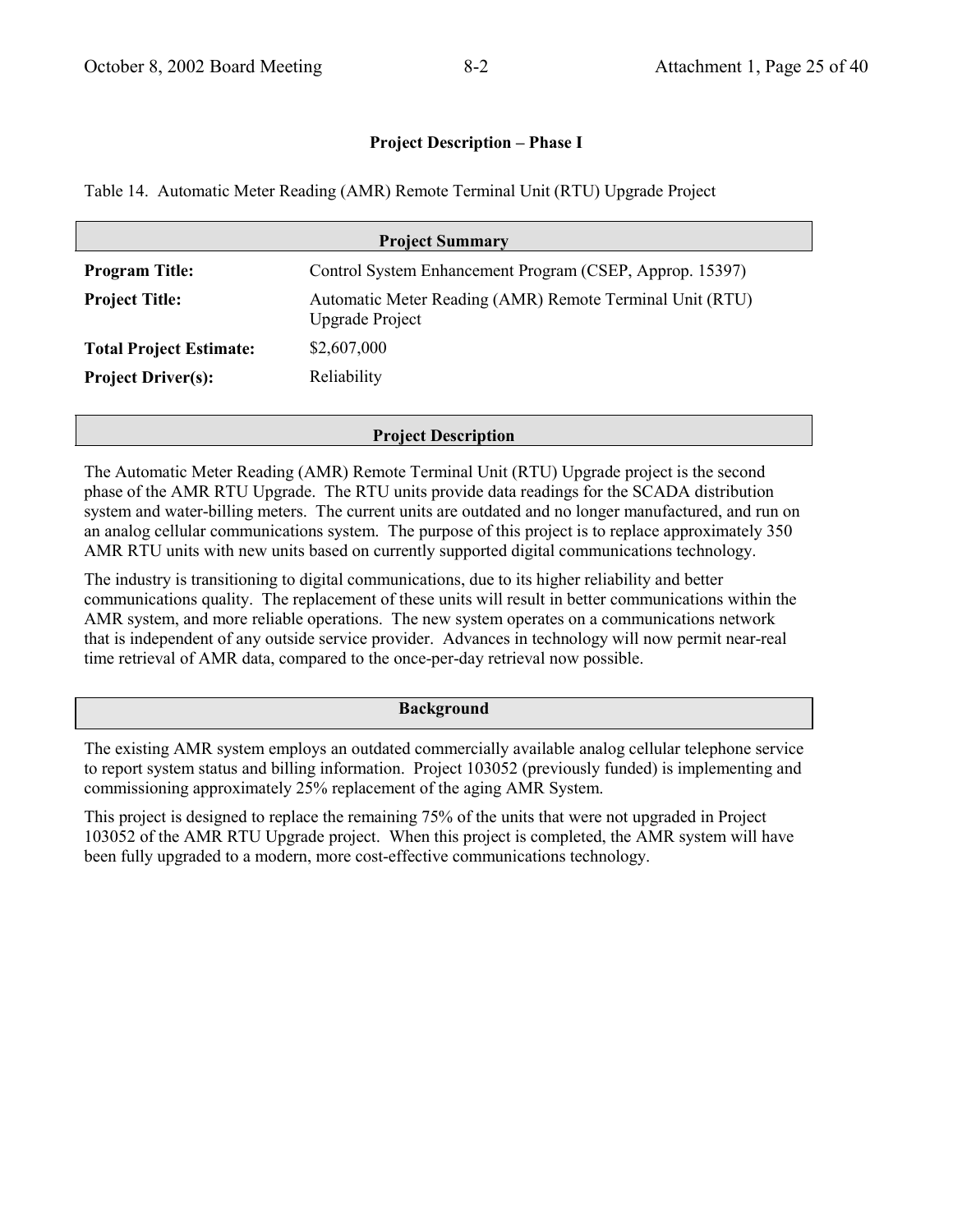| Category                | <b>Total</b> |
|-------------------------|--------------|
| Study                   | 10,000<br>\$ |
| Design                  | 51,000       |
| Equipment               | 2,070,000    |
| Software                | 91,000       |
| Installation            | 185,000      |
| <b>Remaining Budget</b> | 200,000      |
| <b>Project Total</b>    | \$2,607,000  |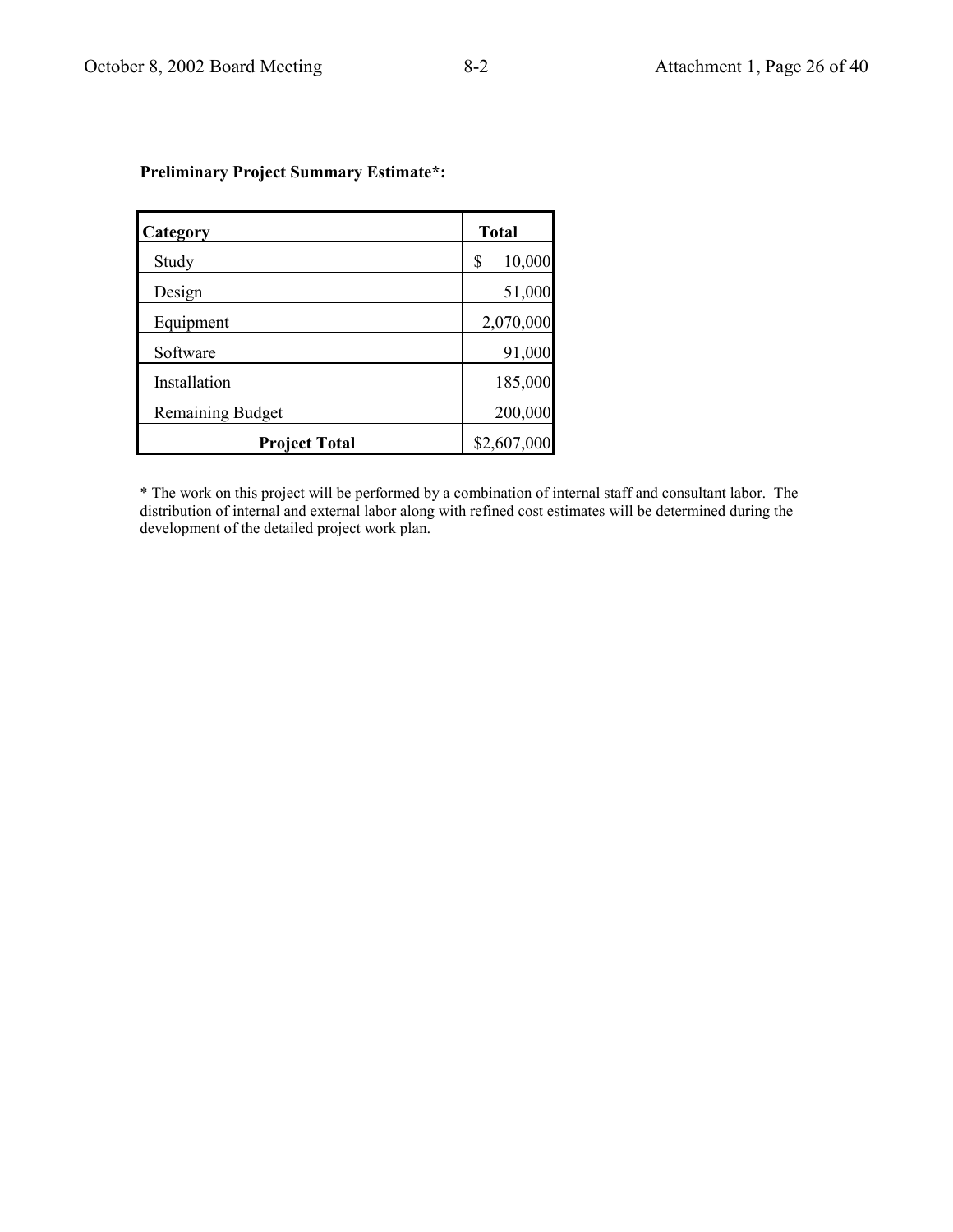Table 15. Control System Enhancement Program (CSEP) Implementation

| <b>Project Summary</b>         |                                                                                             |  |
|--------------------------------|---------------------------------------------------------------------------------------------|--|
| <b>Program Title:</b>          | Control System Enhancement Program (CSEP, Approp. 15397)                                    |  |
| <b>Project Title:</b>          | Control System Enhancement Program (CSEP) Implementation                                    |  |
| <b>Total Project Estimate:</b> | \$1,399,000                                                                                 |  |
| <b>Project Driver(s):</b>      | Cost Efficiency/Productivity, Risk Management, Customer<br>Service, Reliability, Regulatory |  |

### **Project Description**

An oversight project that will house program management activities, a number of studies and implementation efforts, designed to coordinate implementation of the existing projects with those mentioned in the CSEP program, as well as provide direction and preparation for future phases of the Water System Control Master Plan (WSCMP).

This effort involves program management, planning, integration, implementation, quality assurance measures, studies and coordination measures. Ouality control, system integration and deployment, training infrastructures, coordination activities and performance measures are included in this project.

The project also includes completion of additional studies identified under the WSCMP. The studies currently identified are as follows:

- SCADA upgrade/replacement Feasibility Study
- Enterprise-wide Control System Integration Planning  $\bullet$
- **Detailed Redundant Communications Requirements**
- Detailed Control System Options Evaluation and Recommendations.  $\bullet$

## **Background**

This system is affected by a variety operational, engineering and water quality, business and IT activities and needs. To maintain system-wide efficiency and effectiveness, broad coordination issues need to be studied, planned, managed, implemented and evaluated at a high level.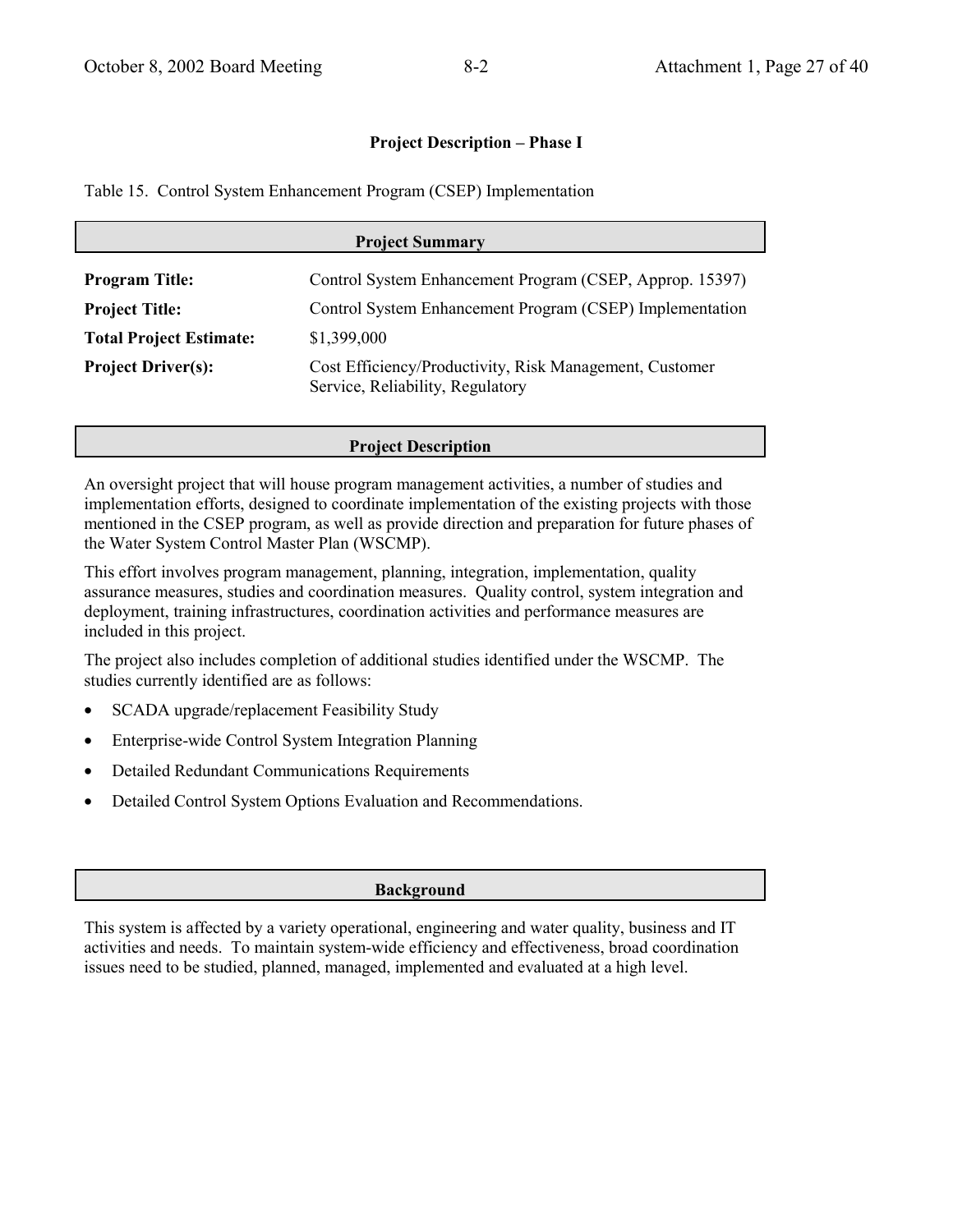| Category                | <b>Total</b>  |
|-------------------------|---------------|
| Study                   | 200,000<br>\$ |
| Design                  | 232,000       |
| Equipment               | 60,000        |
| Software                | 524,000       |
| Installation            | 244,000       |
| <b>Remaining Budget</b> | 139,000       |
| <b>Project Total</b>    | \$1,399,000   |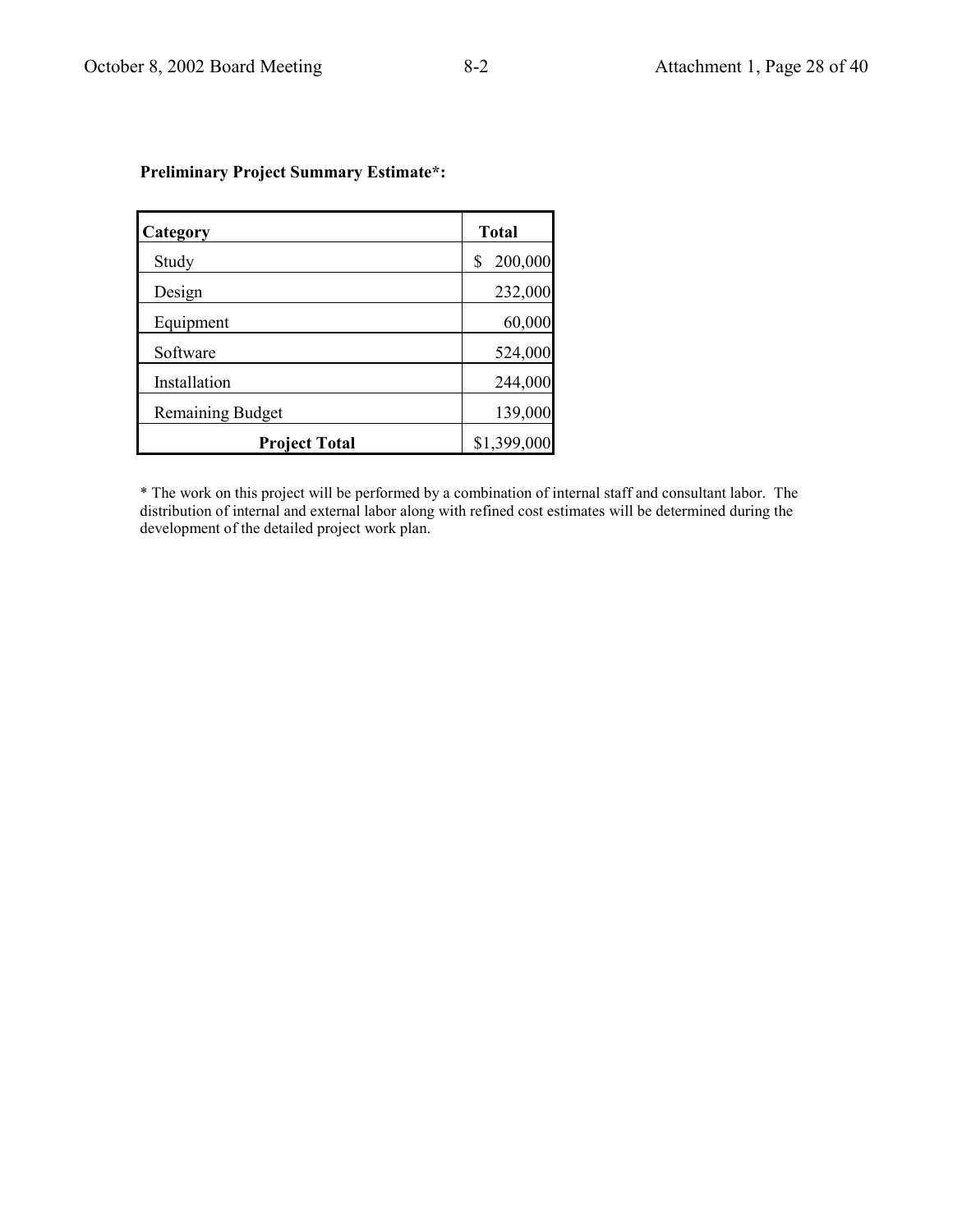|  | Table 16. Distribution System Equipment and Instrumentation Upgrades |  |  |  |  |  |
|--|----------------------------------------------------------------------|--|--|--|--|--|
|--|----------------------------------------------------------------------|--|--|--|--|--|

| <b>Project Summary</b>         |                                                                                                         |  |
|--------------------------------|---------------------------------------------------------------------------------------------------------|--|
| <b>Program Title:</b>          | Distribution System Control and Equipment Upgrade Program<br>(Approp. 15398)                            |  |
| <b>Project Title:</b>          | Distribution System Equipment and Instrumentation Upgrades                                              |  |
| <b>Total Project Estimate:</b> | \$5,800,000                                                                                             |  |
| <b>Project Driver(s):</b>      | Reliability, Risk Management, Customer Service, Regulatory,<br>Compliance, Cost Efficiency/Productivity |  |

### **Project Description**

This project begins with a study to determine appropriate distribution system requirements with respect to equipment, instrumentation and standardization. Includes upgrade and/or installation of equipment and instruments, and SCADA programming as required.

In the course of ongoing automation efforts, it has been determined that multiple systems and processes are not in a condition to be automated. Additionally, Metropolitan is currently delineating new automation requirements. In order to meet these expanding requirements, various systems require upgrade and/or new installation of instrumentation and control equipment necessary to provide automation.

This will be a staged effort. The first stage will be to evaluate existing automation capabilities against Metropolitan's automation objectives. The second and following stages, based on priority, will be to install required instrumentation and equipment (new or upgraded). Additional funding may be requested if required once the scope and requirements are determined by the first stage.

#### **Background**

Automation system requires that instrumentation, communications, signal processing and electromechanical equipment be in place to enact the commands of the control system. The infrastructure of the supervisory control computer system is in place, as part of previous efforts; however, in many cases, the integrated equipment needed to complete controllability are not.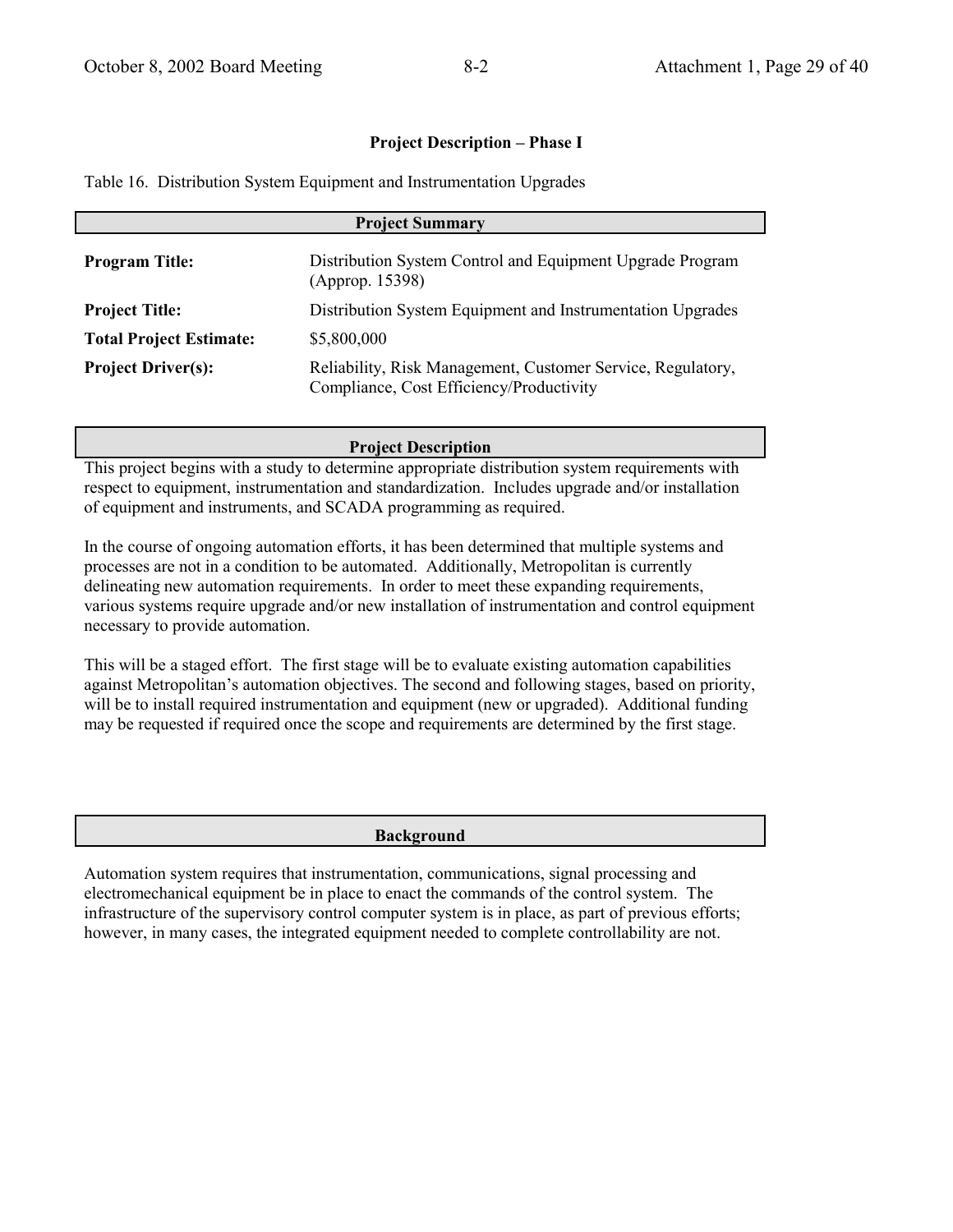| Category                | <b>Total</b> |
|-------------------------|--------------|
| Study                   | 50,000       |
| Design                  | 581,000      |
| Equipment               | 2,622,000    |
| Software                | 563,000      |
| Installation            | 1,415,000    |
| <b>Remaining Budget</b> | 569,000      |
| <b>Project Total</b>    | \$5,800,000  |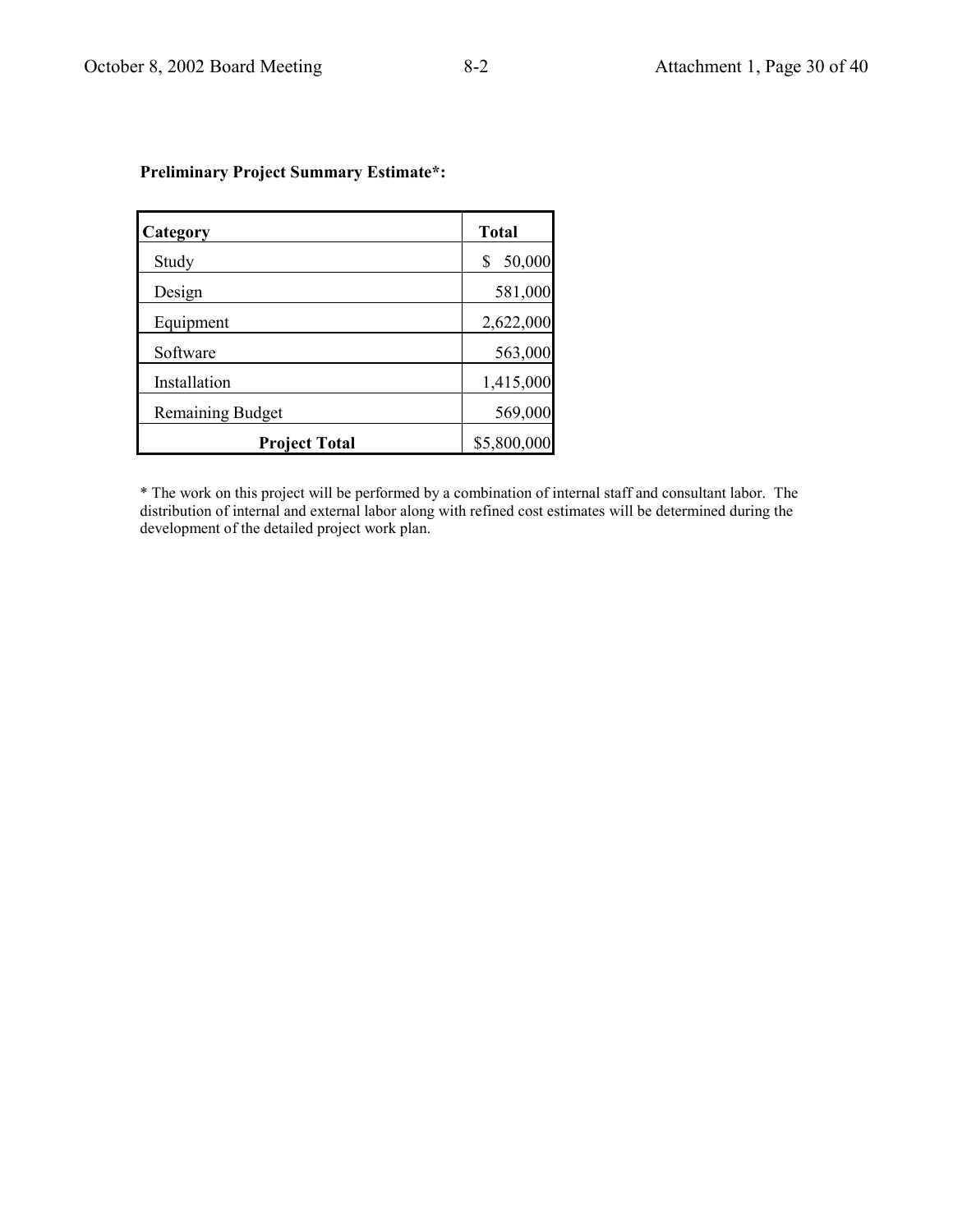Table 17. Enhanced Distribution System Control

| <b>Project Summary</b>                                                       |  |  |
|------------------------------------------------------------------------------|--|--|
| Distribution System Control and Equipment Upgrade Program<br>(Approp. 15398) |  |  |
| Enhanced Distribution System Control, Phase I                                |  |  |
| \$2,300,000                                                                  |  |  |
| Risk Management, Customer Service, Regulatory                                |  |  |
|                                                                              |  |  |

#### **Project Description**

This project provides for individual distribution system automation requirements. The requirements for automating distribution system control structures were identified during the field survey of the distribution system conducted as part of the requirements document and are included in the Water System Control Master Plan (WSCMP). Aspects of automating the individual control structures to be implemented as a part of this project include uniform Hydroelectric Plant (HEP) automatic flow transfers, flow control, grade control, hydraulic valve control, auto-adjusting limits, distribution system chemical feeds, and HEP one-button start/stop and high-pressure jacking functionality.

#### **Background**

Basic (and partial) distribution system automation of control structures is currently underway as part of the SCADA implementation program. Concurrently, the WSCMP is in final review, within which the above requirements were identified. These requirements, taken as a whole, are above and beyond the planned scope original SCADA project. These functions are required to take the distribution system to the level of automation and uniformity of control specified in the WSCMP. This project is necessary to bring all elements of the distribution system to a baseline level so that the next step of network control can begin. To complete this effort specific hardware, software, and instrumentation components are required. Therefore, this project must be done in close coordination with the Distribution System Equipment and Instrumentation Uperades.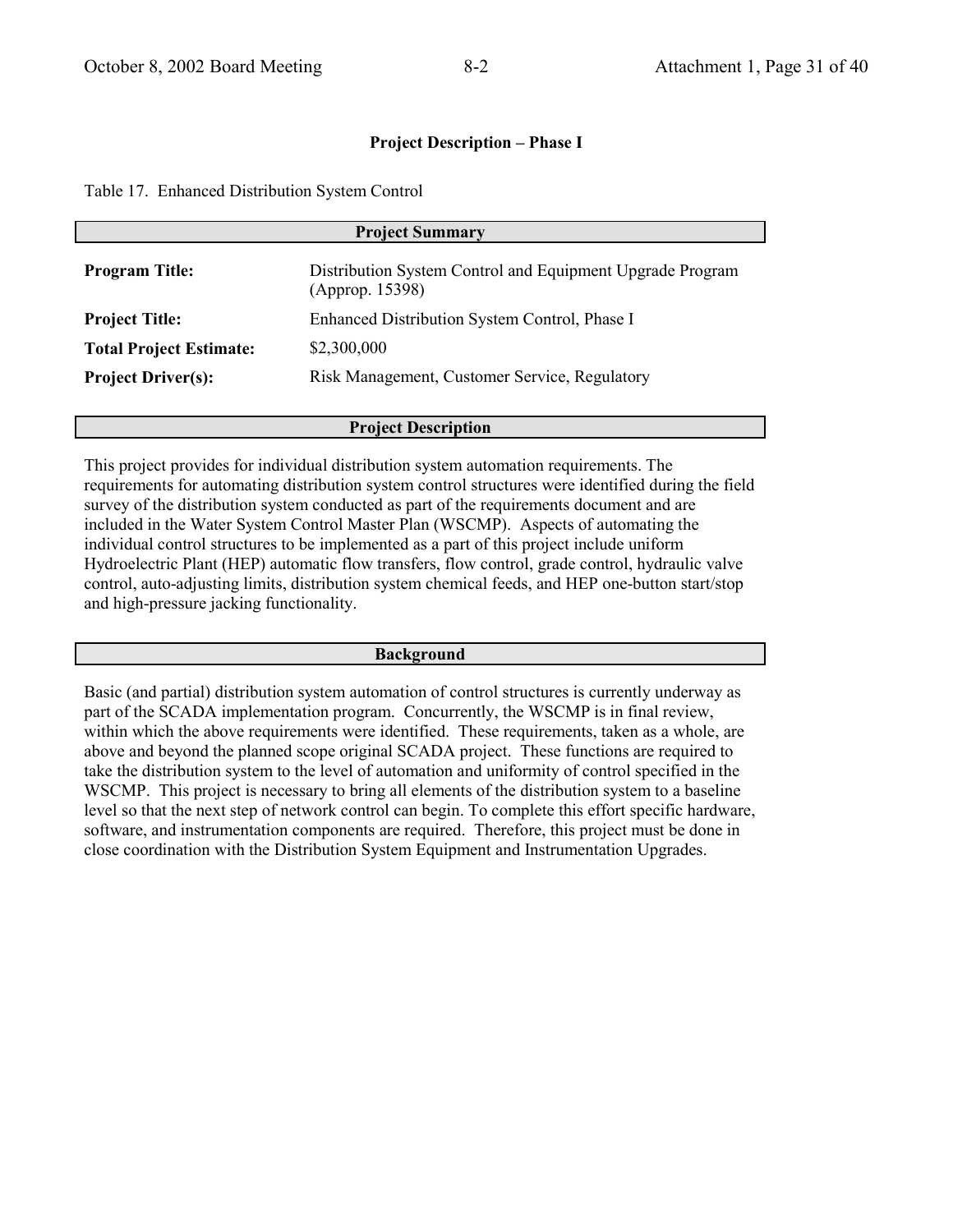| Category                | <b>Total</b> |
|-------------------------|--------------|
| Study                   | 20,000<br>\$ |
| Design                  | 62,000       |
| Equipment               | 115,000      |
| Software                | 702,000      |
| Installation            | 1,147,000    |
| <b>Remaining Budget</b> | 254,000      |
| <b>Project Total</b>    | \$2,300,000  |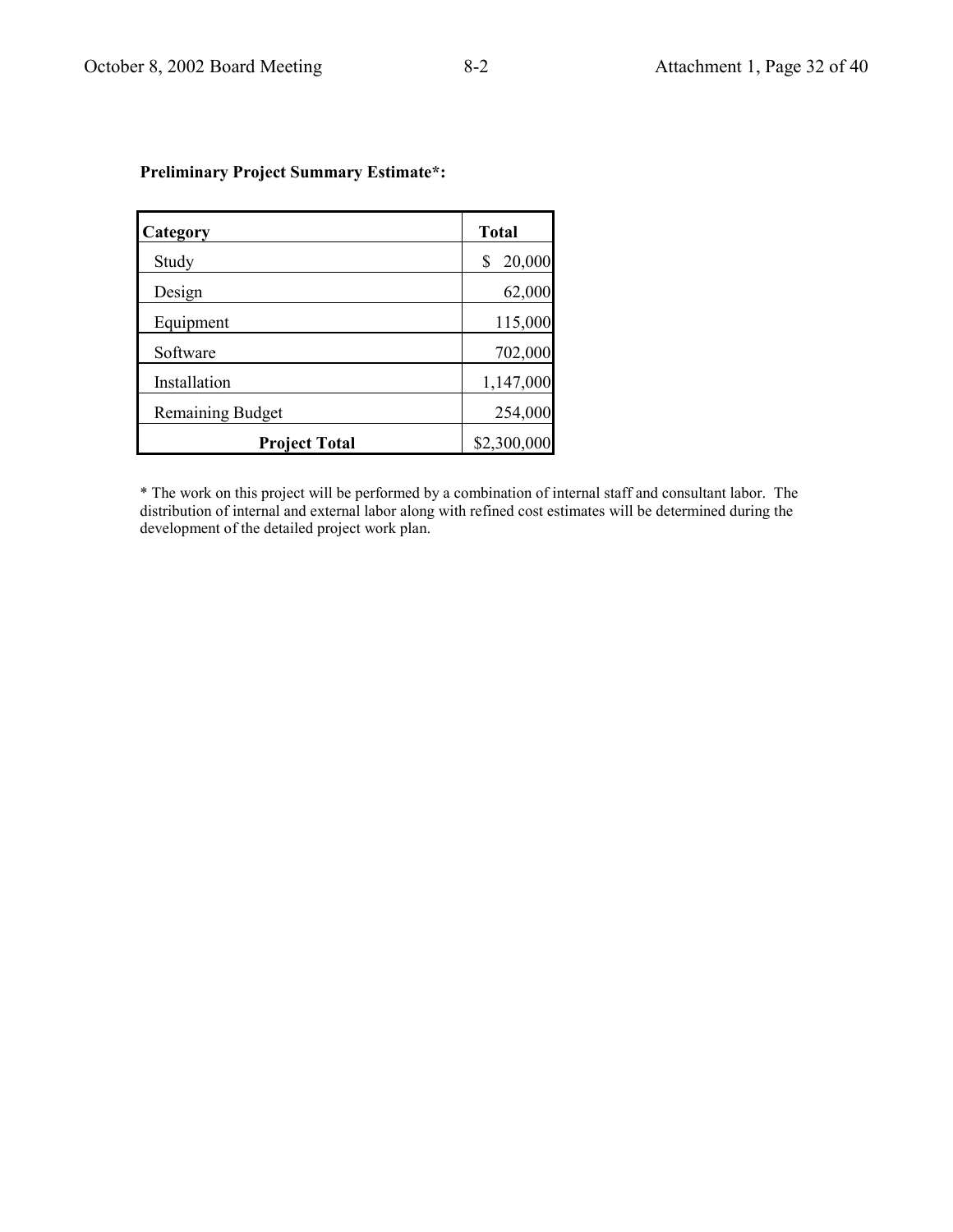Table 18. Treatment Process Assessments

| <b>Project Summary</b>         |                                                                           |  |
|--------------------------------|---------------------------------------------------------------------------|--|
| <b>Program Title:</b>          | Treatment Plants Control and Equipment Upgrade Program<br>(Approp. 15399) |  |
| <b>Project Title:</b>          | <b>Treatment Process Assessments</b>                                      |  |
| <b>Total Project Estimate:</b> | \$250,000                                                                 |  |
| <b>Project Driver(s):</b>      | Reliability                                                               |  |

### **Project Description**

The initial study will define project requirements and scope for the optimal level of standardization for the treatment processes to be achieved at the treatment facilities. Due to the differences in facility age and the process design, the level of effort for this project will vary from plant to plant and will be determined during the initial study. The assessment effort will focus on the level of automation and standardization of systems, processes, instrumentation and programming. Subject to the outcome of the study, the future stages of this project will complete the automation of the treatment process at each of the five treatment plants.

The following areas will be evaluated: automated calculations of the filter loading rates and volume of water treated; automated selection of filters and automated adjustments of rise rates based on temperatures; and consideration of optimizing backwash duration based on water clarity; solids removal from sedimentation basins; flocculator staging; basins selection; reclamation plant operations; and sludge processing operations.

### **Background**

At this time, the level of process optimization varies between processes and between facilities. This is primarily the result of differences in the design of the treatment processes; age of the facility, and the degree of automation. The approach proposed for this study is evaluation by process. Each process will be evaluated on a plant-by-plant basis to determine the differences. Once the process assessment is complete, an evaluation will be made to determine whether or not a standardized process across all plants is a viable alternative. The standardized process may include new instrumentation, valves, meters, pumps, piping, and other appurtenant equipment.

Once a standard is developed and installed for the process, a standardized program that achieves an optimal level of automation can be implemented. This work will include programming changes. Standardized processes and optimal level of automation will contribute to increased efficiency for software, hardware and physical asset maintenance.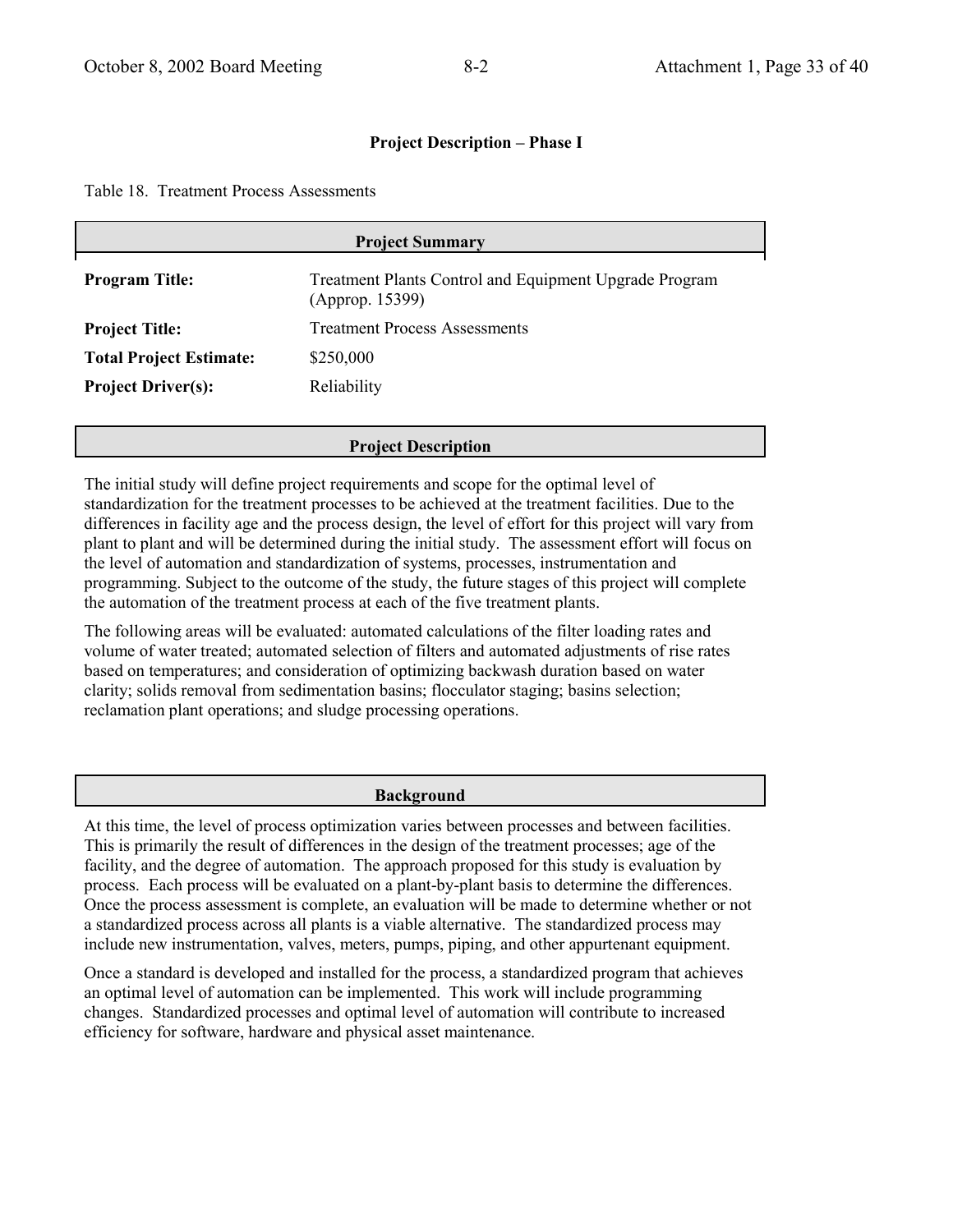| Category                | <b>Total</b>   |
|-------------------------|----------------|
| Study                   | \$180,000      |
| Design                  | 31,000         |
| Equipment               | $\overline{0}$ |
| Software                | 0              |
| Installation            | 0              |
| <b>Remaining Budget</b> | 39,000         |
| <b>Project Total</b>    | \$250,000      |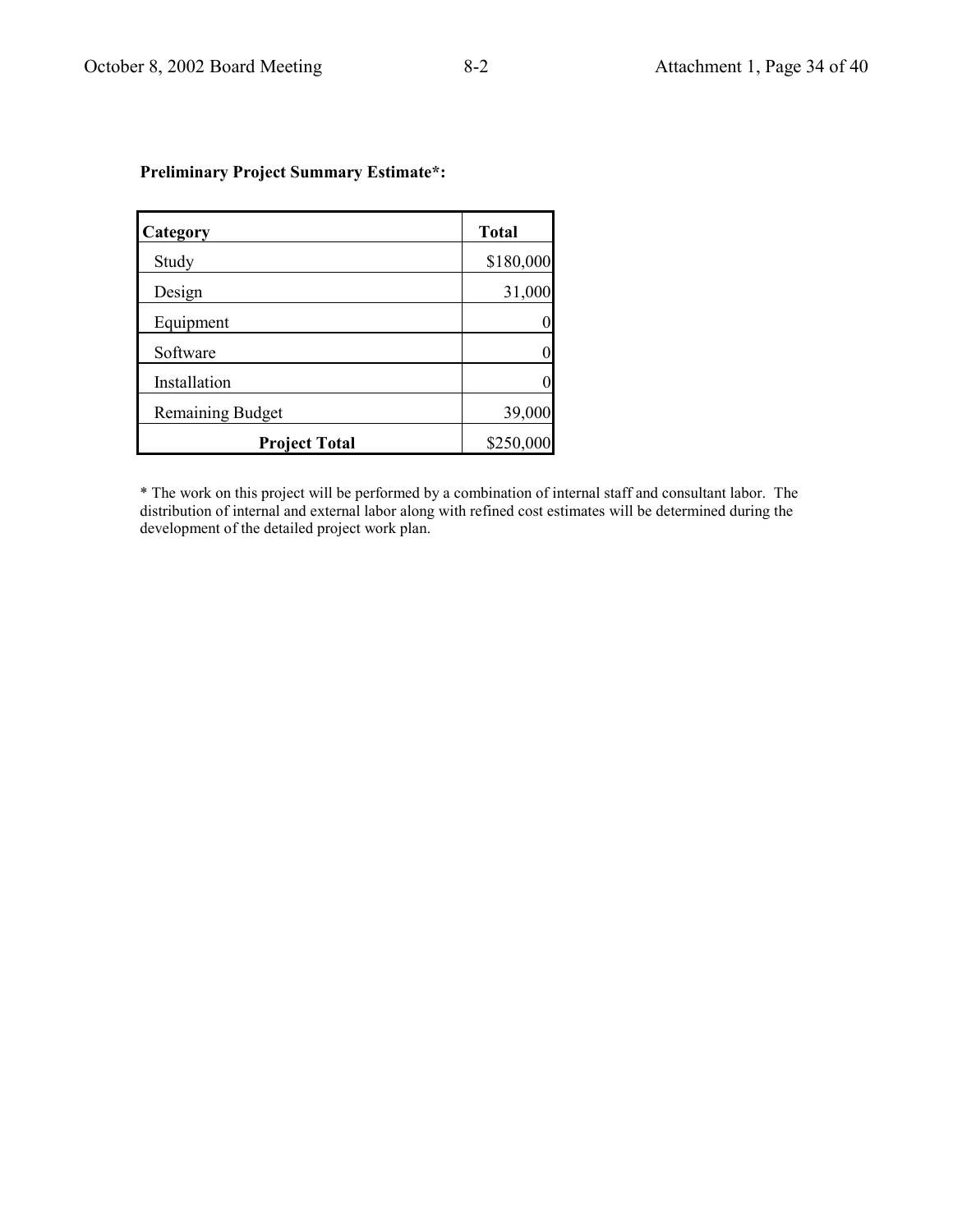Table 19. Treatment Plant Chemical Feed System Standardization and Controls

| <b>Project Summary</b>         |                                                                              |  |
|--------------------------------|------------------------------------------------------------------------------|--|
| <b>Program Title:</b>          | Treatment Plants Control and Equipment Upgrade Program<br>(Approp. 15399)    |  |
| <b>Project Title:</b>          | Treatment Plant Chemical Feed System Standardization and<br>Controls - Study |  |
| <b>Total Project Estimate:</b> | \$250,000                                                                    |  |
| <b>Project Driver(s):</b>      | Reliability                                                                  |  |

### **Project Description**

The initial study will define project requirements and scope for the optimal level of standardization for the chemical feed system to be achieved at the treatment facilities. Due to the differences in facility age and the system design, the level of effort for this project will vary from plant to plant and will be determined during the initial study. The assessment effort will focus on the level of automation and standardization of systems, processes, instrumentation and programming. Subject to the outcome of the study, the future phases of this project will complete the automation of the chemical feed systems at each of the five treatment plants.

Improvements to the operation, monitoring and control of the chemical feed systems at each filtration plant will result from this project. The following areas will be evaluated: chemical unloading facilities; storage tanks; mixing tanks; feed tanks; transfer pumps and valves; piping manifolds; flow meters; pumps and motor controllers; application feed point equipment; and associated instrumentation. The project scope will likely include the installation of new instrumentation, new control valves, equipment, the editing of existing control programs and/or the writing of new control programs.

### **Background**

At this time, the chemical feed systems vary between processes and between facilities. This is primarily the result of differences in the respective age of the facilities; changing design standards and local operations procedures. The approach proposed for this study is evaluation by chemical feed system process. Each system will be evaluated on a plant-by-plant basis to determine the differences. Once the individual system assessment is complete, an evaluation will be made to determine whether or not a standardized feed system for all plants is a viable alternative. The standardize feed system may include new instrumentation, valves, meters, pumps, piping, and other appurtenant equipment.

Once a standard is developed and installed for the feed system, a standardized program that achieves an optimal level of automation can be implemented. This work will include programming changes. Standardized feed systems and optimal level of automation will contribute to increased efficiency for software, hardware and physical asset maintenance.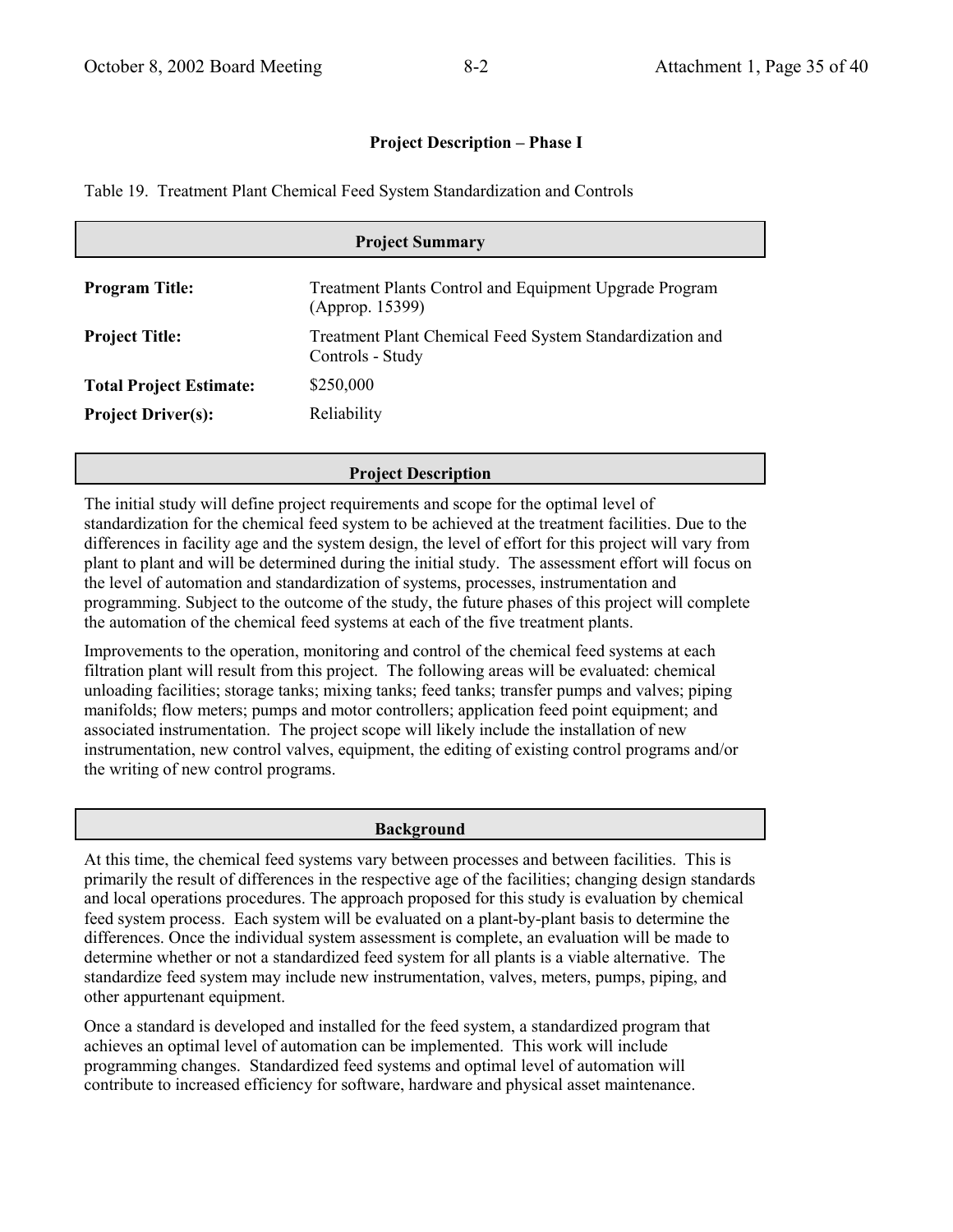| Category                | <b>Total</b>   |
|-------------------------|----------------|
| Study                   | \$224,000      |
| Design                  | 26,000         |
| Equipment               | 0              |
| Software                | $\overline{0}$ |
| Installation            | 0              |
| <b>Remaining Budget</b> | $\Omega$       |
| <b>Project Total</b>    | \$250,000      |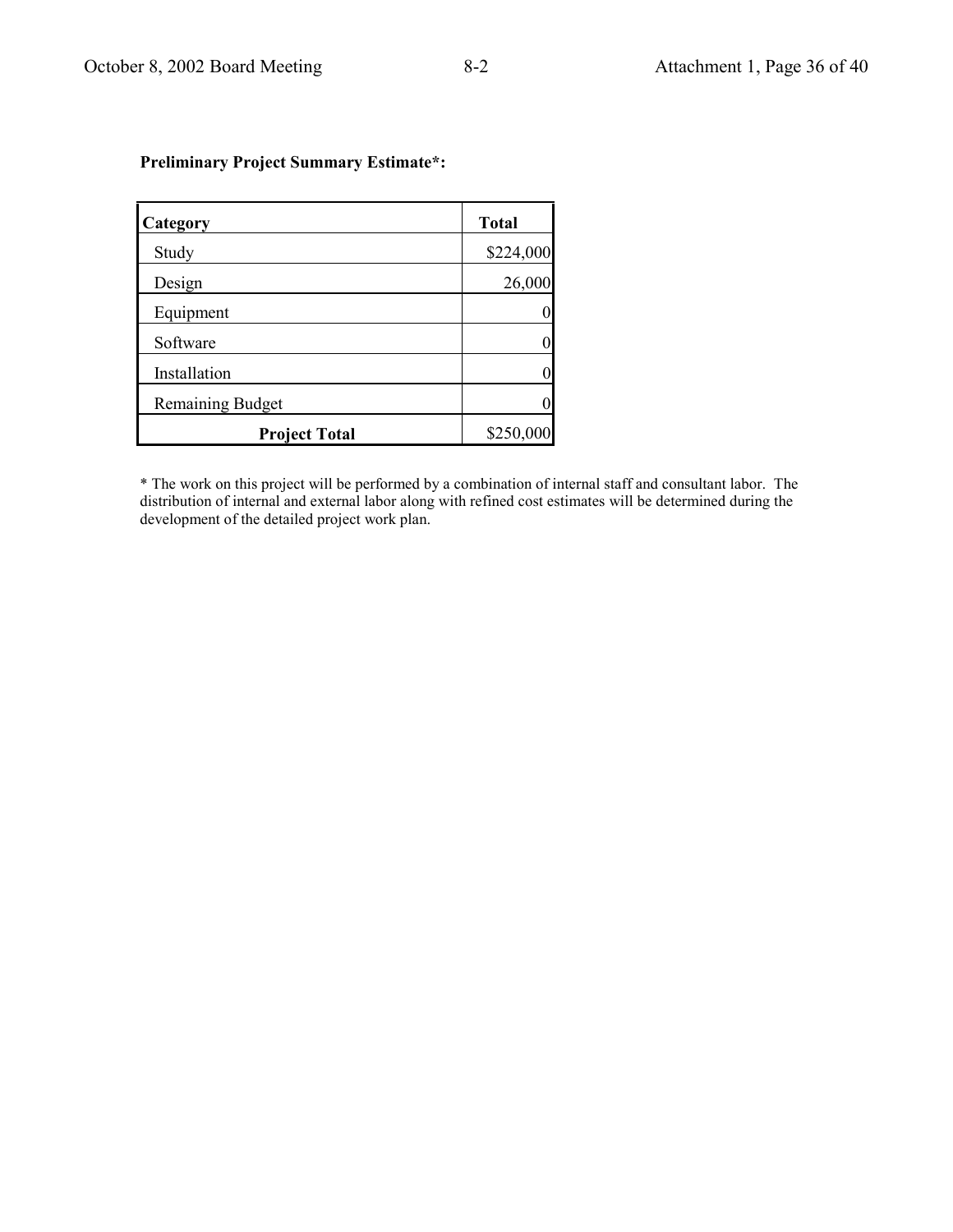Table 20. Replace Faulty Instrumentation and Investigate Upgrades

| <b>Project Summary</b>         |                                                                           |  |
|--------------------------------|---------------------------------------------------------------------------|--|
| <b>Program Title:</b>          | Treatment Plants Control and Equipment Upgrade Program<br>(Approp. 15399) |  |
| <b>Project Title:</b>          | Replace Outdated Instrumentation and Investigate Upgrades                 |  |
| <b>Total Project Estimate:</b> | \$400,000                                                                 |  |
| <b>Project Driver(s):</b>      | Regulatory                                                                |  |
|                                |                                                                           |  |

#### **Project Description**

Replace outdated water quality monitoring instruments at Metropolitan's five water treatment plants and investigate the most cost effective way to systematically upgrade all water quality monitoring instrumentation over a 10-year period. These on-line monitoring instruments are essential to safely operating the complex treatment processes that make up the water treatment plants. As new treatment technologies are implemented to meet the ever-increasing water quality regulations, the reliance on these instruments to maintain quality assurance for the treatment processes increase substantially.

This work is the first phase of an overall program that will provide for scheduled upgrades of online water quality monitoring instruments to assure continued treatment process compliance with drinking water regulations, meet automation goals and standardize equipment use. They are the first line of defense in indicating problems or failures within individual treatment processes. This early warning system provided by these devices allows operators time to take the necessary corrective actions to avoid significant water quality incidents. The water quality monitoring equipment includes turbidity meters, chlorine analyzers, ammonia analyzers, dissolved oxygen meters, PH meters, temperature probes and electrical conductivity analyzers.

#### **Background**

This project is necessary to assure continued regulatory compliance by accurately monitoring the individual unit processes at the treatment plants and to meet the Metropolitan's goal of compliance with all primary drinking water standards. There are three primary reasons for this project: (1) outdated water quality monitoring instrumentation must be replaced or added to ensure continued quality assurance and compliance with drinking water regulations; (2) the equipment needs to be standardized to one or two brands to ensure effectiveness of maintenance programs; and (3) the equipment needs to be upgraded to make effective use of Metropolitan's automation initiatives including the digital signal processing capabilities.

The consistent use of high quality standardized instruments will help assure compliance with regulations while reducing maintenance and calibration efforts. An investigation is required to determine the most cost-effective way to properly upgrade all water quality monitoring instrumentation at the five treatment plants.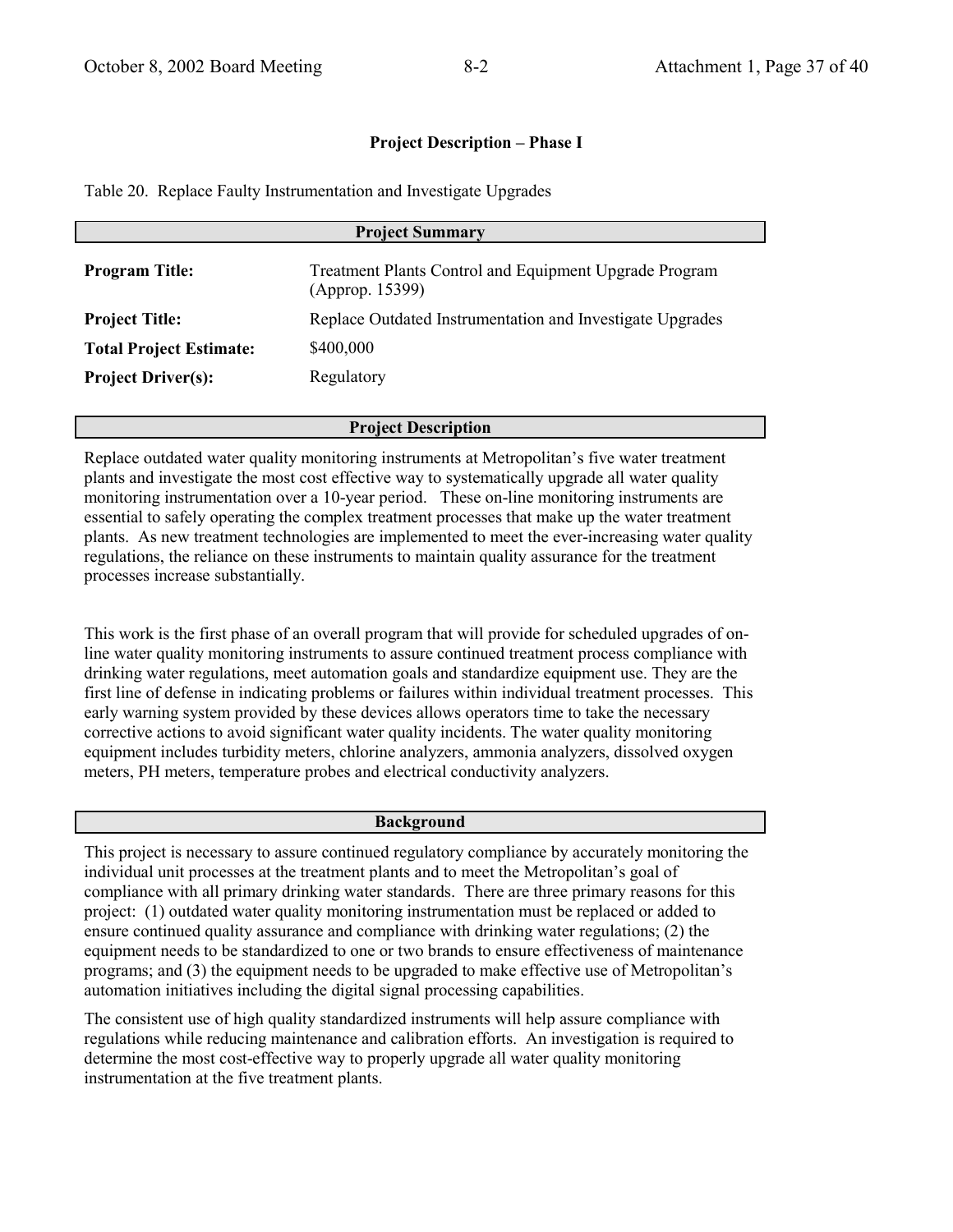| Category                | <b>Total</b> |
|-------------------------|--------------|
| Study                   | \$10,000     |
| Design                  | 10,000       |
| Equipment               | 241,000      |
| Software                | 30,000       |
| Installation            | 69,000       |
| <b>Remaining Budget</b> | 40,000       |
| <b>Project Total</b>    | \$400,000    |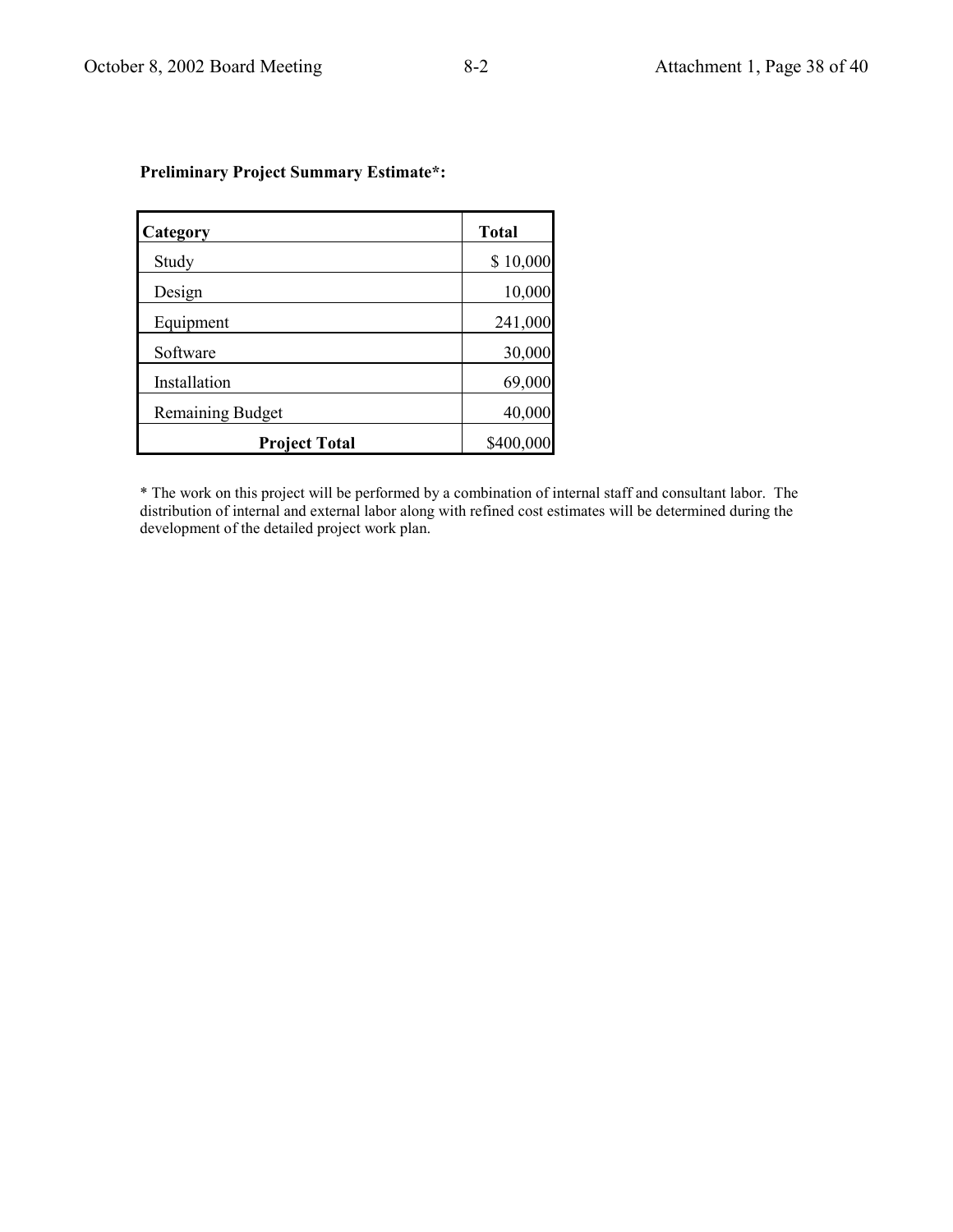Table 21. Instrumentation/Control System Changes for Treatment Plants

| <b>Project Summary</b>                                      |                                                                                 |  |
|-------------------------------------------------------------|---------------------------------------------------------------------------------|--|
| <b>Program Title:</b>                                       | Treatment Plants Control and Equipment Upgrade Program<br>(Approp. 15399)       |  |
| <b>Project Title:</b>                                       | <b>Instrumentation/Control System Changes for Treatment Plants</b>              |  |
| <b>Total Project Estimate:</b><br><b>Project Driver(s):</b> | \$500,000<br>Cost Efficiency, Risk Management, Customer Support,<br>Reliability |  |

## **Project Description**

This project complements the Distribution System Equipment and Instrumentation Upgrade project and is specific to control system enhancement efforts at the treatment plants. Additionally, this project includes incorporating the status reporting of several systems that currently are not tied into the SCADA system for improved monitoring capabilities. In the Water System Control Master Plan, standardized installation and replacement of needed or aging primary and secondary instrumentation and measuring devices were identified as requirements. In order to utilize new and changed instrumentation in the control system, this project will make the needed programming changes, upon completion of an initial assessment.

### **Background**

Many of the current instruments and measuring devices at the treatment plants are outdated, or require excessive maintenance to keep them useable. This affects Operations' labor efficiency and ability to accurately and reliably control various processes or systems within the treatment plants. In other cases, sufficient instrumentation is not available to remotely control or automate unit processes. This effort contributes to Metropolitan's ability to maintain expanded facilities with minimal increases to staffing levels.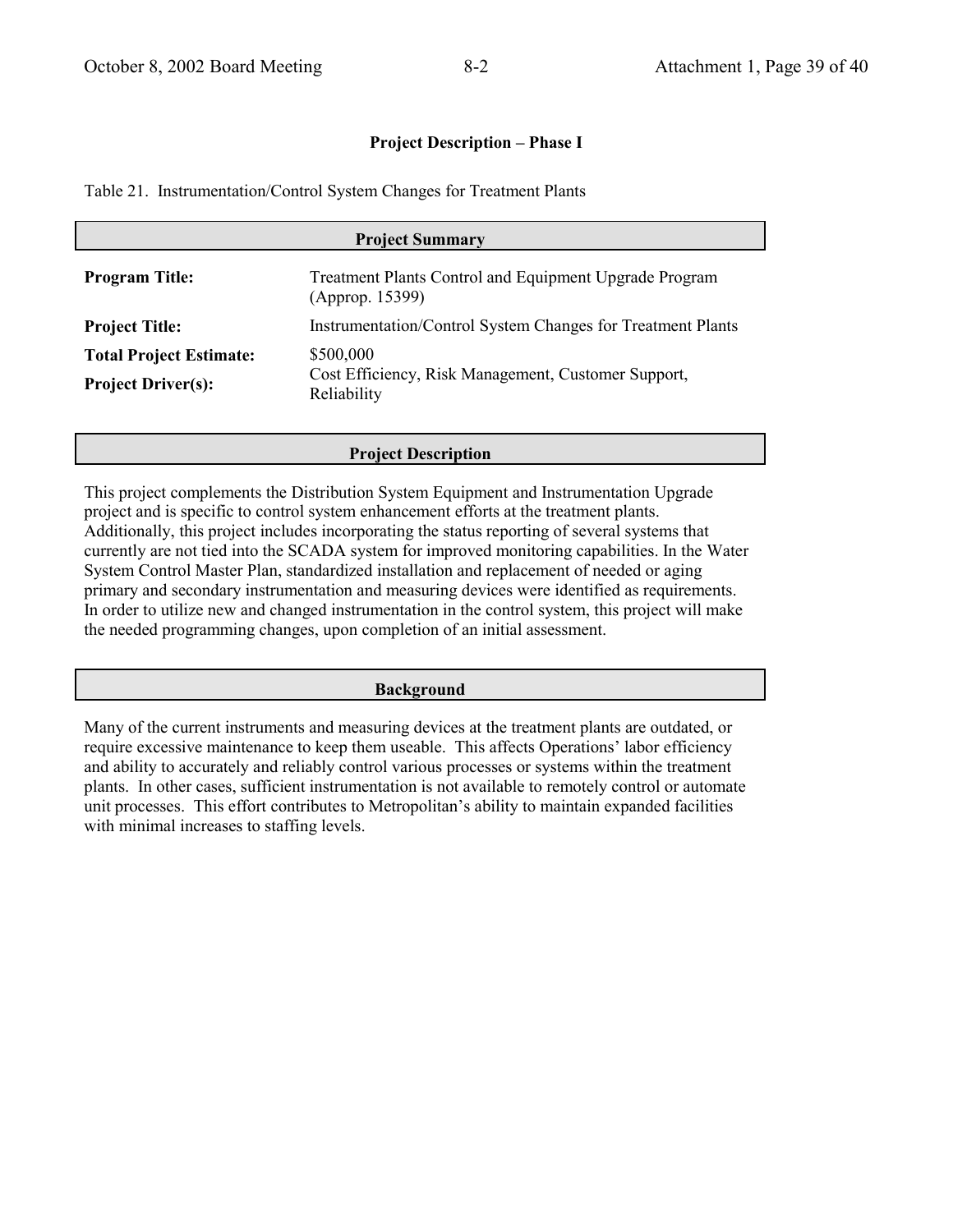| Category                | <b>Total</b> |
|-------------------------|--------------|
| Study                   | \$30,000     |
| Design                  | 105,000      |
| Equipment               | 21,000       |
| Software                | 105,000      |
| Installation            | 170,000      |
| <b>Remaining Budget</b> | 69,000       |
| <b>Project Total</b>    | \$500,000    |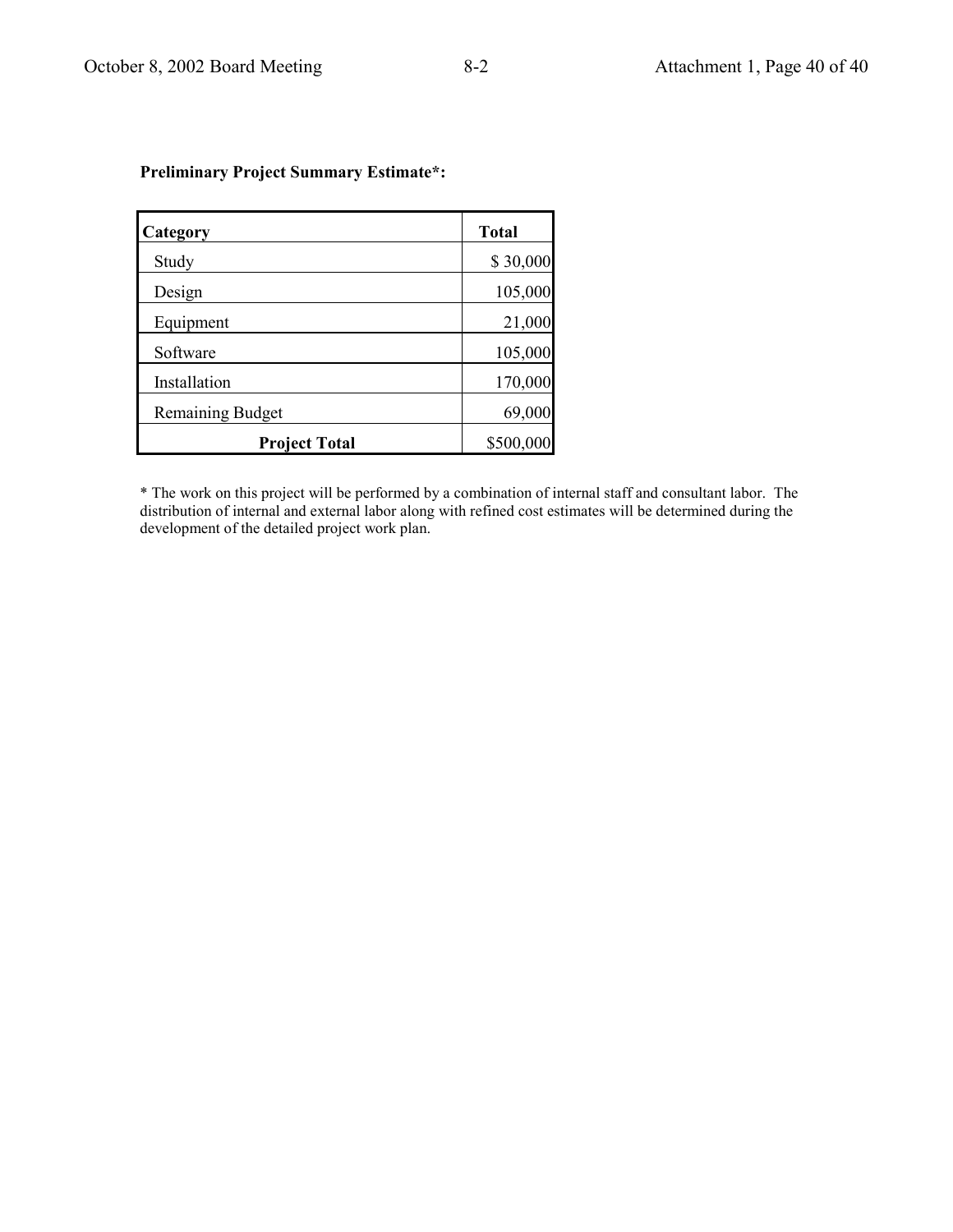### **FINANCIAL STATEMENT**

The following are estimated cost breakdowns of Board Action No. 1 for Appropriation Nos. 15397, 15398 and 15399 to upgrade control, data acquisition, integration and optimization of Metropolitan's conveyance, treatment and distribution processes as defined in the Water System Control Master Plan. The projects include control improvements for the distribution system, CRA system and treatment plants, improved SCADA communications reliability and security, data warehousing, reporting, business support and preparation for Phases II and III.

> Cost Breakdown for the Control System Enhancement Program (Appropriation No. 15397)

|                               | <b>BOARD ACTION</b><br><b>NO.1</b><br>(Oct. 2002) |
|-------------------------------|---------------------------------------------------|
| Labor and Additives           | 1,783,500                                         |
| Materials & Supplies          | 3,271,900                                         |
| Incidental Expenses           | 139,100                                           |
| Professional & Technical      | 2,752,800                                         |
| <b>Operating Equipment</b>    | 650,000                                           |
| <b>Administrative Charges</b> | 954,400                                           |
| <b>Remaining Budget</b>       | 1,448,300                                         |
| <b>Total</b>                  | \$11,000,000                                      |

### **FUNDING REQUEST**

| <b>Program Name:</b>              | Control System Enhancement Program                                         |                                                            |                                            |  |  |
|-----------------------------------|----------------------------------------------------------------------------|------------------------------------------------------------|--------------------------------------------|--|--|
| <b>Source of Funds:</b>           | Both Revenue Bonds and Pay-As-You-Go Fund                                  |                                                            |                                            |  |  |
| <b>Appropriation No.:</b>         | 15397                                                                      | \$11,000,000<br><b>Board Action No.:</b><br><b>Budget:</b> |                                            |  |  |
| <b>Requested Amount:</b>          |                                                                            | \$11,000,000                                               | 01223<br><b>Capital Program No.:</b>       |  |  |
| <b>Total Appropriated Amount:</b> |                                                                            | \$11,000,000                                               | <b>Capital Program Page No.:</b><br>$E-17$ |  |  |
|                                   | \$11,000,000<br><b>Total Program Estimate:</b><br><b>Program Category:</b> |                                                            | Infrastructure                             |  |  |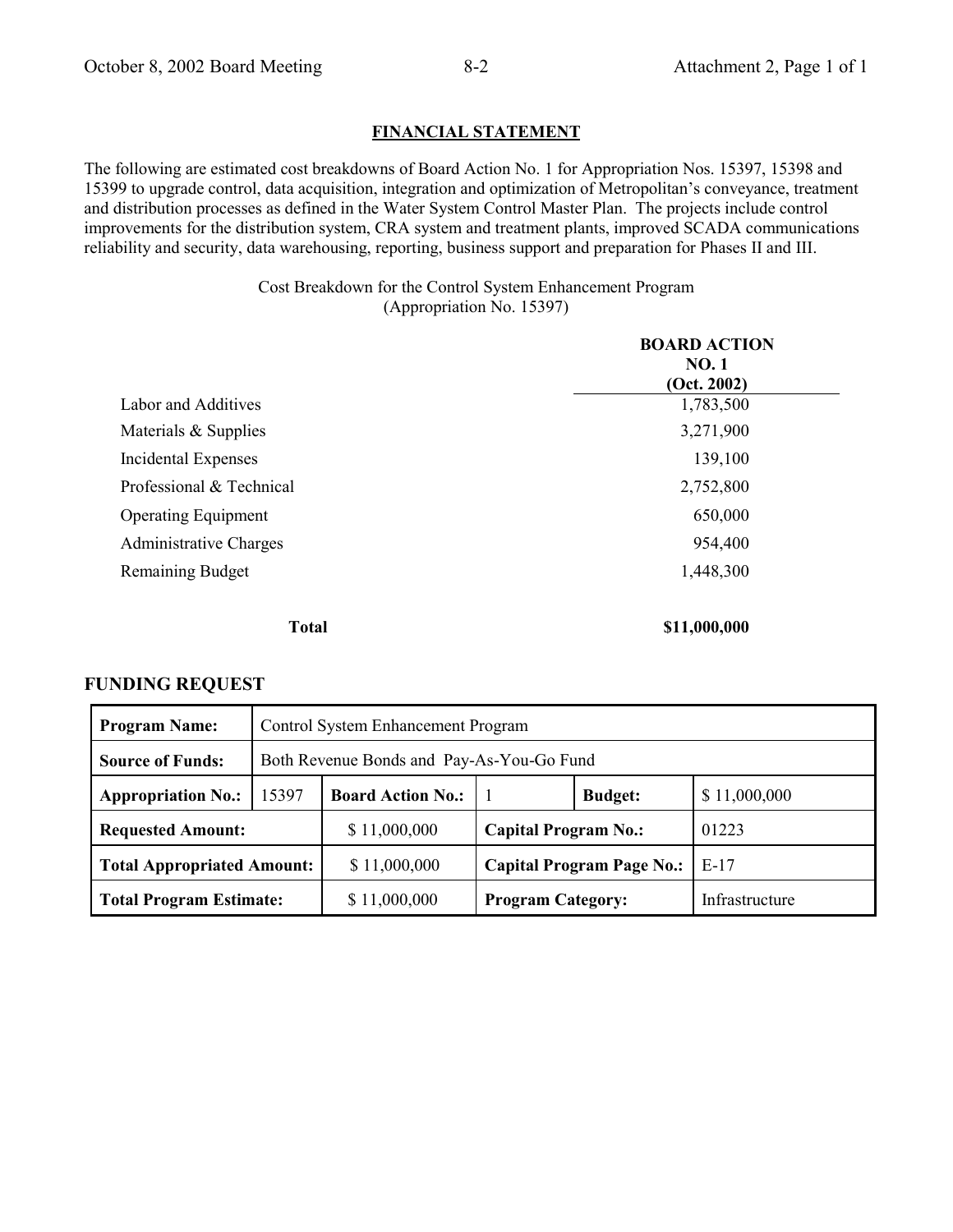## **FINANCIAL STATEMENT**

Cost Breakdown for the Distribution System Control and Equipment Upgrade Program (Appropriation No. 15398) **BOARD ACTION**

|                               | BOARD ACTION<br><b>NO.1</b><br>(Oct. 2002) |
|-------------------------------|--------------------------------------------|
| <b>Labor and Additives</b>    | 3,637,500                                  |
| Materials & Supplies          | 2,269,700                                  |
| <b>Incidental Expenses</b>    | 314,800                                    |
| Professional & Technical      | 218,500                                    |
| <b>Operating Equipment</b>    | 279,900                                    |
| <b>Administrative Charges</b> | 556,800                                    |
| <b>Remaining Budget</b>       | 822,800                                    |
| <b>Total</b>                  | \$8,100,000                                |

## **FUNDING REQUEST**

| <b>Program Name:</b>              | Distribution System Control and Equipment Upgrade |                                                           |                                            |  |                                  |
|-----------------------------------|---------------------------------------------------|-----------------------------------------------------------|--------------------------------------------|--|----------------------------------|
| <b>Source of Funds:</b>           |                                                   | Pay-As-You-Go Fund                                        |                                            |  |                                  |
| <b>Appropriation No.:</b>         | 15398                                             | <b>Board Action No.:</b><br>\$8,100,000<br><b>Budget:</b> |                                            |  |                                  |
| <b>Requested Amount:</b>          |                                                   | \$8,100,000                                               | 02306<br><b>Capital Program No.:</b>       |  |                                  |
| <b>Total Appropriated Amount:</b> |                                                   | \$8,100,000                                               | $E-34$<br><b>Capital Program Page No.:</b> |  |                                  |
| <b>Total Program Estimate:</b>    |                                                   | \$8,100,000                                               | <b>Program Category:</b>                   |  | Supply & Delivery<br>Reliability |